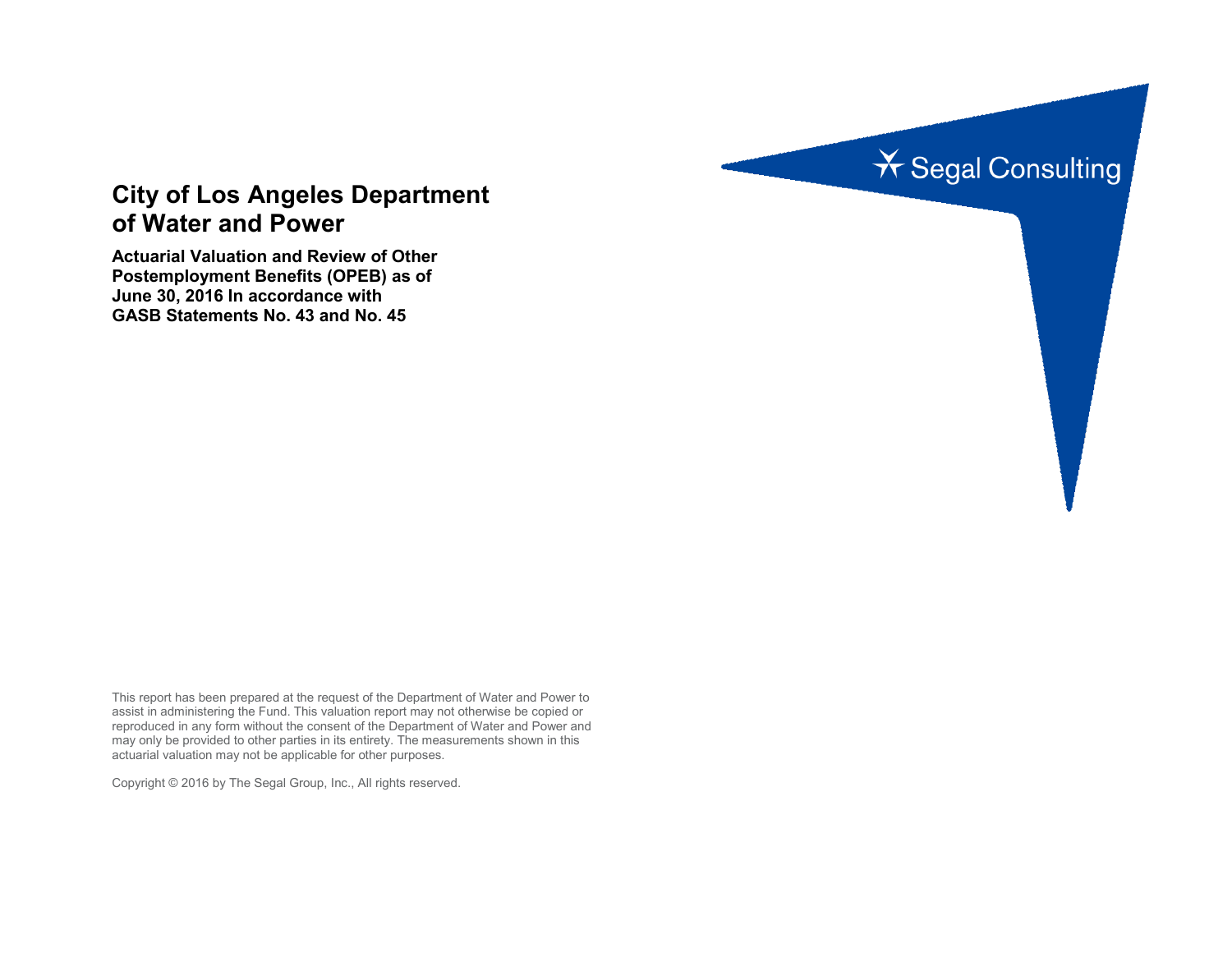

100 Montgomery Street, Suite 500 San Francisco, CA 94104 T 415.263.8200 F 415.376.1167 www.segalco.com

*December 8, 2016*

*Ms. Ann Santilli Assistant Chief Financial Officer and Controller City of Los Angeles Department of Water and Power 111 N. Hope Street, Room 450 Los Angeles, CA 90011*

*Dear Ann:*

*We are pleased to submit this Actuarial Valuation and Review of Other Postemployment Benefits (OPEB) as of June 30, 2016 under Governmental Accounting Standards Board Statements No. 43 and No. 45. The report summarizes the actuarial data used in the valuation, discloses the Net OPEB Obligation (NOO) as of June 30, 2016, establishes the Annual Required Contribution (ARC) for the coming year, and analyzes the preceding year's experience. This report was based on the census and financial data provided by DWP, with exceptions noted for data in Exhibit II, and the terms of the Plan as communicated to us by DWP. The actuarial calculations were completed under the supervision of Thomas Bergman, ASA, MAAA, EA and Andy Yeung, ASA, MAAA, FCA, EA.* 

*This actuarial valuation has been completed in accordance with generally accepted actuarial principles and practices. To the best of our knowledge, the information supplied in this actuarial valuation is complete and accurate. Further, in our opinion, the assumptions used in this valuation and described in Exhibit II are reasonably related to the experience of and the expectations for the Plan. The actuarial projections are based on these assumptions and the plan of benefits as summarized in Exhibit III.*

*Sincerely,*

*Segal Consulting, a Member of The Segal Group, Inc.*

*By:*

*Paul Angelo, FSA, MAAA, FCA, EA Andy Yeung, ASA, MAAA, FCA, EA Senior Vice President and Actuary Vice President and Actuary* 

*JAC/hy*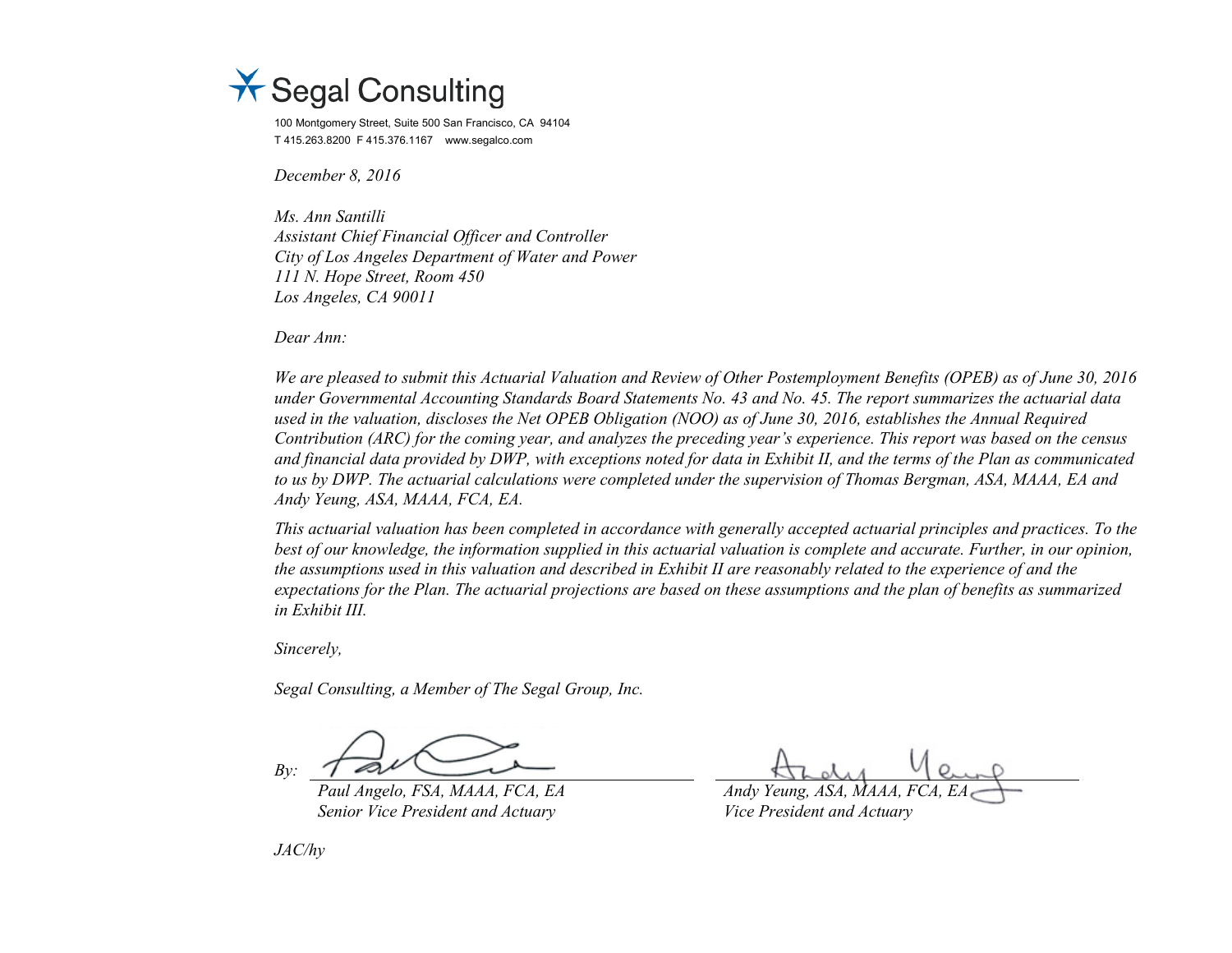| Highlights of the Valuation  1                         |
|--------------------------------------------------------|
| Summary of Valuation Results 3                         |
| Important Information about<br>Actuarial Valuations  4 |
|                                                        |

CHART 1 Actuarial Present Value of Total Projected Benefits (APB) and Actuarial Balance Sheet.............. 7 CHART 2 Actuarial Accrued Liability (AAL) and Unfunded AAL (UAAL) ...................................... 8 CHART 3 Table of Amortization Bases...... 9

CHART 4 Determination of Annual Required Contribution (ARC) – Payable Throughout Fiscal Year Total.......................................... 10

CHART 5 Required Supplementary Information – Schedule of Employer Contributions GASB 43 and 45....................... 14

CHART 6 Required Supplementary Information – Schedule of Funding Progress...................... 15

CHART 7 Required Supplementary Information – Net OPEB Obligation (NOO)..................... 16

EXHIBIT A Summary of Participant Data - Total.......................................... 17 EXHIBIT B Cash Flow Projections.............. 20

EXHIBIT C Actuarial Value of Assets......... 21

# **SECTION 1 SECTION 2 SECTION 3 SECTION 4**

### **EXECUTIVE SUMMARY VALUATION RESULTS VALUATION DETAILS SUPPORTING INFORMATION**

### EXHIBIT I

Summary of Required Supplementary Information ...... 22

EXHIBIT II Actuarial Assumptions and Actuarial Cost Method.............. 23

EXHIBIT III Summary of Plan ...................... 36

EXHIBIT IV Definitions of Terms................. 39

EXHIBIT V Accounting Requirements ........ 42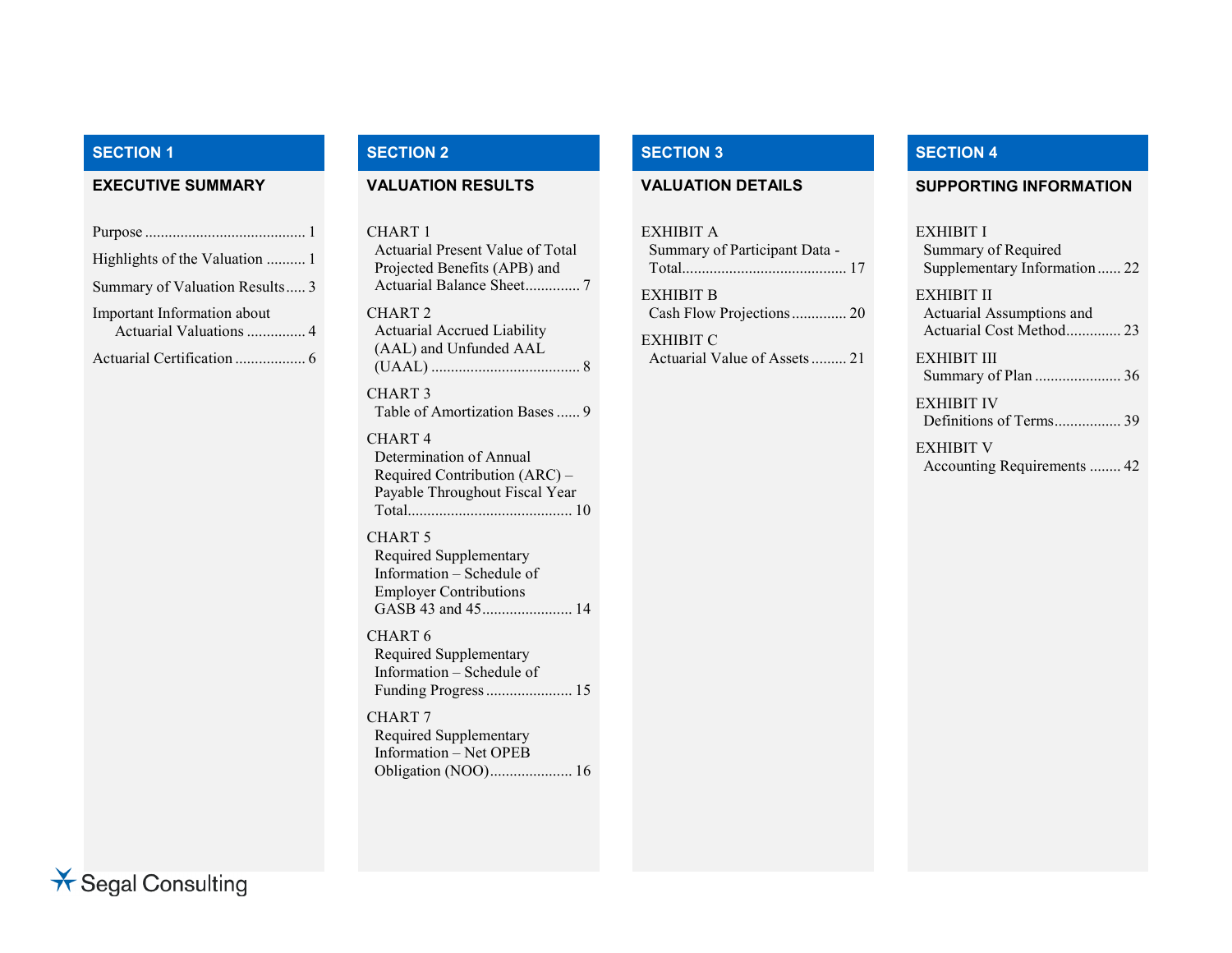### **PURPOSE**

This report presents the results of our actuarial valuation of the City of Los Angeles Department of Water and Power (DWP) postretirement medical and dental benefits plan as of June 30, 2016. The results are in accordance with the current Governmental Accounting Standards, which prescribe an accrual methodology for accumulating the value of other postemployment benefits (OPEB) over participants' active working lifetimes.

### **HIGHLIGHTS OF THE VALUATION**

- **The Annual Required Contribution (ARC)** increased from 6.73% of payroll for the 2015/2016 fiscal year to 10.11% of payroll for the 2016/2017 fiscal year. The reasons for the increase in ARC include: (a) actual 2016/2017 medical premiums, on average, increased more than the assumed 6.75% projected in our prior valuation, (b) reflecting the adoption on June 22, 2016 of the new assumptions from the experience study for the 3-year period ending June 30, 2015, performed by Segal for the Retirement Plan, and (c) investment and demographic experience losses. The market value return was 0.9% but the actuarial return of 7.0% was higher after reflecting the recognition of the deferred gains from prior years.
- $\triangleright$  As of June 30, 2016, the ratio of assets, on an actuarial basis, to the Actuarial Accrued Liability (AAL), i.e., the funded ratio, is 75.07% compared to 83.71% in the prior valuation. These ratios if measured on a Market Value basis have decreased to 72.53% from 85.79% during 2015/2016. A detailed reconciliation of the change in Unfunded Actuarial Accrued Liability (UAAL) can be found in Chart 2.
- <span id="page-3-0"></span> **The Net OPEB Asset (NOA, or negative Net OPEB Obligation (NOO))** increased from \$1.027 billion in the June 30, 2015 valuation to \$1.049 billion in the June 30, 2016 valuation. Chart 7 shows the detailed derivation of the NOA (negative NOO) as of June 30, 2016. An NOA exists when the cumulative actual employer contributions exceed the cumulative ARCs.
- $\blacktriangleright$  In prior valuations, Segal had estimated the monthly health subsidy that active participants would be eligible for (based on age and service at retirement) by projecting the years of service that was provided by DWP to Segal specifically for the OPEB valuation. Based on a recent discussion with DWP and the Retirement Office, starting with this OPEB valuation, we have been directed by DWP to instead use the years of service provided by the Retirement Office to Segal for the Retirement Plan valuation, for active participants.<sup>[1](#page-3-0)</sup> We have continued to use the service provided by DWP for current retirees in this OPEB valuation.

As part of this valuation, we have also refined the methodology used in prior valuations to estimate the service based health subsidy. In the past, subsidy levels were based on years of service after it was truncated (i.e. rounded down) to the next lowest integer. It is our understanding that service is actually either rounded

 $\overline{a}$ 

*<sup>1</sup> Consistent with valuation for the Retirement Plan, that service has been increased by three months to account for the difference between the date the active census data was captured (March 31, 2016) and the valuation date as of June 30, 2016.*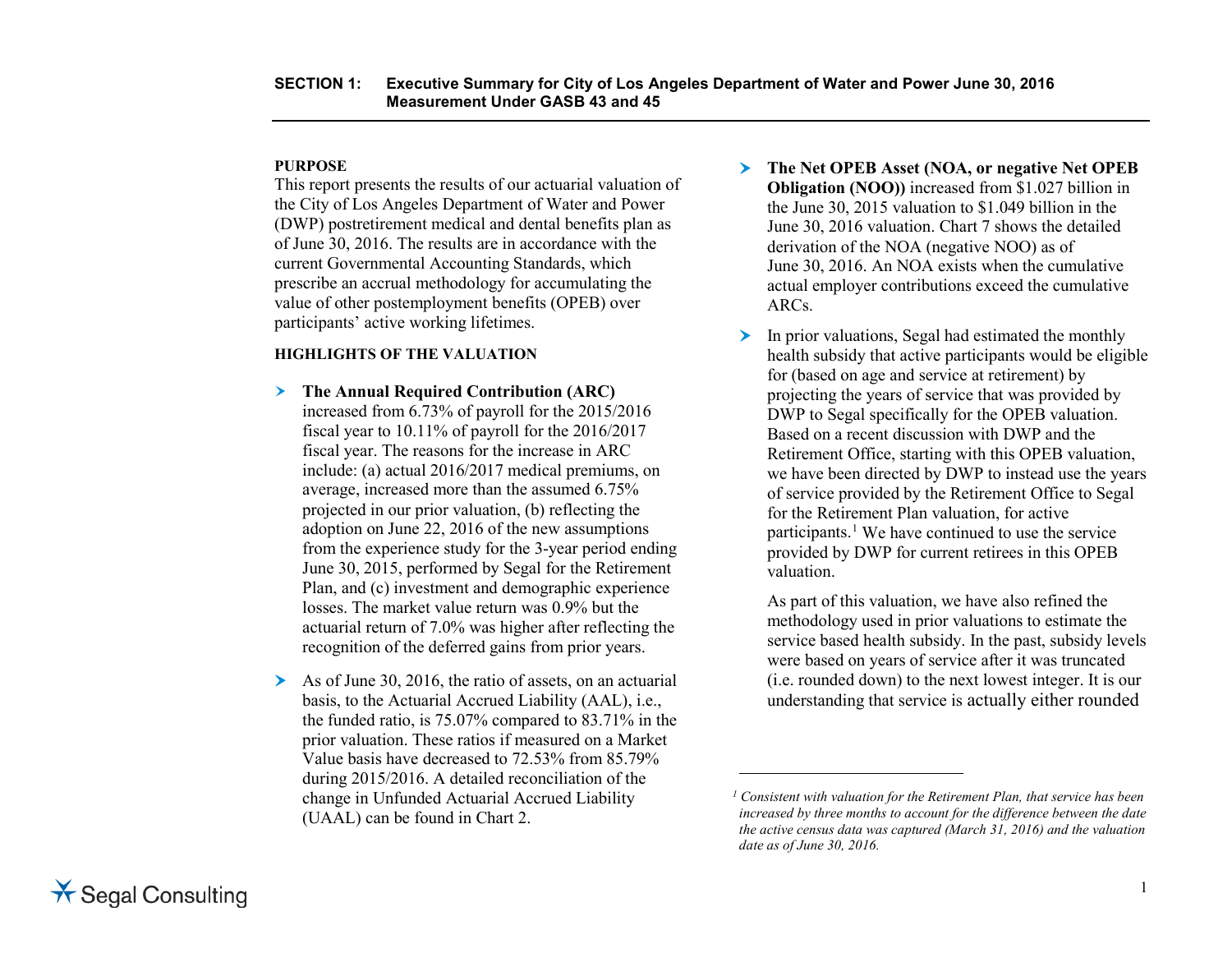up or down to the nearest integer when DWP determines the actual health subsidy.<sup>[2](#page-4-0)</sup>

The net effect of the two changes described above is to increase the AAL by \$1.4 million (or by about 0.07%) and increase the ARC by \$1.1 million (or by about  $0.11\%$  of payroll).

In performing the June 30, 2015 valuation, we inadvertently applied a 2015-2016 single party Kaiser premium rate of \$659 for under age 65 and \$332 for age 65 and older. The actual premiums should have been \$628 for under age 65 and \$337 for age 65 and older. When the June 30, 2015 liabilities and ARC are recalculated by applying the corrected 2015-2016 premium rates as of June 30, 2015, the result was that the AAL as of June 30, 2015 increased by \$2 million (or  $0.1\%$ ) from \$1,956 million to \$1,958 million. The ARC for 2015/2016 increased by \$181,000 from \$61,971,000 to \$62,152,000 (or 0.29%), which is equivalent to an increase from 6.73% to 6.75% of payroll.

Based on guidance from DWP following discussions with its auditor, we have not revised the June 30, 2015 valuation, but provided a footnote in the Summary of Valuation Results in Section 1 of this report to note those differences.

<span id="page-4-0"></span> In the next valuation as of June 30, 2017, the Plan will be subject to the new Governmental Accounting Standard No. 74 (GASB 74), which replaces GASB 43. As of June 30, 2018, DWP (the employer) will be subject to the new Governmental Accounting Standard No. 75 (GASB 75), which replaces GASB 45. As part of the transition to the new financial reporting standards, we recommend DWP consider reviewing and adopting a formal funding policy which will be used in calculating the Actuarially Determined Contributions (ADC) as that term is defined under the new GASB standard. We are available to discuss the changes required under the new financial reporting requirements in the upcoming months.



 $\overline{a}$ 

*<sup>2</sup> For example, the subsidy level for a participant with 12.4 years of service at retirement would be based on 12 years of service, whereas the subsidy level for a participant with 12.6 years of service at retirement would be based on 13 years of service. In prior valuations, we would have calculated the subsidy level for both participants in the above example based on 12 years of service.*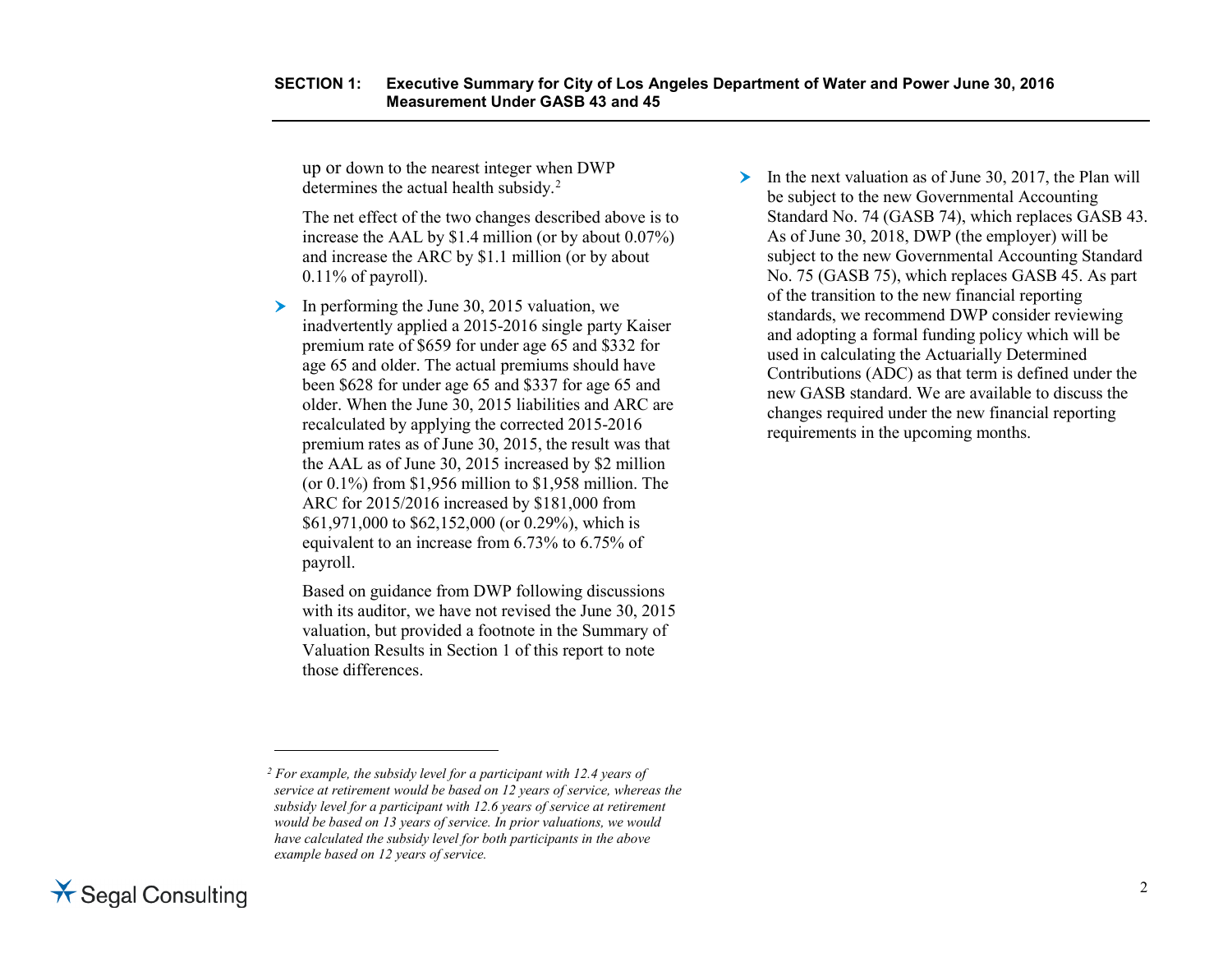### **SECTION 1: Executive Summary for City of Los Angeles Department of Water and Power June 30, 2016 Measurement Under GASB 43 and 45**

*The key valuation results for the current and prior years are shown.*

### **SUMMARY OF VALUATION RESULTS**

|                                                                          | June 30, 2016   | June 30, 2015*  |
|--------------------------------------------------------------------------|-----------------|-----------------|
| <b>Actuarial Accrued Liability (AAL)</b>                                 | \$2,334,042,813 | \$1,956,230,463 |
| <b>Actuarial Value of Assets (AVA)</b>                                   | 1,752,195,162   | 1,637,578,438   |
| <b>Unfunded Actuarial Accrued Liability on AVA Basis</b>                 | 581,847,651     | 318,652,025     |
| <b>Funded Ratio on AVA Basis</b>                                         | 75.07%          | 83.71%          |
| <b>Market Value of Assets (MVA)</b>                                      | \$1,692,877,717 | \$1,678,318,226 |
| <b>Unfunded Actuarial Accrued Liability on MVA Basis</b>                 | \$641,165,096   | 277,912,237     |
| <b>Funded Ratio on MVA Basis</b>                                         | 72.53%          | 85.79%          |
| <b>Annual Required Contribution (ARC) for Fiscal Year Ending:</b>        | June 30, 2017   | June 30, 2016*  |
| Normal cost (beginning of year)                                          | \$49,295,168    | \$38,342,912    |
| Amortization of the unfunded actuarial accrued liability                 | 41,394,976      | 21,427,361      |
| Adjustment for timing                                                    | 3,229,999       | 2,200,865       |
| Total Annual Required Contribution, including adjustment for timing      | \$93,920,143    | \$61,971,138    |
| Covered payroll                                                          | \$928,888,680   | \$920,781,074   |
| ARC as a percentage of pay                                               | 10.11%          | 6.73%           |
| <b>Total Participants</b>                                                | 17,244          | 16,792          |
| Annual OPEB Cost (AOC) for Fiscal Year Ending (payable throughout year): | June 30, 2017   | June 30, 2016   |
| Annual Required Contribution                                             | \$93,920,143    | \$61,971,138    |
| Interest on Net OPEB Obligation                                          | $-73,443,533$   | $-74,288,462$   |
| <b>ARC</b> Adjustment                                                    | 77,294,965      | 71,601,247      |
| <b>Total Annual OPEB Cost</b>                                            | 97,771,575      | \$59,283,923    |
| AOC as a percent of pay                                                  | 10.53%          | 6.44%           |
|                                                                          |                 |                 |

*\* In performing the June 30, 2015 valuation, we inadvertently applied a 2015-2016 single party Kaiser premium rate of \$659 for under age 65 and \$332 for age 65 and older. The actual premiums should have been \$628 for under age 65 and \$337 for age 65 and older. When the June 30, 2015 liabilities and ARC are recalculated by applying the corrected 2015-2016 premium rates as of June 30, 2015, the result was that the AAL as of June 30, 2015 increased by \$2 million (or 0.1%) from \$1,956 million to \$1,958 million. The ARC for 2015/2016 increased by \$181,000 from \$61,971,000 to \$62,152,000 (or 0.29%), which is equivalent to an increase from 6.73% to 6.75% of payroll.*

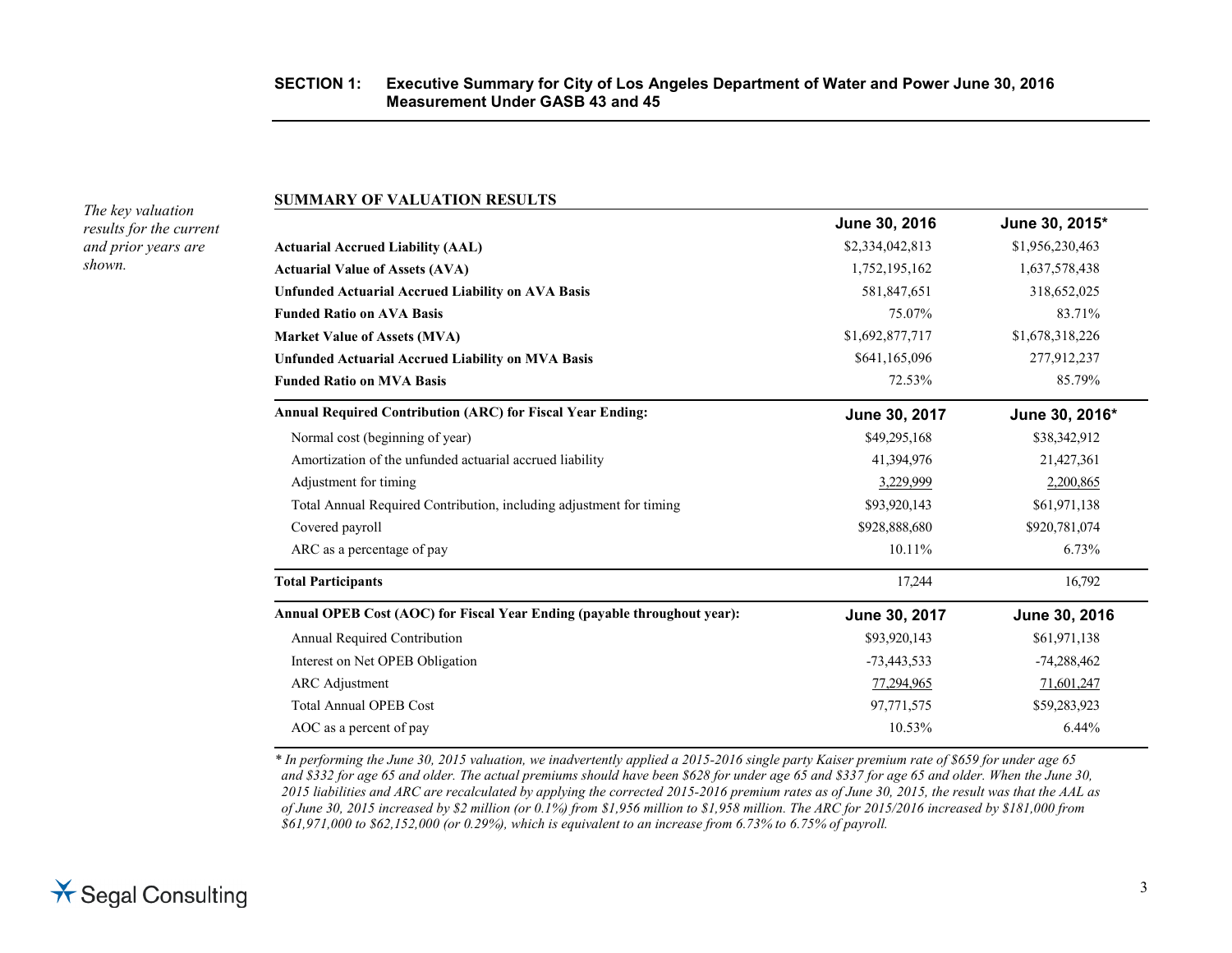### **SECTION 1: Executive Summary for City of Los Angeles Department of Water and Power June 30, 2016 Measurement Under GASB 43 and 45**

### **IMPORTANT INFORMATION ABOUT ACTUARIAL VALUATIONS**

In order to prepare an actuarial valuation, Segal Consulting ("Segal") relies on a number of input items. These include:

- **Plan of benefits** Plan provisions define the rules that will be used to determine benefit payments, and those rules, or the interpretation of them, may change over time. It is important to keep Segal informed with respect to plan provisions and administrative procedures, and to review the plan description in this report to confirm that Segal has correctly interpreted the plan of benefits.
- **Participant data** An actuarial valuation for a plan is based on data provided to the actuary by DWP with exceptions noted for Data in Exhibit II. Segal does not audit such data for completeness or accuracy, other than reviewing it for obvious inconsistencies compared to prior data and other information that appears unreasonable. It is important for Segal to receive the best possible data and to be informed about any known incomplete or inaccurate data.
- **Assets** This valuation is based on the market value of assets as of the valuation date, as provided by DWP.
- **Actuarial assumptions** In preparing an actuarial valuation, Segal starts by developing a forecast of the benefits to be paid to existing plan participants for the rest of their lives and the lives of their beneficiaries. To determine the future costs of benefits, Segal collects claims, premiums, and enrollment data in order to establish a baseline cost for the valuation measurement and then develop short- and long-term health care cost trend rates to project increases in costs in future years. This forecast also requires actuarial assumptions as to the probability of death, disability, withdrawal, and retirement of each participant for each year, as well as forecasts of the plan's benefits for each of those events. The forecasted benefits are then discounted to a present value. All of these factors are uncertain and unknowable. Thus, there will be a range of reasonable assumptions, and the results may vary materially based on which assumptions the actuary selects within that range. That is, there is no right answer (except with hindsight). It is important for any user of an actuarial valuation to understand and accept this constraint. The actuarial model necessarily uses approximations and estimates that may lead to significant changes in our results but will have no impact on the actual cost of the plan. In addition, the actuarial assumptions may change over time, and while this can have a significant impact on the reported results, it does not mean that the previous assumptions or results were unreasonable or wrong.

The user of Segal's actuarial valuation (or other actuarial calculations) should keep the following in mind:

- The valuation is prepared at the request of DWP. Segal is not responsible for the use or misuse of its report, particularly by any other party.
- An actuarial valuation is a measurement of the plan's assets and liabilities at a specific date. Accordingly, except where otherwise noted, Segal did not perform an analysis of the potential range of future financial measures. The actual long-term cost of the plan will be determined by the actual benefits and expenses paid and the actual investment experience of the plan.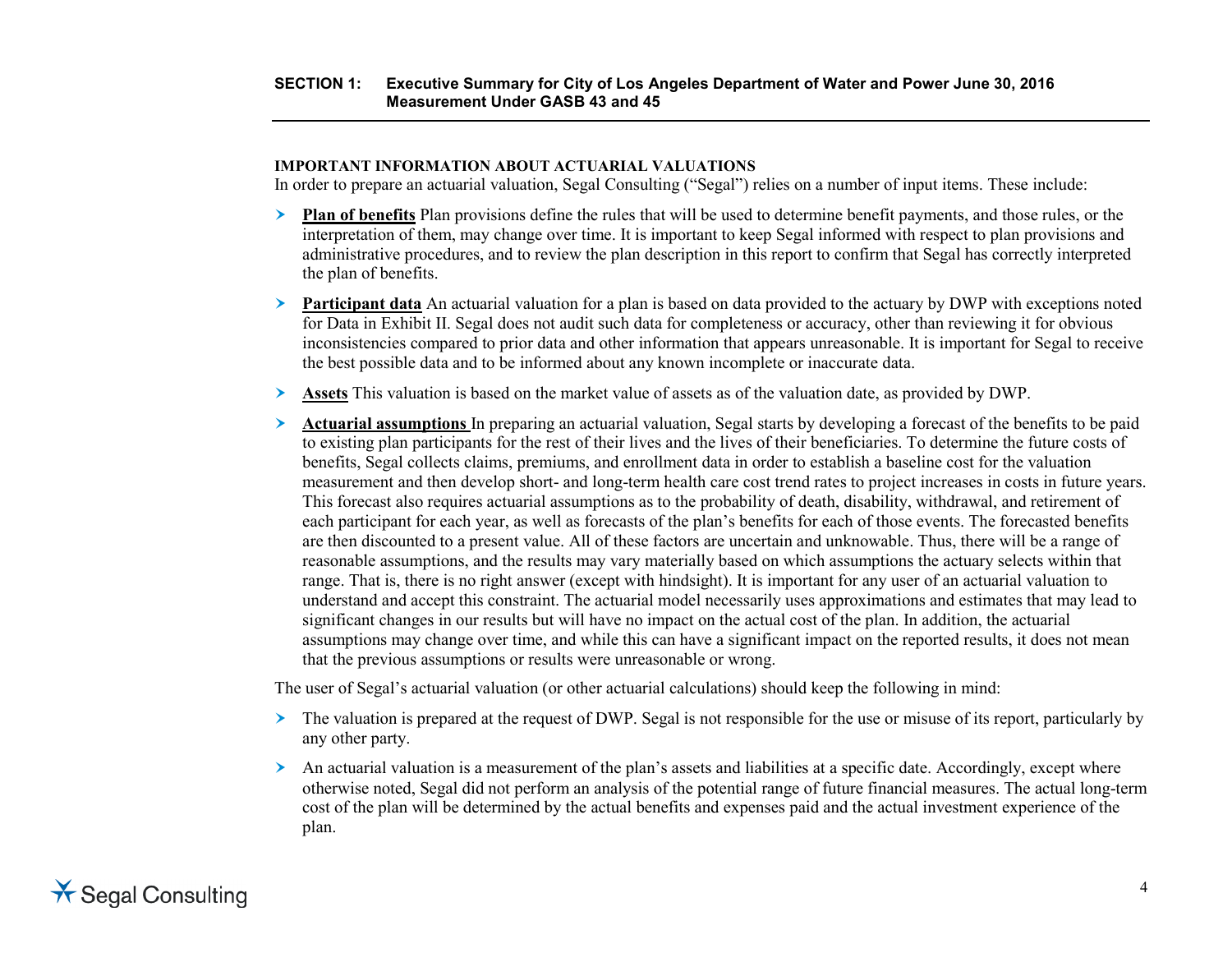### **SECTION 1: Executive Summary for City of Los Angeles Department of Water and Power June 30, 2016 Measurement Under GASB 43 and 45**

- $\triangleright$  If DWP is aware of any event or trend that was not considered in this valuation that may materially change the results of the valuation, Segal should be advised, so that we can evaluate it.
- $\triangleright$  Critical events for a plan include, but are not limited to, decisions about changes in benefits and contributions. The basis for such decisions needs to consider many factors such as the risk of changes in plan enrollment, emerging claims experience and health care trend, not just the current valuation results.
- Segal does not provide investment, legal, accounting, or tax advice. Segal's valuation is based on our understanding of applicable guidance in these areas and of the plan's provisions, but they may be subject to alternative interpretations. DWP should look to their other advisors for expertise in these areas.

As Segal Consulting has no discretionary authority with respect to the management or assets of DWP, it is not a fiduciary in its capacity as actuaries and consultants with respect to DWP.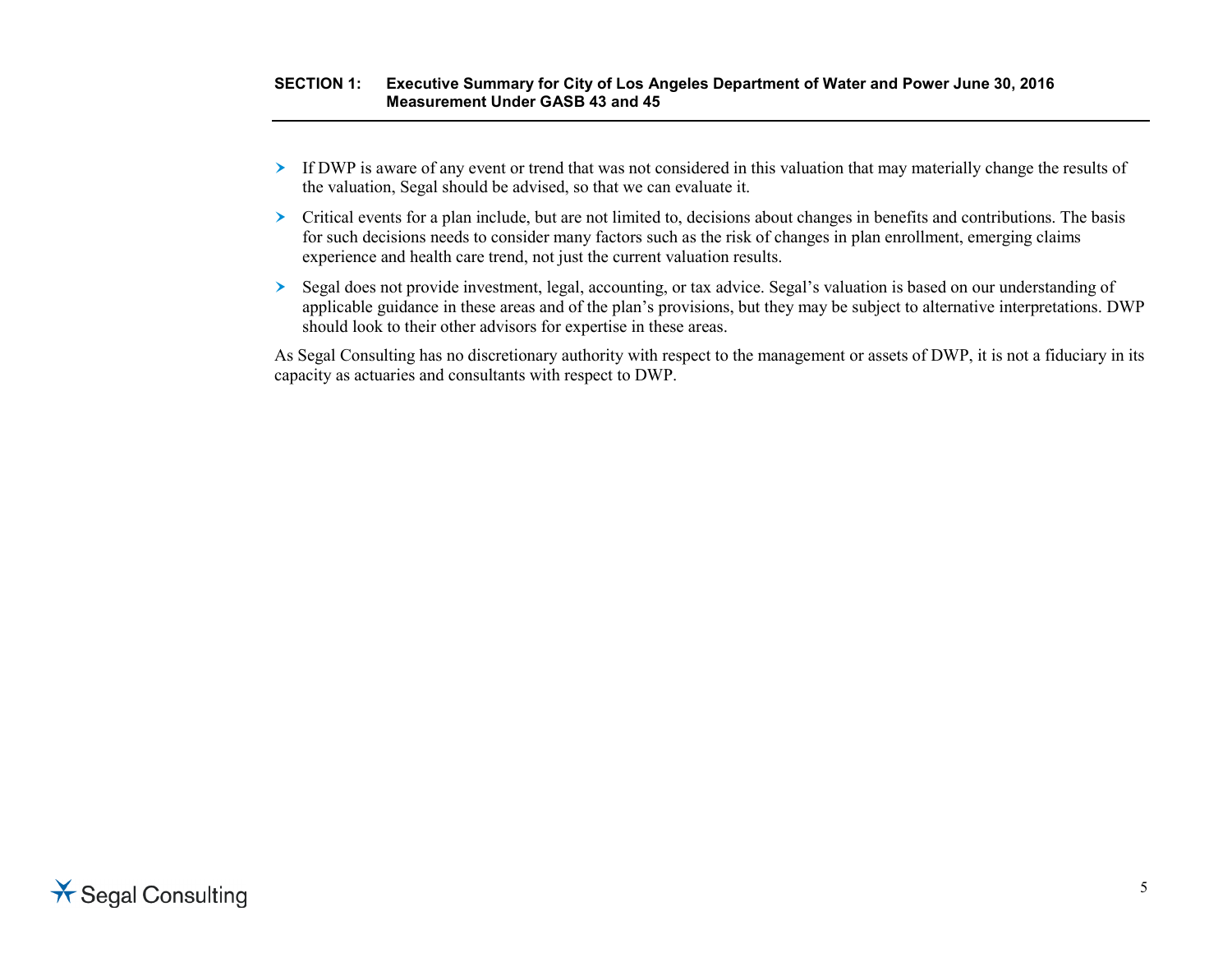December 8, 2016

# **ACTUARIAL CERTIFICATION**

This is to certify that Segal Consulting, a Member of The Segal Group, Inc. has conducted an actuarial valuation of certain benefit obligations of City of Los Angeles Department of Water and Power's other postemployment benefit programs as of June 30, 2016, in accordance with generally accepted actuarial principles and practices. The actuarial calculations presented in this report have been made on a basis consistent with our understanding of GASB Statements No. 43 and No. 45 for the determination of the liability for postemployment benefits other than pensions.

The actuarial valuation is based on the plan of benefits verified by the Employer and reliance on participant, premium, claims and expense data provided by the Employer or from vendors employed by the Employer with exceptions noted for Data in Exhibit II. Segal Consulting does not audit the data provided. The accuracy and comprehensiveness of the data is the responsibility of those supplying the data. Segal, however, does review the data for reasonableness and consistency.

The actuarial computations made are for purposes of fulfilling plan accounting requirements. Determinations for purposes other than meeting financial accounting requirements may be significantly different from the results reported here. Accordingly, additional determinations may be needed for other purposes, such as judging benefit security at termination of the plan, or determining short-term cash flow requirements.

To the best of our knowledge, this report is complete and accurate and in our opinion presents the information necessary to comply with GASB Statements No. 43 and No. 45 with respect to the benefit obligations addressed. The signing actuaries are members of the Society of Actuaries, the American Academy of Actuaries, and other professional actuarial organizations and collectively meet their "General Qualification Standards for Statements of Actuarial Opinions" to render the actuarial opinion contained herein.

Hroma Bergmin

Thomas Bergman, ASA, MAAA, EA Associate Actuary

yeund

Andy Yeung, ASA, MAAA, FCA, EA Vice President and Actuary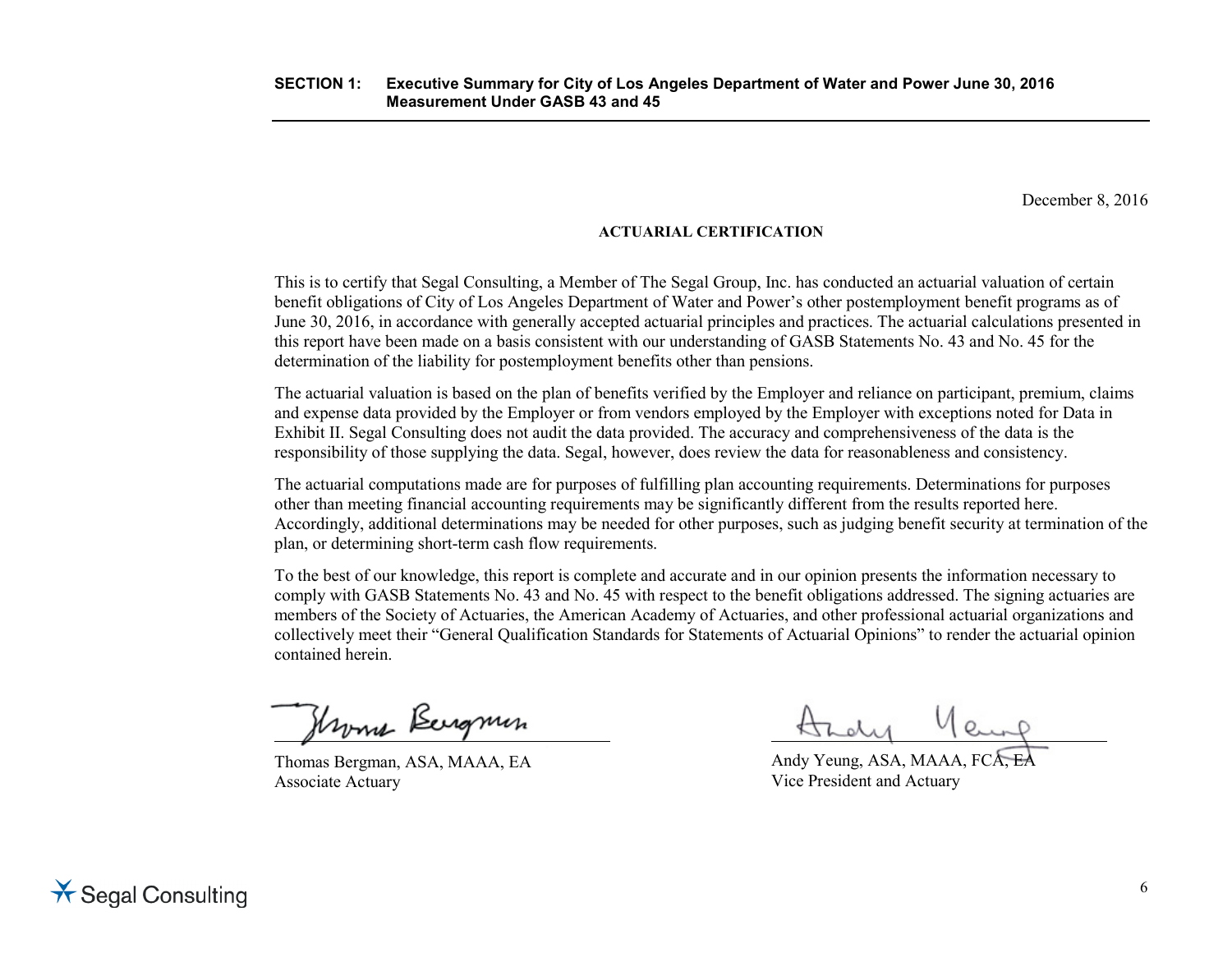The actuarial present value of total projected benefits uses the actuarial assumptions disclosed in Section 4 to calculate the value today of all benefits expected to be paid to current actives and retired plan members. The actuarial balance sheet shows the expected breakdown of how these benefits will be financed.

## **CHART 1**

**Actuarial Present Value of Total Projected Benefits (APB) and Actuarial Balance Sheet**

|       |                                                                     | <b>Actuarial Present Value</b><br>of Total Projected Benefits (APB) |                 |  |
|-------|---------------------------------------------------------------------|---------------------------------------------------------------------|-----------------|--|
|       |                                                                     | June 30, 2016                                                       | June 30, 2015   |  |
|       | <b>Participant Category</b>                                         |                                                                     |                 |  |
|       | Current retirees, beneficiaries, and dependents                     | \$1,302,645,211                                                     | \$1,073,290,295 |  |
|       | Current active members                                              | 1,553,145,299                                                       | 1,262,520,564   |  |
| Total |                                                                     | \$2,855,790,510                                                     | \$2,335,810,859 |  |
|       |                                                                     | June 30, 2016                                                       | June 30, 2015   |  |
|       | <b>Actuarial Balance Sheet</b>                                      |                                                                     |                 |  |
|       | The actuarial balance sheet as of the valuation date is as follows: |                                                                     |                 |  |
|       | <b>Assets</b>                                                       |                                                                     |                 |  |
|       | Actuarial value of assets                                           | \$1,752,195,162                                                     | \$1,637,578,438 |  |
|       | Present value of future normal costs                                | 521,747,697                                                         | 379,580,396     |  |
| 3.    | Unfunded actuarial accrued liability                                | 581,847,651                                                         | 318,652,025     |  |
| 4     | Present value of current and future assets                          | \$2,855,790,510                                                     | \$2,335,810,859 |  |
|       | <b>Liabilities</b>                                                  |                                                                     |                 |  |
| 5.    | Actuarial Present Value of total Projected Benefits                 | \$2,855,790,510                                                     | \$2,335,810,859 |  |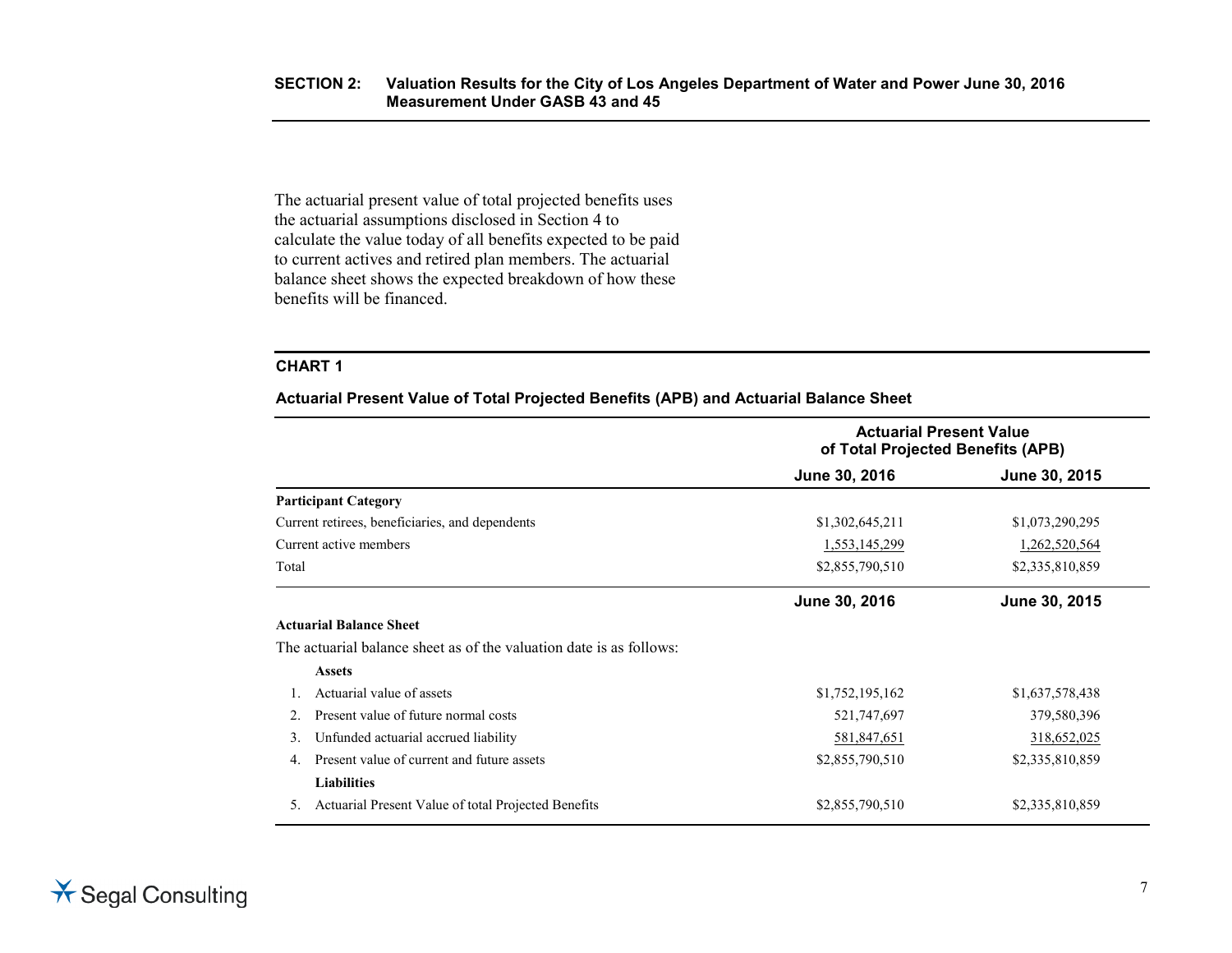The actuarial accrued liability shows that portion of the APB (Chart 1) allocated to periods prior to the valuation date by the actuarial cost method. The chart below shows the portion covered by accumulated plan assets, and reconciles the unfunded actuarial accrued liability from last year to this year.

# **CHART 2**

### **Actuarial Accrued Liability (AAL) and Unfunded AAL (UAAL)**

|                                                                                 | June 30, 2016   | June 30, 2015   |
|---------------------------------------------------------------------------------|-----------------|-----------------|
| <b>Participant Category</b>                                                     |                 |                 |
| Current retirees, beneficiaries, and dependents                                 | \$1,302,645,211 | \$1,073,290,295 |
| Current active members                                                          | 1,031,397,602   | 882,940,168     |
| Total actuarial accrued liability                                               | \$2,334,042,813 | \$1,956,230,463 |
| Actuarial value of assets                                                       | 1,752,195,162   | 1,637,578,438   |
| Unfunded actuarial accrued liability                                            | \$581,847,651   | \$318,652,025   |
| <b>Development of Unfunded Actuarial Accrued Liability</b>                      |                 |                 |
| Unfunded actuarial accrued liability as of June 30, 2015                        |                 | \$318,652,025   |
| Employer normal cost at beginning of year                                       |                 | 38, 342, 912    |
| Total employer contributions                                                    |                 | $-80,606,726$   |
| Interest on 1, 2 and 3<br>4.                                                    |                 | 23,806,514      |
| Expected unfunded actuarial accrued liability (sum of $1 - 4$ )                 |                 | \$300,194,725   |
| Change due to updating service used in the valuation<br>6.                      |                 | 1,443,446       |
| Change due to assumption changes from experience study other than discount rate |                 | 110,442,194     |
| Change due to lowering discount rate<br>8.                                      |                 | 73,697,987      |
| Change due to premiums on average, increasing more than expected<br>9.          |                 | 54,908,286      |
| Change due to non-investment and investment experience losses<br>10.            |                 | 41,161,013      |
| Subtotal of $6 - 10$<br>11.                                                     |                 | \$281,652,926   |
| Unfunded actuarial accrued liability as of June 30, 2016                        |                 | \$581,847,651   |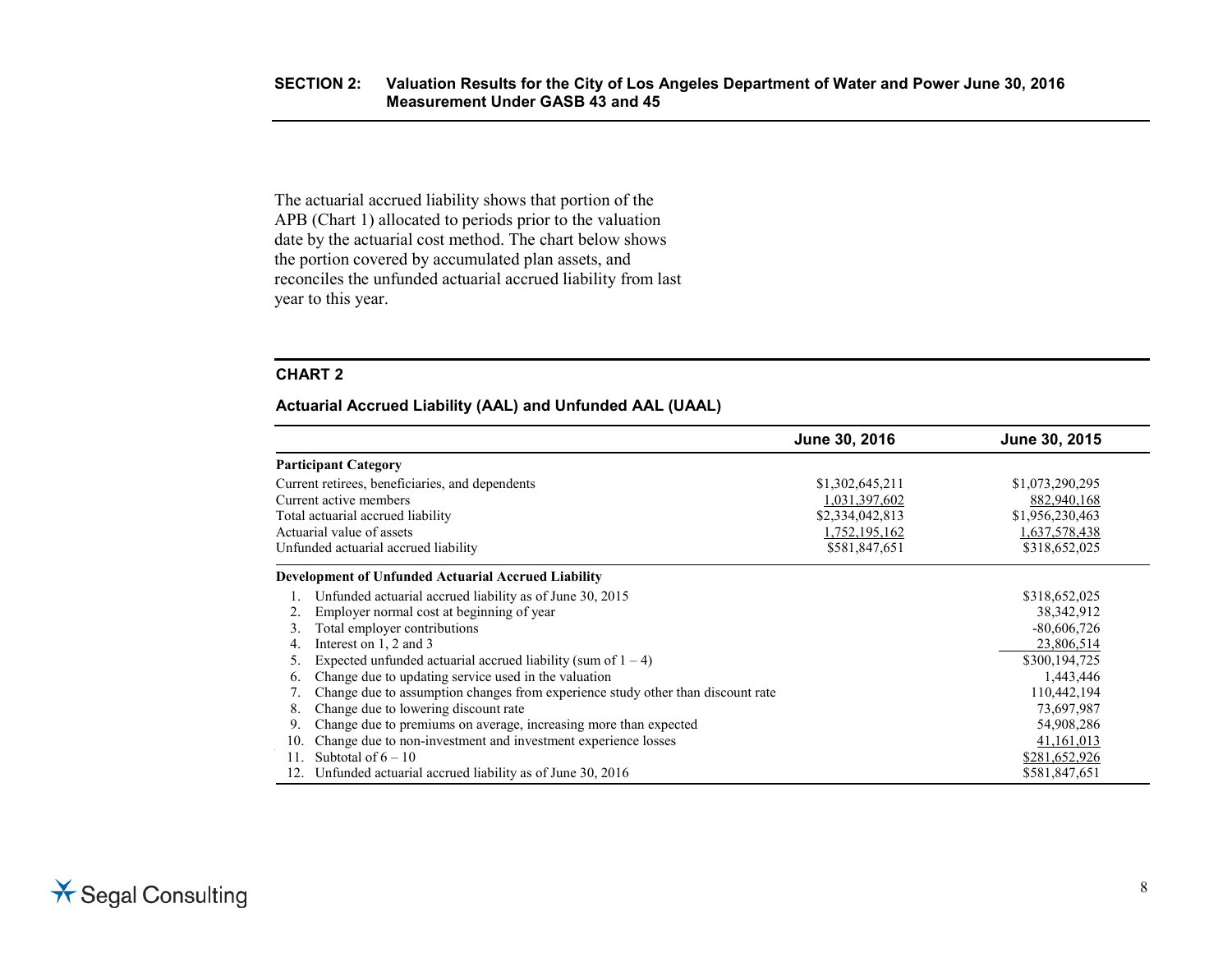The unfunded actuarial accrued liability may be amortized over periods of up to 30 years. Amortization payments may be calculated as level dollar amounts or as amounts designed to remain level as a percent of a growing payroll base. City of Los Angeles Department of Water and Power has elected to amortize unfunded actuarial accrued liability using the following rules:

- $\geq$  Declining 30-year amortization with 19 years remaining as of June 30, 2016.
- UAAL amortized as a level percent of payroll.

# **CHART 3**

### **Table of Amortization Bases**

| Type                                       | <b>Date</b>        | <b>Initial</b> | <b>Initial</b> | Annual       | Years     | Outstanding    |
|--------------------------------------------|--------------------|----------------|----------------|--------------|-----------|----------------|
|                                            | <b>Established</b> | Year           | Amount         | Payment*     | Remaining | <b>Balance</b> |
| Total Unfunded Actuarial Accrued Liability | 6/30/2016          | 19             | \$581,847,651  | \$41,394,976 | 19        | \$581,847,651  |

*\* Level percentage of pay*

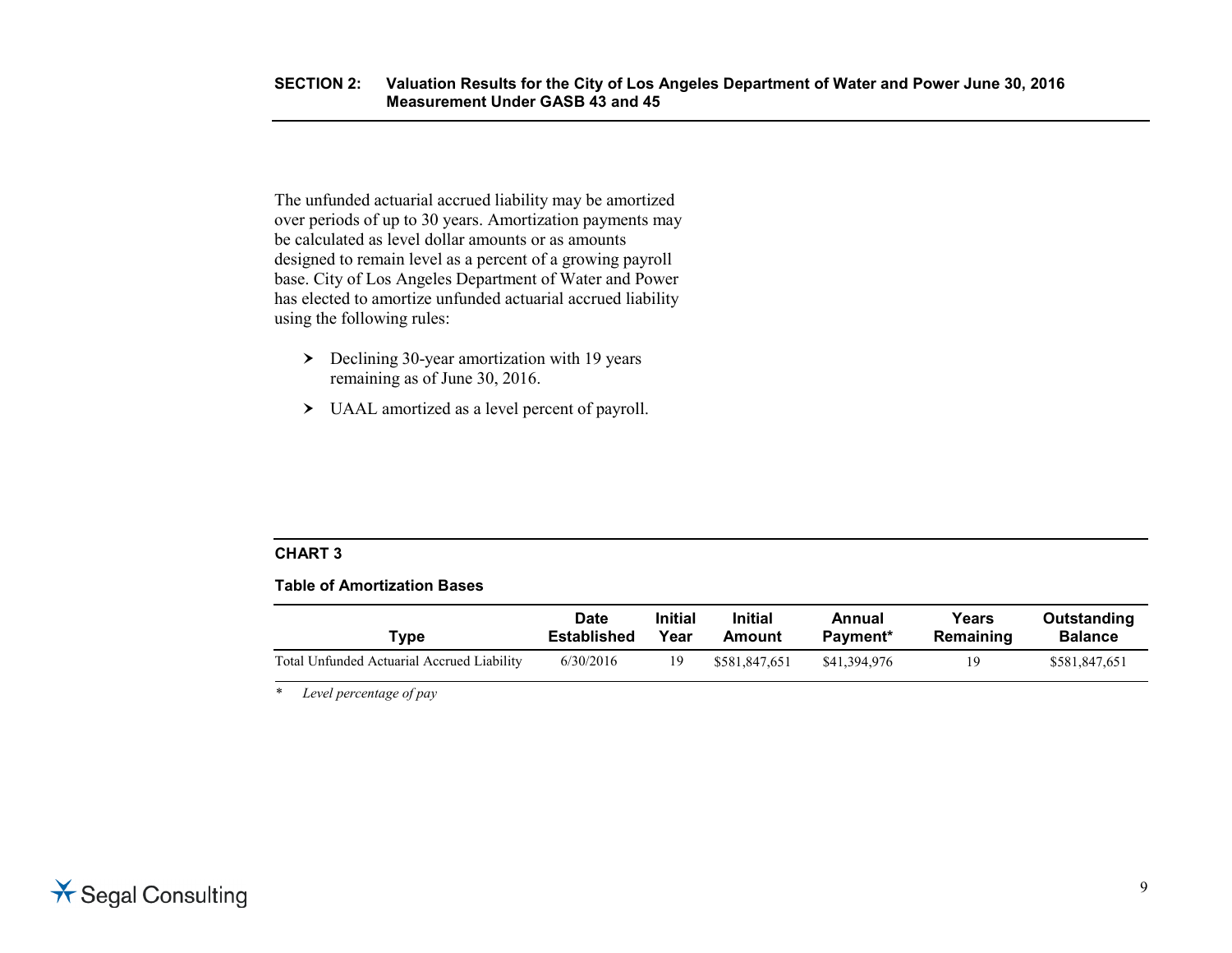The Annual Required Contribution (ARC) is the amount calculated to determine the annual cost of the OPEB plan for accounting purposes *as if* the plan were being funded through contributions to a trust fund. The GASB standards cannot require the contributions actually be made to a trust fund. The ARC is simply a device used to measure annual plan costs on an accrual basis. The calculation consists of adding the Normal Cost of the plan to an amortization payment. The resulting sum is then adjusted to the start of the accounting period and adjusted as if the annual cost were to be contributed throughout the fiscal year.

The amortization payment is based on a 30-year declining amortization of the Unfunded Actuarial Accrued Liability on a level percent of payroll basis. As of June 30, 2016, 19 years remained on the schedule.

The primary reasons behind the increase in the ARC from the prior valuation were:

- $\triangleright$  New assumptions (including lower discount rate) adopted from the Retirement Plan Experience Study.
- $\triangleright$  Premiums increasing on average more than expected.

### **CHART 4**

**Determination of Annual Required Contribution (ARC) – Payable Throughout Fiscal Year Total**

| <b>Cost Element</b> |                                                                                                       |               | <b>Fiscal Year Beginning</b><br>July 1, 2016 and Ending<br>June 30, 2017 | <b>Fiscal Year Beginning</b><br>July 1, 2015 and Ending<br>June 30, 2016 |                               |
|---------------------|-------------------------------------------------------------------------------------------------------|---------------|--------------------------------------------------------------------------|--------------------------------------------------------------------------|-------------------------------|
|                     |                                                                                                       | Amount        | Percentage of<br>Compensation                                            | Amount                                                                   | Percentage of<br>Compensation |
|                     | Normal cost                                                                                           | \$49,295,168  | 5.31%                                                                    | \$38,342,912                                                             | 4.16%                         |
|                     | Amortization of the unfunded actuarial accrued liability<br>$(19 \text{ years as of June } 30, 2016)$ | 41,394,976    | 4.46%                                                                    | 21,427,361                                                               | 2.33%                         |
| 3.                  | Adjustment for timing                                                                                 | 3,229,999     | $0.34\%$                                                                 | 2,200,865                                                                | 0.24%                         |
| 4.                  | Total Annual Required Contribution (ARC)                                                              | \$93,920,143  | $10.11\%$                                                                | \$61,971,138                                                             | $6.73\%$                      |
|                     | Total Compensation                                                                                    | \$928,888,680 |                                                                          | \$920,781,074                                                            |                               |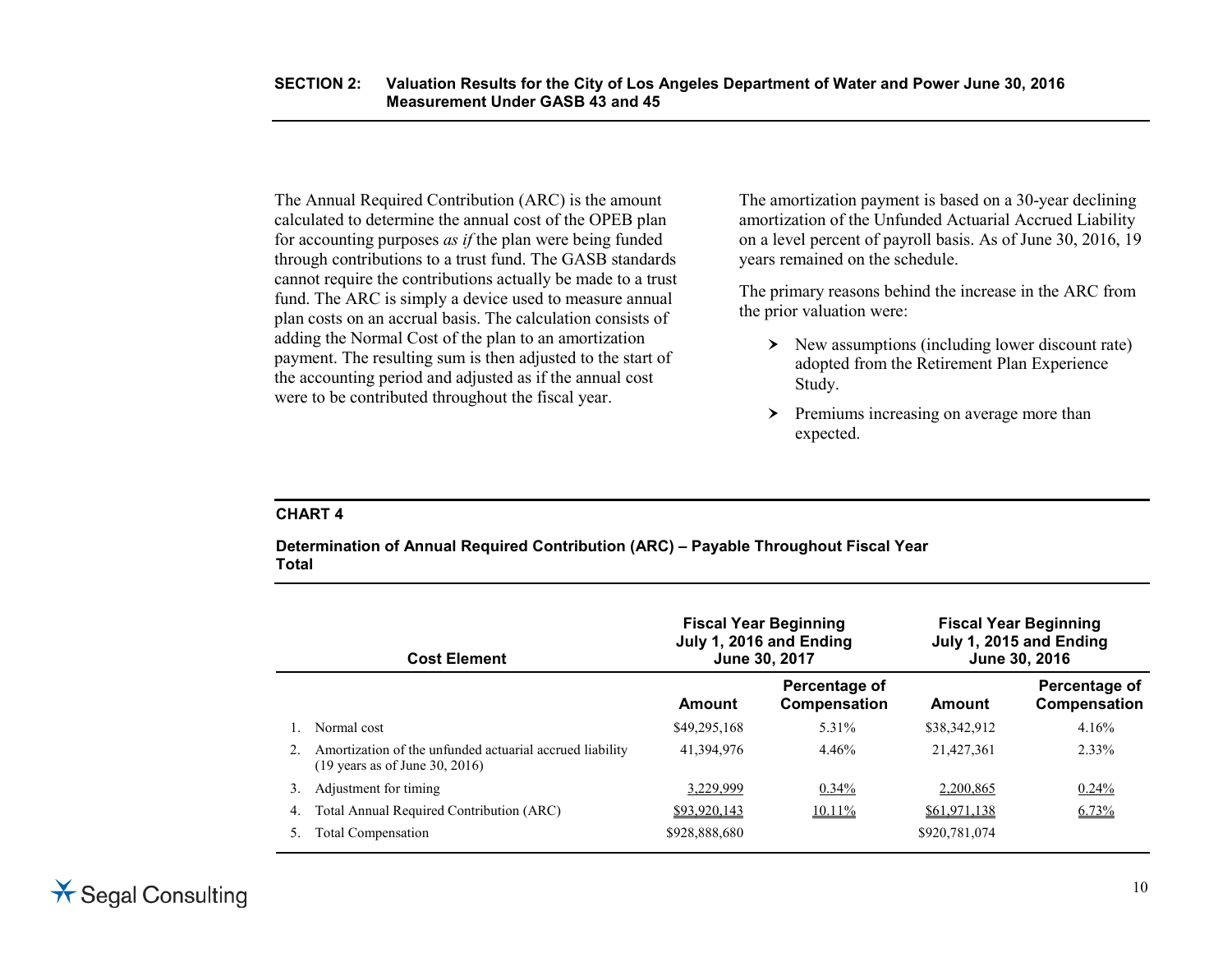# **CHART 4 (continued)**

**Determination of Annual Required Contribution (ARC) – Payable Throughout Fiscal Year Tier 1**

| <b>Cost Element</b> |                                                                                                       |               | <b>Fiscal Year Beginning</b><br>July 1, 2016 and Ending<br>June 30, 2017 | <b>Fiscal Year Beginning</b><br>July 1, 2015 and Ending<br>June 30, 2016 |                               |
|---------------------|-------------------------------------------------------------------------------------------------------|---------------|--------------------------------------------------------------------------|--------------------------------------------------------------------------|-------------------------------|
|                     |                                                                                                       | Amount        | Percentage of<br>Compensation                                            | Amount                                                                   | Percentage of<br>Compensation |
|                     | Normal cost                                                                                           | \$43,709,535  | 5.40%                                                                    | \$36,443,379                                                             | 4.21%                         |
|                     | Amortization of the unfunded actuarial accrued liability<br>$(19 \text{ years as of June } 30, 2016)$ | 36,040,727    | 4.46%                                                                    | 20,124,468                                                               | 2.33%                         |
| 3.                  | Adjustment for timing                                                                                 | 2,840,367     | $0.35\%$                                                                 | 2.082,945                                                                | 0.24%                         |
| 4.                  | Total Annual Required Contribution (ARC)                                                              | \$82,590,629  | 10.21%                                                                   | \$58,650,792                                                             | 6.78%                         |
|                     | Total Compensation                                                                                    | \$808,838,256 |                                                                          | \$864,862,923                                                            |                               |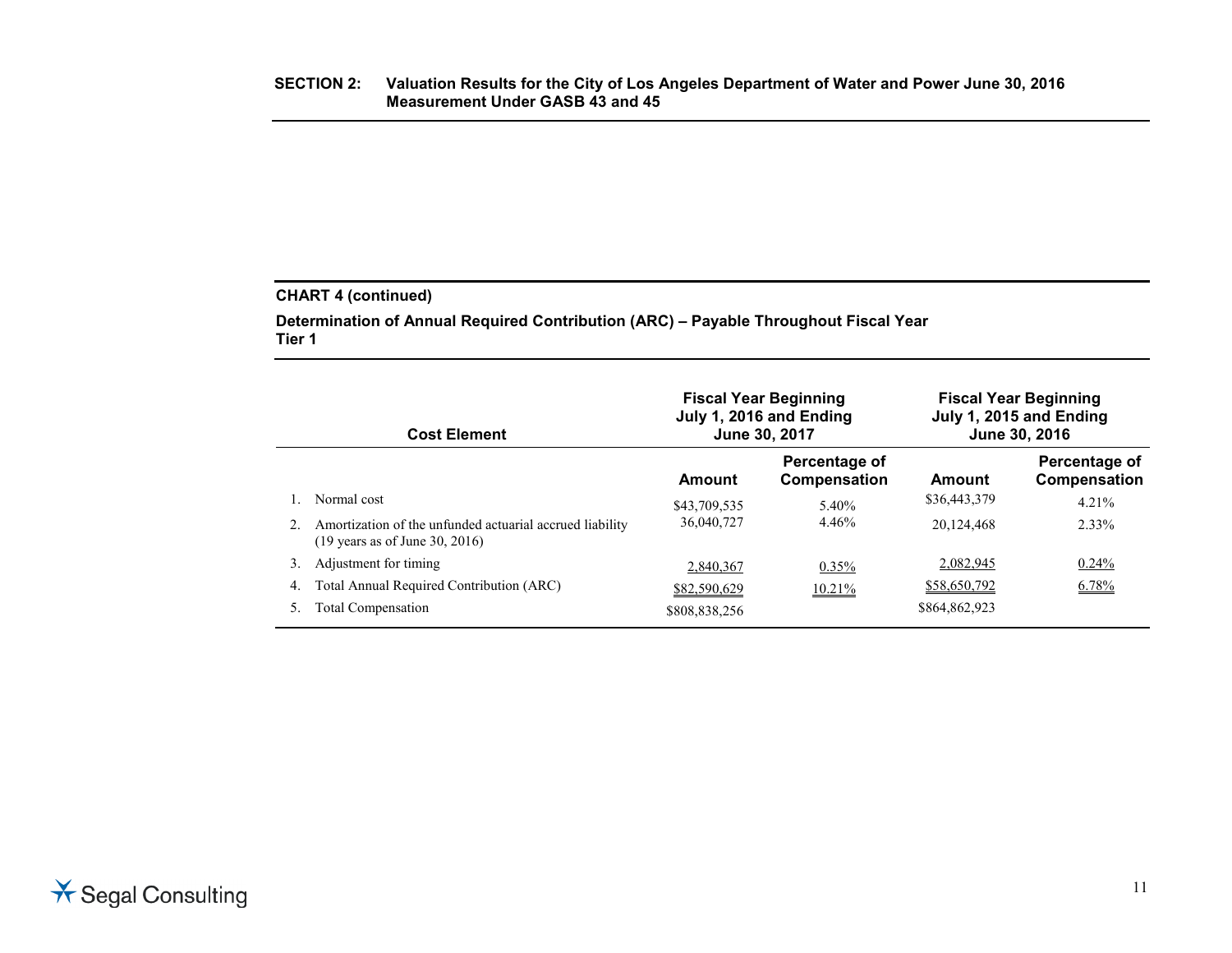# **CHART 4 (continued)**

**Determination of Annual Required Contribution (ARC) – Payable Throughout Fiscal Year Tier 2**

| <b>Cost Element</b> |                                                                                                                      |                                          | <b>Fiscal Year Beginning</b><br>July 1, 2016 and Ending<br>June 30, 2017 | <b>Fiscal Year Beginning</b><br>July 1, 2015 and Ending<br>June 30, 2016 |                               |
|---------------------|----------------------------------------------------------------------------------------------------------------------|------------------------------------------|--------------------------------------------------------------------------|--------------------------------------------------------------------------|-------------------------------|
|                     |                                                                                                                      | Amount                                   | Percentage of<br>Compensation                                            | Amount                                                                   | Percentage of<br>Compensation |
|                     | Normal cost<br>Amortization of the unfunded actuarial accrued liability<br>$(19 \text{ years as of June } 30, 2016)$ | \$5,585,633<br>5,354,249                 | 4.65%<br>4.46%                                                           | \$1,899,533<br>1,302,893                                                 | 3.40%<br>2.33%                |
| 3.<br>4.<br>5.      | Adjustment for timing<br>Total Annual Required Contribution (ARC)<br>Total Compensation                              | 389,632<br>\$11,329,514<br>\$120,050,424 | $0.33\%$<br>$9.44\%$                                                     | 117,920<br>\$3,320,346<br>\$55,918,151                                   | 0.21%<br>5.94%                |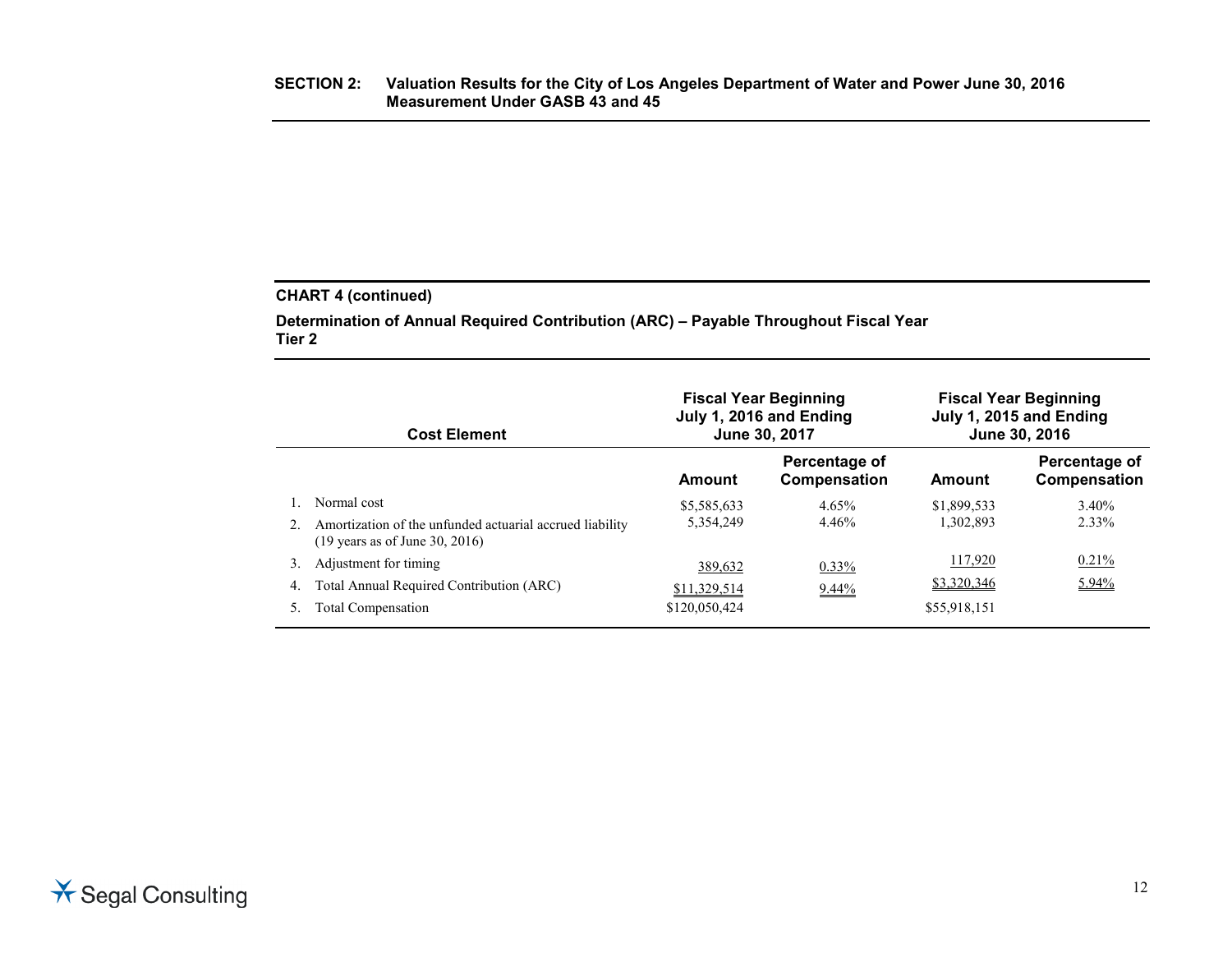### **SECTION 2: Valuation Results for the City of Los Angeles Department of Water and Power June 30, 2016 Measurement Under GASB 43 and 45**

The Annual OPEB Cost (AOC) adjusts the ARC for timing differences between the ARC and contributions in relation to the ARC. The AOC is the cost of OPEB actually booked as an expense for the Fiscal Year under GASB 45.

### **CHART 4 (continued)**

# **Determination of Annual OPEB Cost (AOC) – Payable Throughout Fiscal Year**

| <b>Cost Element</b> |                                                                                                        | July 1, 2016 and Ending<br>June 30, 2017 | <b>Fiscal Year Beginning</b>  | <b>Fiscal Year Beginning</b><br>July 1, 2015 and<br>Ending June 30, 2016 |                               |
|---------------------|--------------------------------------------------------------------------------------------------------|------------------------------------------|-------------------------------|--------------------------------------------------------------------------|-------------------------------|
|                     |                                                                                                        | Amount                                   | Percentage of<br>Compensation | Amount                                                                   | Percentage of<br>Compensation |
|                     | Annual Required Contribution                                                                           | \$93,920,143                             | $10.11\%$                     | \$61,971,138                                                             | 6.73%                         |
| 2.                  | Interest on Beginning of Year Net OPEB Assets (NOA),<br><i>i.e.</i> negative Net OPEB Obligation (NOO) | $-73.443.533$                            | $-7.90\%$                     | $-74.288.462$                                                            | $-8.07\%$                     |
|                     | ARC adjustment                                                                                         | 77,294,965                               | 8.32%                         | 71,601,247                                                               | 7.78%                         |
| 4.                  | Annual OPEB Cost                                                                                       | \$97,771,575                             | 10.53%                        | \$59,283,923                                                             | $6.44\%$                      |
|                     | <b>Total Compensation</b>                                                                              | \$928,888,680                            |                               | \$920,781,074                                                            |                               |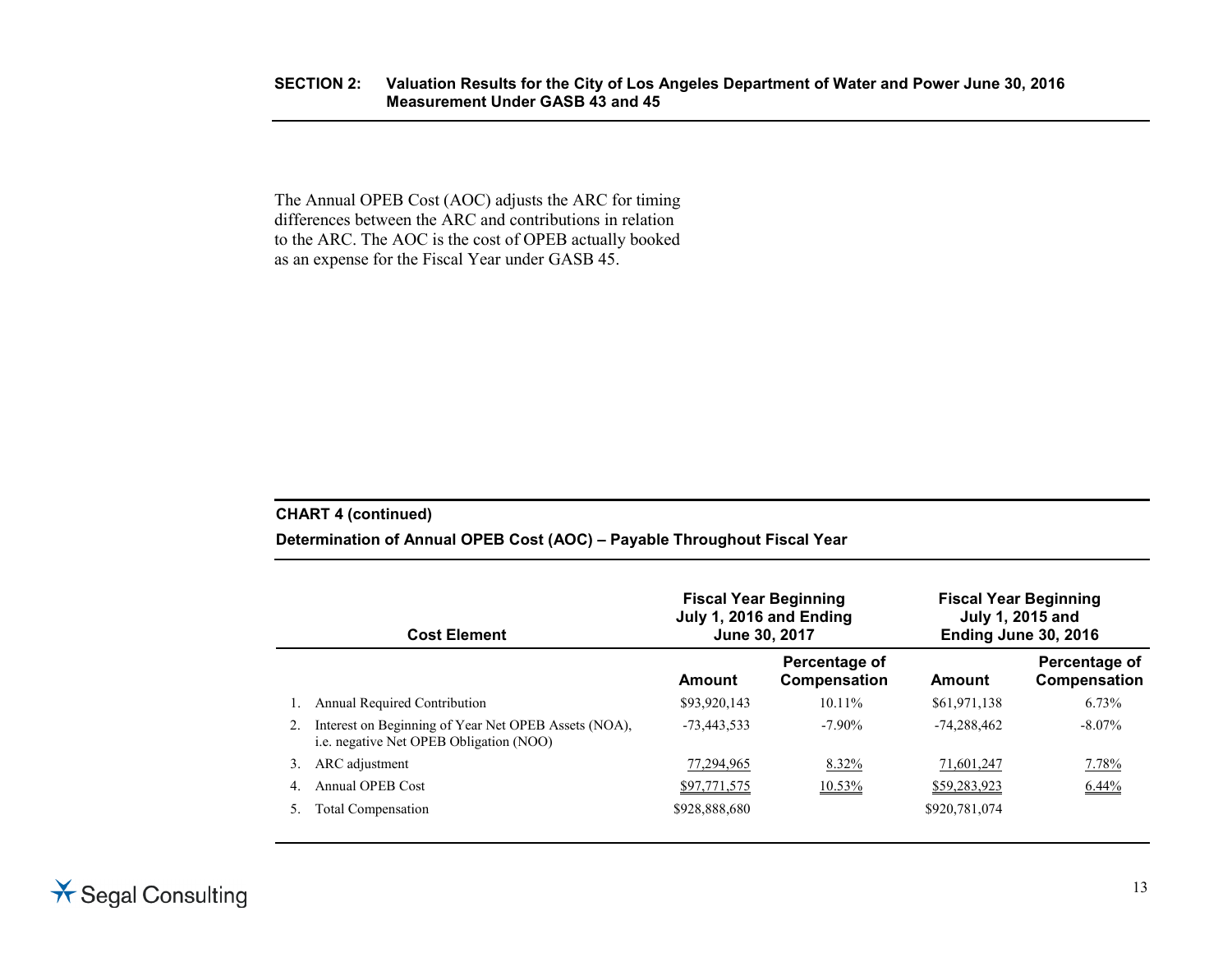## **SECTION 2: Valuation Results for the City of Los Angeles Department of Water and Power June 30, 2016 Measurement Under GASB 43 and 45**

For GASB 43 (plan reporting) purposes, the schedule of employer contributions compares actual contributions to the ARC. For GASB 45 (employer reporting) purposes, the schedule of employer contributions compares actual contributions to the AOC.

# **CHART 5**

| . .                                 |                                                        |                                         |                                  |
|-------------------------------------|--------------------------------------------------------|-----------------------------------------|----------------------------------|
| <b>Fiscal Year Ended</b><br>June 30 | <b>Annual Required</b><br>Contributions <sup>(1)</sup> | <b>Actual</b><br>Contributions $(1)(2)$ | Percentage<br><b>Contributed</b> |
| 2012                                | \$53,691,399                                           | \$104,795,523                           | 195.18%                          |
| 2013                                | 49,496,185                                             | 70,796,216                              | 143.03%                          |
| 2014                                | 60,676,014                                             | 77,555,959                              | 127.82%                          |
| 2015                                | 73,353,532                                             | 82,075,281                              | 111.89%                          |
| 2016                                | 64,253,043                                             | 83,574,832                              | 130.07%                          |
| 2017                                | 97,265,180                                             | Not Made Yet                            | N/A                              |

**Required Supplementary Information – Schedule of Employer Contributions GASB 43 and 45**

| <b>Fiscal Year Ended</b><br>June 30 | <b>Annual OPEB</b><br>Cost <sup>(1)</sup> | <b>Actual</b><br>Contributions $(1)(2)$ | Percentage<br><b>Contributed</b> |
|-------------------------------------|-------------------------------------------|-----------------------------------------|----------------------------------|
| 2012                                | \$41,619,631                              | \$104,795,523                           | 251.79%                          |
| 2013                                | 38, 311, 203                              | 70,796,216                              | 184.79%                          |
| 2014                                | 51,084,335                                | 77,555,959                              | 151.82%                          |
| 2015                                | 68,150,228                                | 82,075,281                              | 120.43%                          |
| 2016                                | 61,466,878                                | 83,574,832                              | 135.97%                          |
| 2017                                | 101,253,784                               | Not made yet                            | N/A                              |

(1) *Includes an interest adjustment to the end of the year.*

(2) *Contributions without interest were: \$102,353,408 for 2011-2012, \$68,234,175 for 2012-2013, \$74,714,782 for 2013-2014, \$79,160,430 for 2014-2015, and \$80,606,726 for 2015-2016*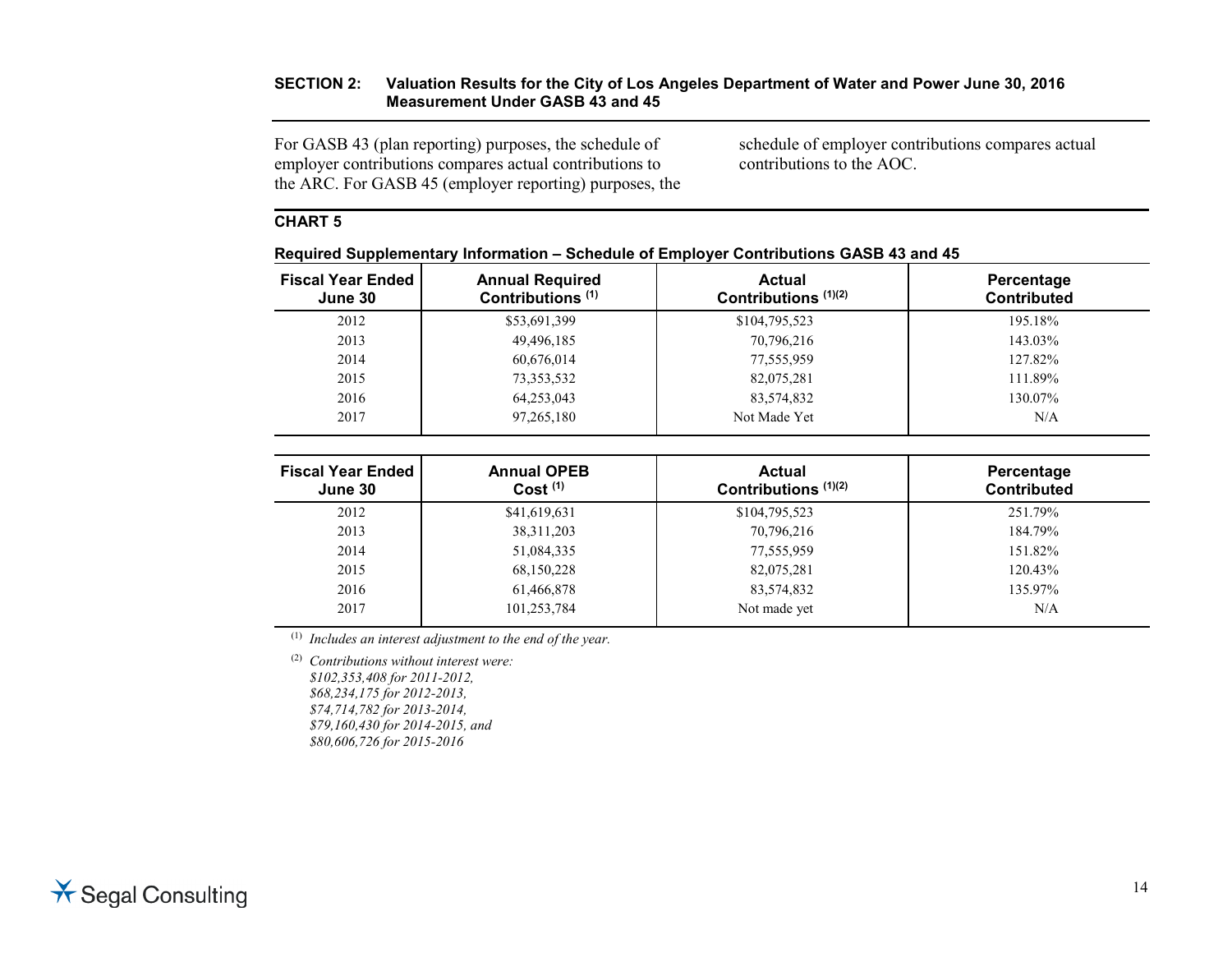This schedule of funding progress presents multi-year trend information about whether the actuarial value of plan assets is increasing or decreasing over time relative to the actuarial accrued liability for benefits.

# **CHART 6**

# **Required Supplementary Information – Schedule of Funding Progress**

| <b>Actuarial</b><br>Valuation<br><b>Date</b> | <b>Actuarial</b><br>Value<br>of Assets<br>(a) | <b>Actuarial</b><br><b>Accrued Liability</b><br>(AAL)<br>(b) | <b>Unfunded</b><br><b>AAL</b><br>(UAAL)<br>$(b) - (a)$ | <b>Funded</b><br>Ratio<br>(a) $/$ (b) | Covered<br><b>Payroll</b><br>(c) | UAAL as a<br>Percentage of<br>Covered<br><b>Payroll</b><br>$[(b) - (a) / (c)]$ |
|----------------------------------------------|-----------------------------------------------|--------------------------------------------------------------|--------------------------------------------------------|---------------------------------------|----------------------------------|--------------------------------------------------------------------------------|
| 06/30/2011                                   | \$1,132,928,966                               | \$1,520,418,745                                              | \$387,489,779                                          | 74.51%                                | \$870,203,423                    | 44.53%                                                                         |
| 06/30/2012                                   | 1,244,039,107                                 | 1,566,059,276                                                | 322,020,169                                            | 79.44%                                | 886,539,366                      | 36.32%                                                                         |
| 06/30/2013                                   | 1,332,135,662                                 | 1,743,726,715                                                | 411,591,053                                            | 76.40%                                | 900,254,454                      | 45.72%                                                                         |
| 06/30/2014                                   | 1,485,139,934                                 | 1,947,912,233                                                | 462,772,299                                            | 76.24%                                | 900,126,274                      | 51.41%                                                                         |
| 06/30/2015                                   | 1,637,578,438                                 | 1,956,230,463                                                | 318,652,025                                            | 83.71%                                | 920,781,074                      | 34.61%                                                                         |
| 06/30/2016                                   | 1,752,195,162                                 | 2,334,042,813                                                | 581,847,651                                            | 75.07%                                | 928,888,680                      | 62.64%                                                                         |
|                                              |                                               |                                                              |                                                        |                                       |                                  |                                                                                |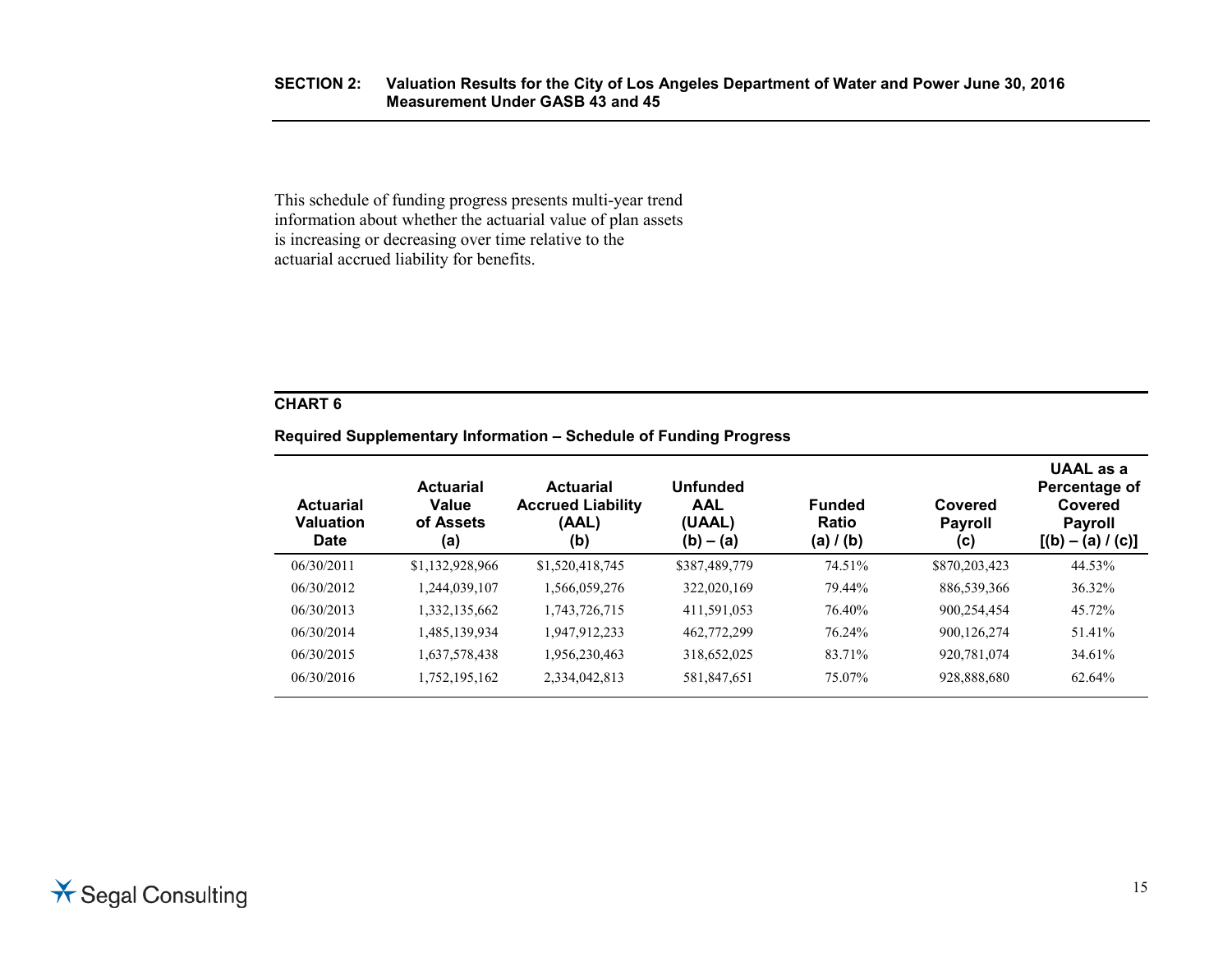### **SECTION 2: Valuation Results for the City of Los Angeles Department of Water and Power June 30, 2016 Measurement Under GASB 43 and 45**

The Net OPEB Obligation (NOO) measures the accumulated differences between the annual OPEB cost and the actual contributions in relation to the ARC. A negative NOO is sometimes called a Net OPEB Asset (NOA).

# **CHART 7**

## **Required Supplementary Information – Net OPEB Obligation (NOO)**

| <b>Actuarial</b><br><b>Valuation</b><br><b>Date</b> | <b>Fiscal</b><br>Year<br>End | Annual<br><b>Required</b><br>Contribution <sup>(1)</sup><br>(a) | Interest on<br><b>Existing</b><br><b>NOO</b><br>(b) | <b>ARC</b><br>Adjustment <sup>(1)</sup><br>(c) | <b>Annual OPEB</b><br>Cost<br>$(a) + (b) + (c)$<br>(d) | Actual<br><b>Contribution</b><br>Amount $(1)(2)$<br>(e) | <b>Net Increase</b><br>in NOO<br>$(d) - (e)$<br>(f) | <b>NOO</b><br>as of<br><b>Fiscal Year</b><br>(g) |
|-----------------------------------------------------|------------------------------|-----------------------------------------------------------------|-----------------------------------------------------|------------------------------------------------|--------------------------------------------------------|---------------------------------------------------------|-----------------------------------------------------|--------------------------------------------------|
| 06/30/2011                                          | 06/30/2012                   | \$53,691,399                                                    | $-$ \$69,046,918                                    | \$56,975,150                                   | \$41,619,631                                           | \$104,795,523                                           | $-$ \$63,175,892                                    | $-$ \$954,103,870                                |
| 06/30/2012                                          | 06/30/2013                   | 49,496,185                                                      | $-73,943,050$                                       | 62,758,068                                     | 38, 311, 203                                           | 70,796,216                                              | $-32,485,013$                                       | -986,588,883                                     |
| 06/30/2013                                          | 06/30/2014                   | 60.676.014                                                      | $-76,460,638$                                       | 66,868,959                                     | 51,084,335                                             | 77,555,959                                              | $-26,471,624$                                       | $-1,013,060,507$                                 |
| 06/30/2014                                          | 06/30/2015                   | 73, 353, 532                                                    | -75,979,538                                         | 70.776.234                                     | 68,150,228                                             | 82,075,281                                              | $-13,925,053$                                       | $-1,026,985,560$                                 |
| 06/30/2015                                          | 06/30/2016                   | 64,253,043                                                      | $-77,023,917$                                       | 74, 237, 752                                   | 61,466,878                                             | 83,574,832                                              | $-22,107,954$                                       | $-1,049,093,514$                                 |
| 06/30/2016                                          | 06/30/2017                   | 97,265,180                                                      | $-76,059,280$                                       | 80,047,884                                     | 101,253,784                                            | Not made yet                                            | N/A                                                 | N/A                                              |

(1) *Includes an interest adjustment to the end of the year.*

(2) *Contributions without interest were:*

*\$102,353,408 for 2011-2012,*

*\$68,234,175 for 2012-2013,* 

*\$74,714,782 for 2013-2014,* 

*\$79,160,430 for 2014-2015, and*

*\$80,606,726 for 2015-2016.*

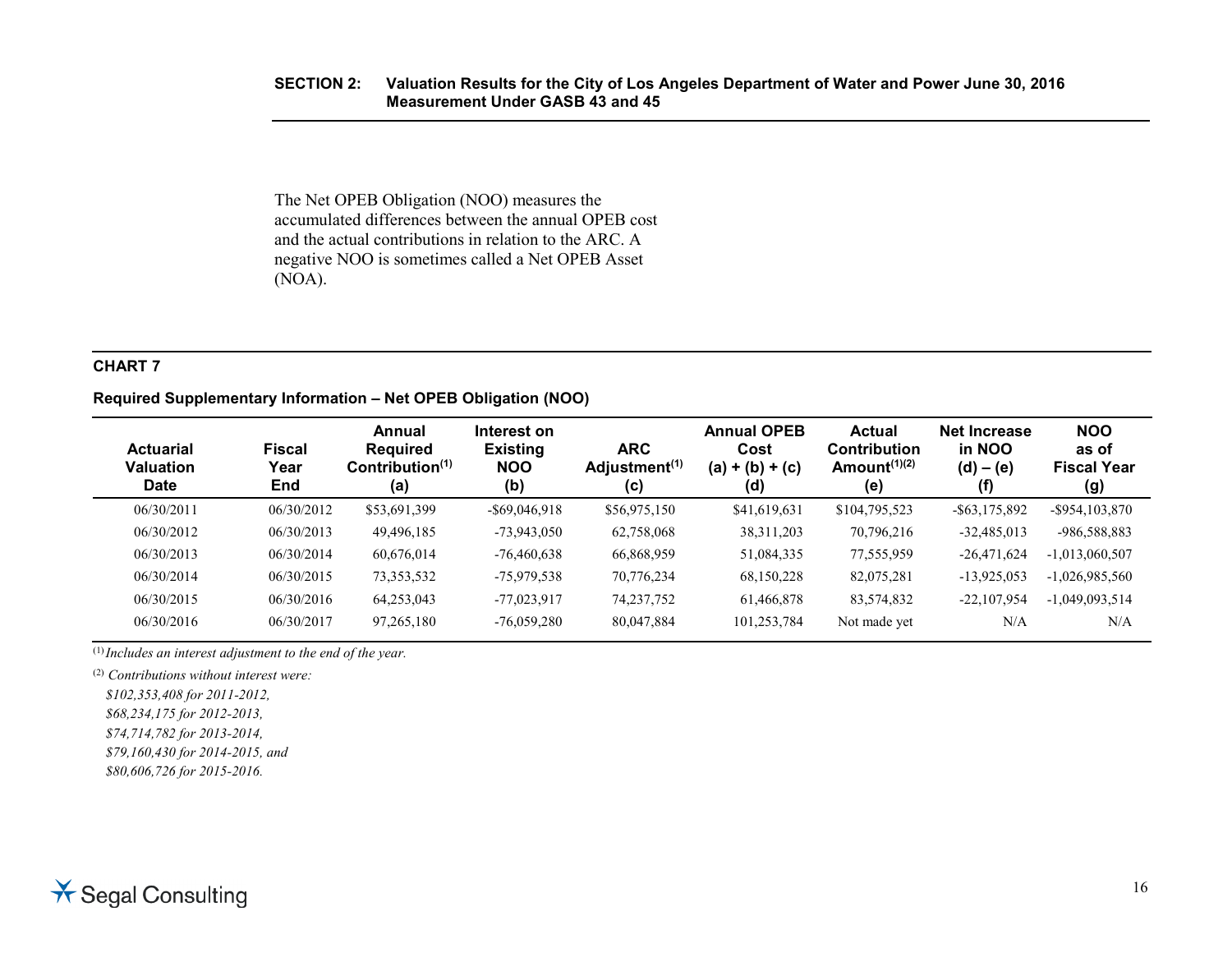*This exhibit summarizes the participant data used for the current and prior valuations.*

# **EXHIBIT A**

**Summary of Participant Data - Total**

|                                 | June 30, 2016 | June 30, 2015 |
|---------------------------------|---------------|---------------|
| <b>Retirees</b>                 |               |               |
| Number*                         | 6,649         | 6,340         |
| Average age of retirees         | 72.4          | 72.6          |
| Number of spouses               | 3,496         | 3,321         |
| Average age of spouses          | 68.3          | 68.6          |
| <b>Surviving Spouses</b>        |               |               |
| Number*                         | 1,331         | 1,350         |
| Average age                     | 80.7          | 80.6          |
| <b>Active Participants</b>      |               |               |
| Number                          | 9,264         | 9,102         |
| Average age                     | 47.9          | 48.7          |
| Average years of service        | 17.0          | 17.5          |
| Average expected retirement age | 62.7          | 62.8          |

*\* A retiree or surviving spouse is only counted if receiving a medical and/or dental benefit.*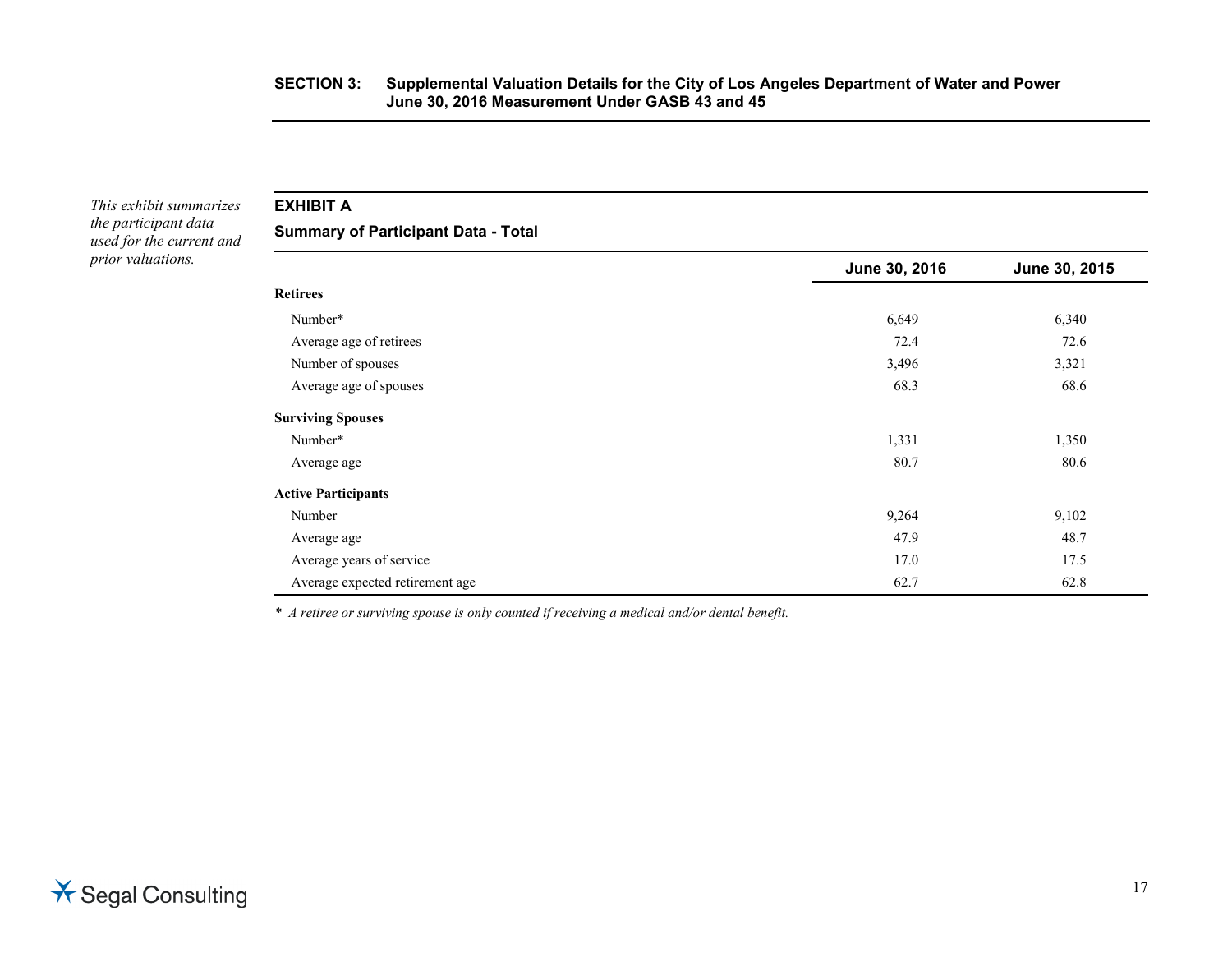# **EXHIBIT A (continued)**

**Summary of Participant Data – Tier 1**

|                                 | June 30, 2016 | June 30, 2015 |
|---------------------------------|---------------|---------------|
| <b>Retirees</b>                 |               |               |
| Number*                         | 6,649         | 6,340         |
| Average age of retirees         | 72.4          | 72.6          |
| Number of spouses               | 3,496         | 3,321         |
| Average age of spouses          | 68.3          | 68.6          |
| <b>Surviving Spouses</b>        |               |               |
| Number*                         | 1,331         | 1,350         |
| Average age                     | 80.7          | 80.6          |
| <b>Active Participants</b>      |               |               |
| Number                          | 7,827         | 8,371         |
| Average age                     | 49.7          | 49.6          |
| Average years of service        | 19.5          | 19.0          |
| Average expected retirement age | 62.4          | 62.6          |

*\* A retiree or surviving spouse is only counted if receiving a medical and/or dental benefit.*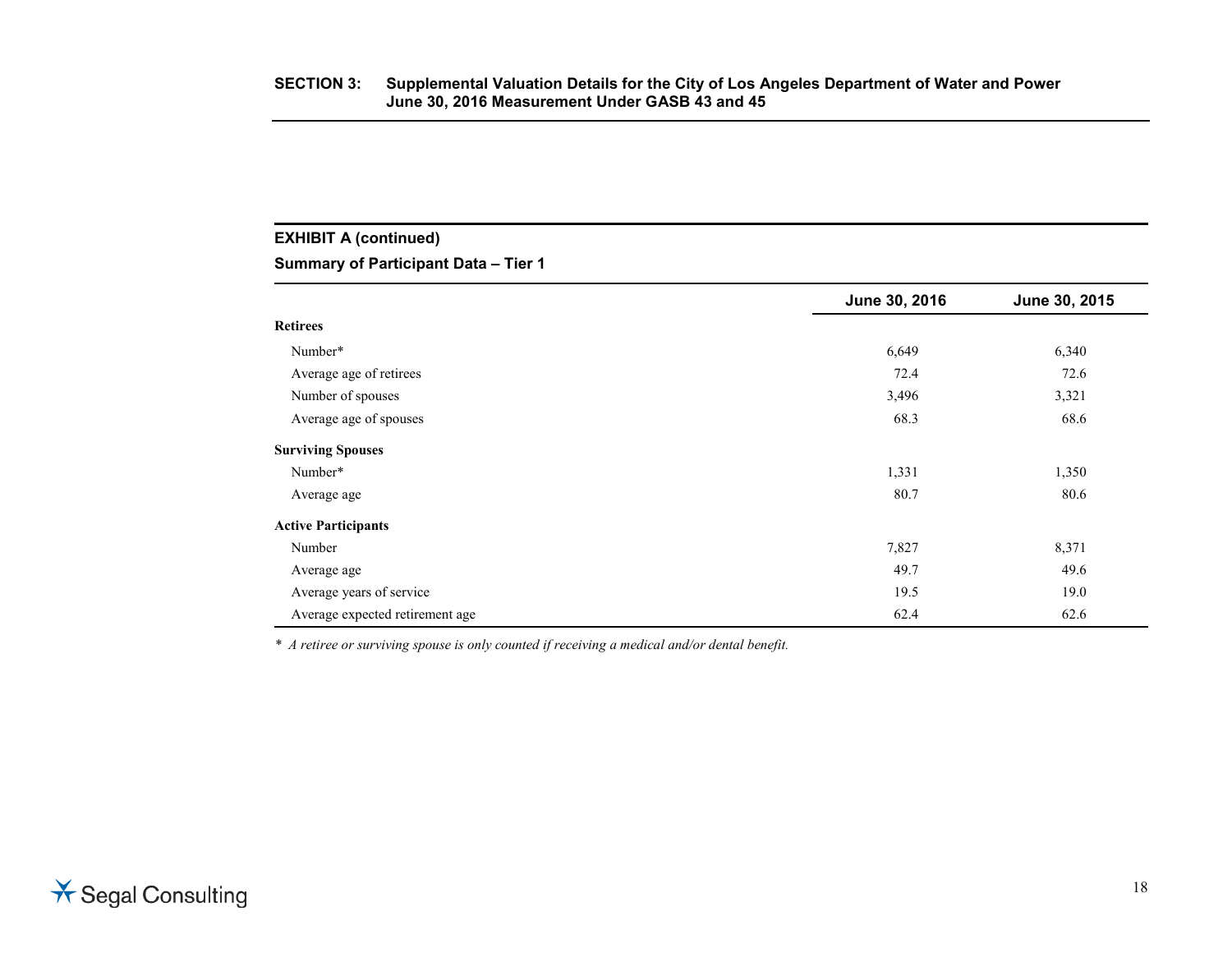# **EXHIBIT A (continued)**

# **Summary of Participant Data – Tier 2**

|                                 | June 30, 2016    | June 30, 2015    |
|---------------------------------|------------------|------------------|
| <b>Retirees</b>                 |                  |                  |
| Number*                         | $\boldsymbol{0}$ | $\boldsymbol{0}$ |
| Average age of retirees         | N/A              | N/A              |
| Number of spouses               | N/A              | N/A              |
| Average age of spouses          | N/A              | N/A              |
| <b>Surviving Spouses</b>        |                  |                  |
| Number*                         | $\mathbf{0}$     | $\mathbf{0}$     |
| Average age                     | N/A              | N/A              |
| <b>Active Participants</b>      |                  |                  |
| Number                          | 1,437            | 731              |
| Average age                     | 37.9             | 37.2             |
| Average years of service        | 3.1              | 0.7              |
| Average expected retirement age | 64.2             | 64.8             |

*\* A retiree or surviving spouse is only counted if receiving a medical and/or dental benefit.*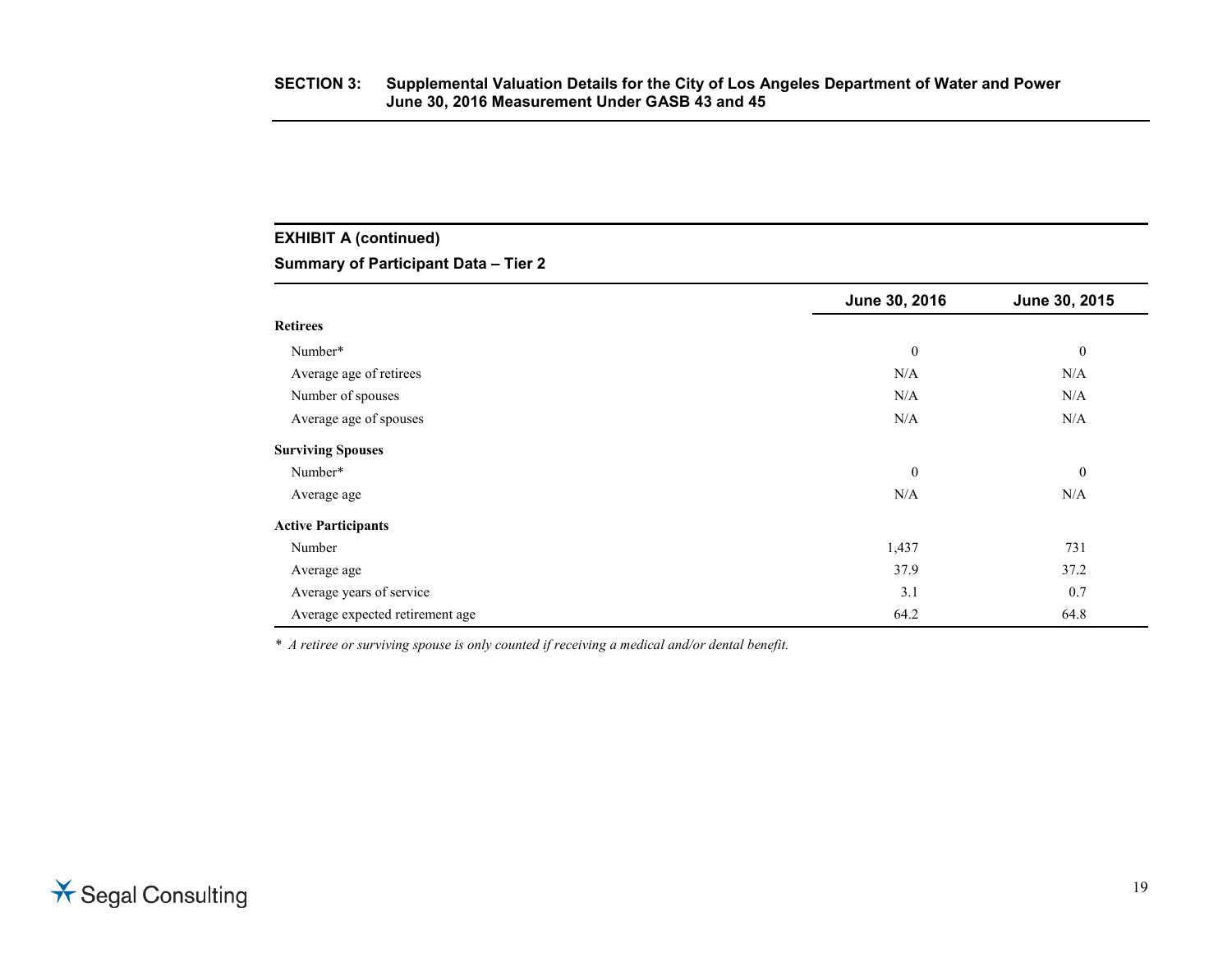# **EXHIBIT B**

### **Cash Flow Projections**

Initially, the ARC generally exceeds the current pay-asyou-go ("paygo") cost of an OPEB plan. Over time the paygo cost has grown and becomes close to and may exceed the ARC, which is expected in a well-funded and more mature plan such as this one. The following table projects the paygo cost as the projected net fund payment over the next ten years.

| Year<br><b>Ending</b> | <b>Projected Number of Retirees*</b> |               |        | <b>Projected Benefit Payments</b> |               |               |
|-----------------------|--------------------------------------|---------------|--------|-----------------------------------|---------------|---------------|
| June 30               | <b>Current</b>                       | <b>Future</b> | Total  | <b>Current</b>                    | <b>Future</b> | Total         |
| 2017                  | 11,476                               | 504           | 11,980 | \$91,419,029                      | \$4,248,330   | \$95,667,359  |
| 2018                  | 11,103                               | 1,033         | 12,136 | 93,916,308                        | 9,342,546     | 103,258,854   |
| 2019                  | 10,733                               | 1,591         | 12,324 | 96,934,055                        | 15,721,076    | 112,655,131   |
| 2020                  | 10,362                               | 2,153         | 12,515 | 98,916,662                        | 22,570,703    | 121,487,365   |
| 2021                  | 9.995                                | 2,737         | 12,732 | 100,401,072                       | 30,276,868    | 130,677,940   |
| 2022                  | 9,628                                | 3,297         | 12,925 | 101,769,268                       | 38,380,155    | 140, 149, 423 |
| 2023                  | 9,265                                | 3.814         | 13,079 | 102,379,963                       | 46,381,854    | 148,761,817   |
| 2024                  | 8,905                                | 4.304         | 13,209 | 102,945,798                       | 54,441,289    | 157,387,087   |
| 2025                  | 8,546                                | 4,759         | 13,305 | 103,653,318                       | 62,214,372    | 165,867,690   |
| 2026                  | 8.190                                | 5.193         | 13.383 | 104.206.640                       | 69.885,686    | 174,092,326   |

*\* Includes spouses of retirees.*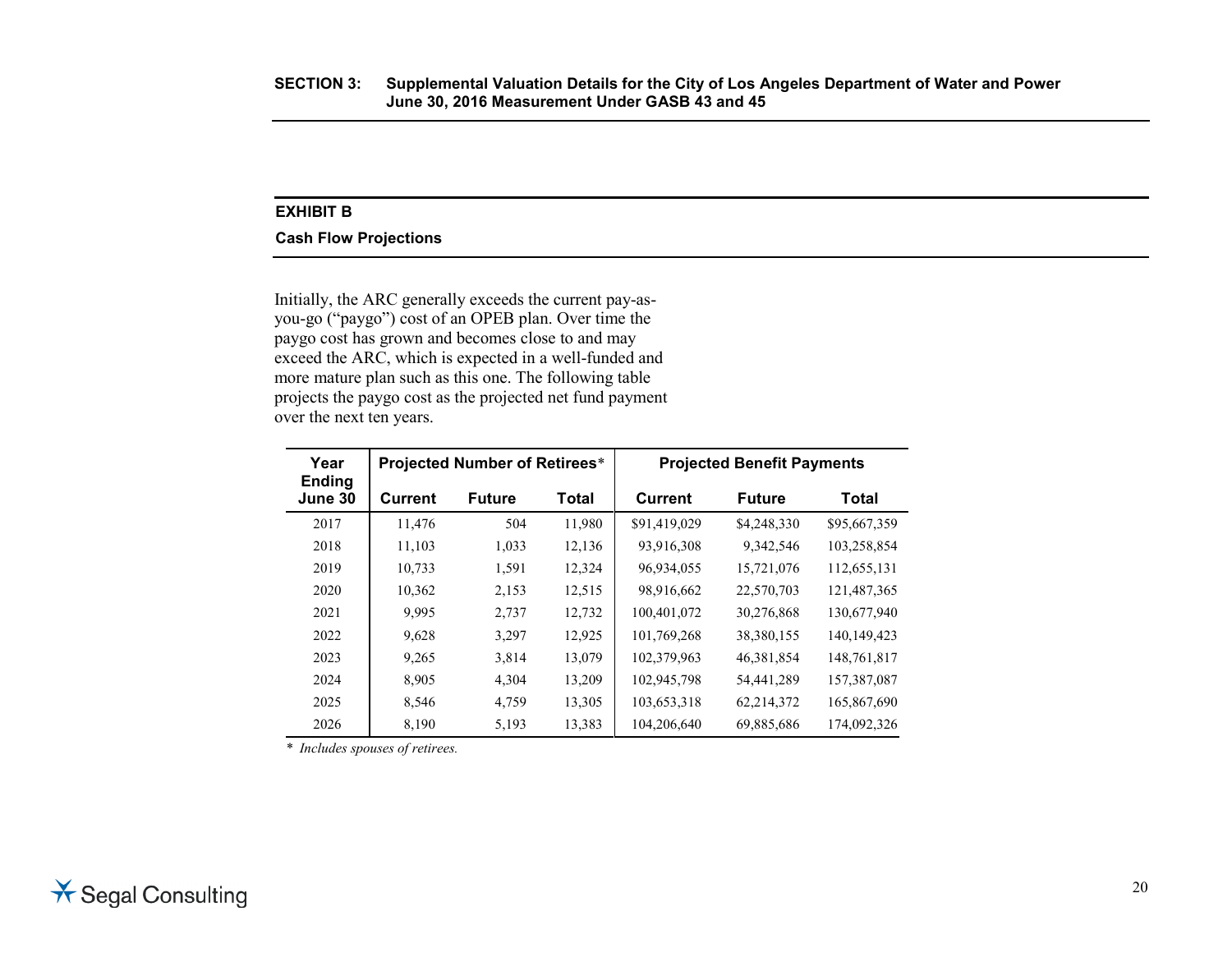# **EXHIBIT C**

### **Actuarial Value of Assets**

To minimize volatility in the calculation of the Annual Required Contribution, the Employer may choose to smooth out short-term changes in the market value of plan assets by use of an actuarial value of assets method. City of Los Angeles Department of Water and Power adopted the following method that smooths such changes over a fiveyear period.

### **Determination of Actuarial Value of Assets as of June 30, 2016**

|    | Market value of assets                                             |                        |                                                 |                  | \$1,692,877,717  |
|----|--------------------------------------------------------------------|------------------------|-------------------------------------------------|------------------|------------------|
|    |                                                                    | <b>Original Amount</b> | <b>Percent Unrecognized Unrecognized Amount</b> |                  |                  |
|    | Calculation of unrecognized return*                                |                        |                                                 |                  |                  |
|    | (a) Year ended June $30, 2016$                                     | $-$111,317,036$        | 80%                                             | $-$ \$89,053,629 |                  |
|    | (b) Year ended June $30, 2015$                                     | $-54,731,423$          | 60%                                             | $-32,838,854$    |                  |
|    | (c) Year ended June 30, 2014                                       | 127,229,022            | 40%                                             | 50,891,608       |                  |
|    | (d) Year ended June $30, 2013$                                     | 58,417,148             | 20%                                             | 11,683,430       |                  |
|    | (e) Year ended June $30, 2012$                                     | $-75,896,730$          | $0\%$                                           | 0                |                  |
| 3. | Total unrecognized return**                                        |                        |                                                 |                  | $-$ \$59,317,445 |
| 4. | Actuarial value: $(1) - (3)$                                       |                        |                                                 |                  | \$1,752,195,162  |
| 5. | Actuarial value as a percentage of market<br>value: $(5) \div (1)$ |                        |                                                 |                  | 103.50%          |

\* Total return minus expected return on a market value basis

\*\* Deferred return as of June 30, 2016 recognized in each of the next 4 years:<br>(a) Amount recognized during 2016/2017: \$3,919,542 (a) Amount recognized during  $2016/2017$ : (b) Amount recognized during 2017/2018: -7,763,888 (c) Amount recognized during 2018/2019:  $-33,209,692$ <br>(d) Amount recognized during 2019/2020:  $-22,263,407$  $(d)$  Amount recognized during 2019/2020: (e) Total -\$59,317,445

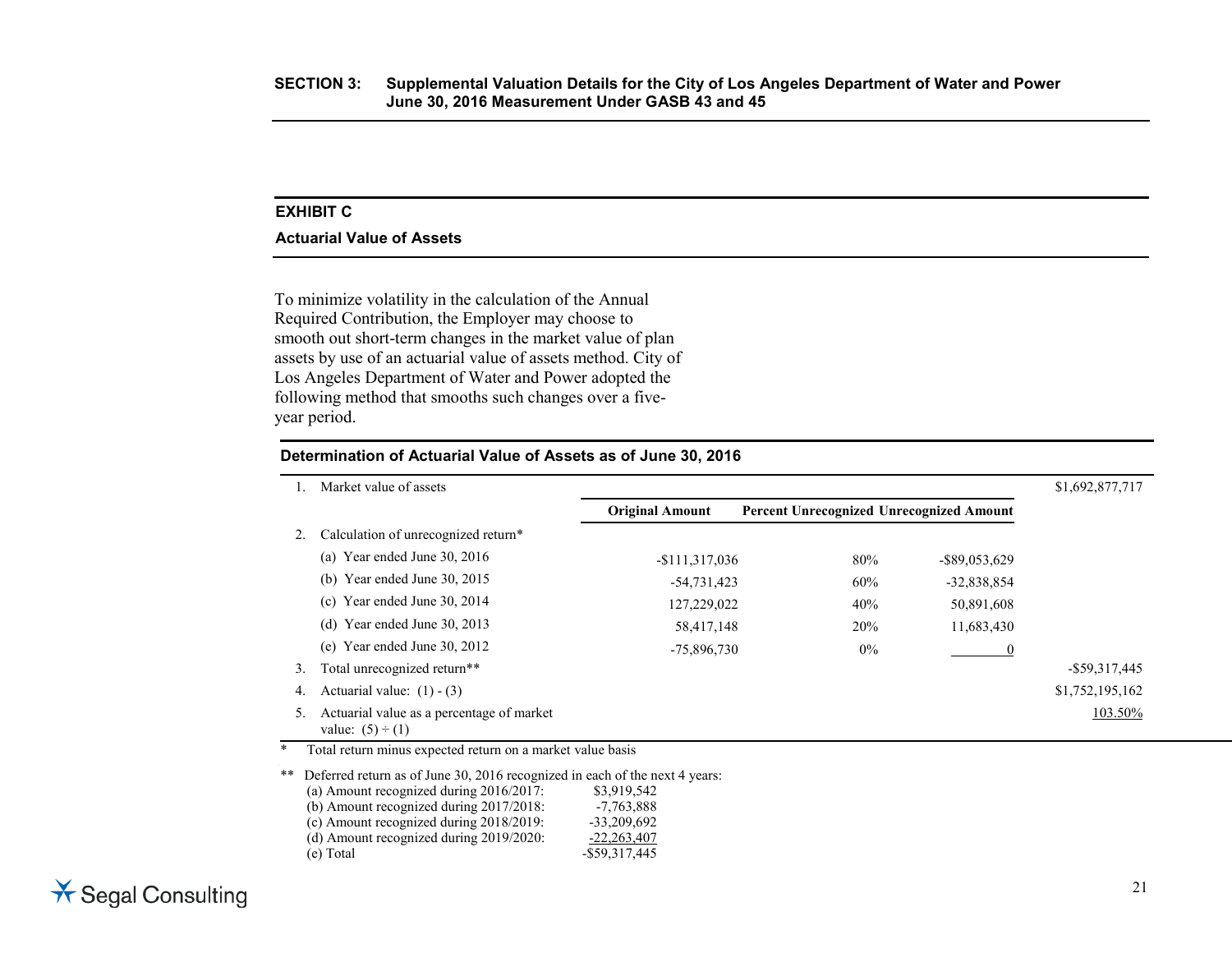| <b>Summary of Required Supplementary Information</b>                           |                                                                                                                                                                                                                                                                             |               |  |
|--------------------------------------------------------------------------------|-----------------------------------------------------------------------------------------------------------------------------------------------------------------------------------------------------------------------------------------------------------------------------|---------------|--|
| <b>Valuation date</b>                                                          | June 30, 2016                                                                                                                                                                                                                                                               |               |  |
| Actuarial cost method                                                          | Entry Age, Level Percent of Pay                                                                                                                                                                                                                                             |               |  |
| <b>Amortization method</b>                                                     | 30-Year Amortization Closed, Level Percent of Pay                                                                                                                                                                                                                           |               |  |
| Remaining amortization period                                                  | 19 years as of June 30, $2016$                                                                                                                                                                                                                                              |               |  |
| <b>Asset valuation method</b>                                                  | The market value of assets less unrecognized returns in each of the last five years.<br>Unrecognized return is equal to the difference between the actual market returns<br>and the expected returns on a market value basis, and is recognized over a five-year<br>period. |               |  |
| <b>Actuarial assumptions:</b>                                                  |                                                                                                                                                                                                                                                                             |               |  |
| Investment rate of return                                                      | 7.25%                                                                                                                                                                                                                                                                       |               |  |
| Inflation rate                                                                 | 3.00%                                                                                                                                                                                                                                                                       |               |  |
| Projected salary increases                                                     | 3.50%, plus merit and promotional increases, shown in Exhibit II.                                                                                                                                                                                                           |               |  |
| Medical cost trend rate                                                        | 6.50%, graded down to an ultimate rate of 5.00% over 6 years                                                                                                                                                                                                                |               |  |
| Dental and Medicare Part B Premium costs trend rate                            | 5.00%                                                                                                                                                                                                                                                                       |               |  |
| Plan membership:                                                               | June 30, 2016                                                                                                                                                                                                                                                               | June 30, 2015 |  |
| Current retirees* and beneficiaries receiving dental and/or medical<br>subsidy | 7,980                                                                                                                                                                                                                                                                       | 7,690         |  |
| Current active participants                                                    | 9,264                                                                                                                                                                                                                                                                       | 9,102         |  |
| Total                                                                          | 17,244                                                                                                                                                                                                                                                                      | 16,792        |  |

*\* Excludes 3,496 and 3,321 spouses from the June 30, 2016 and 2015 valuations, respectively.*

**EXHIBIT I**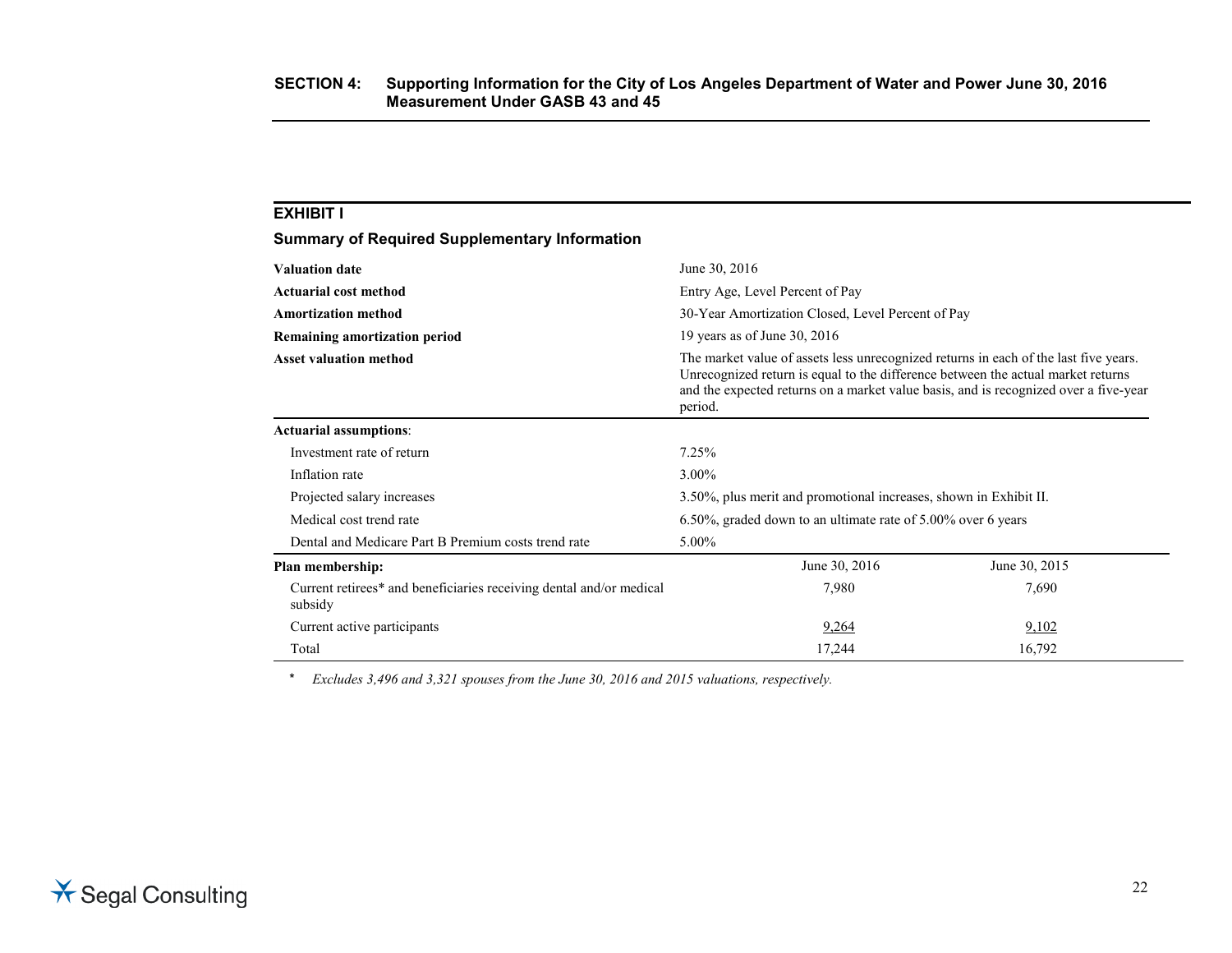| Data:                             | Detailed census data and financial data for postemployment benefits were provided by<br>DWP, except service for actives was provided by the Retirement Office. Consistent<br>with valuation for the Retirement Plan, that service has been increased by three<br>months to account for the difference between the date the active census data was<br>captured (March 31) and the valuation date (June 30). Where known, actual subsidies<br>were valued. |
|-----------------------------------|----------------------------------------------------------------------------------------------------------------------------------------------------------------------------------------------------------------------------------------------------------------------------------------------------------------------------------------------------------------------------------------------------------------------------------------------------------|
| <b>Actuarial Cost Method:</b>     | Entry age, level percent of pay.                                                                                                                                                                                                                                                                                                                                                                                                                         |
| <b>Rationale for Assumptions:</b> | The information and analysis used in selecting each non-health-related assumption<br>that has a significant effect on this actuarial valuation is shown in the July 1, 2012<br>through June 30, 2015 Actuarial Experience Study dated May 23, 2016 performed by<br>Segal for the Retirement Plan.                                                                                                                                                        |
|                                   | Unless otherwise noted, all actuarial assumptions and methods shown below apply to both Tier 1 and Tier 2 employees.                                                                                                                                                                                                                                                                                                                                     |
| <b>Mortality Rates:</b>           |                                                                                                                                                                                                                                                                                                                                                                                                                                                          |
| Pre-retirement:                   | Head count-weighted RP-2014 Employee Mortality Table times 80%, projected<br>generationally with the two-dimensional MP-2015 projection scale.                                                                                                                                                                                                                                                                                                           |
| After Service Retirement:         | Head count-weighted RP-2014 Healthy Annuitant Mortality Table with no age<br>adjustment for males and set back one year for females, projected generationally with<br>the two-dimensional MP-2015 projection scale.                                                                                                                                                                                                                                      |
| After Disability Retirement:      | Head count-weighted RP-2014 Healthy Annuitant Mortality Table with no age<br>adjustment for males and set back one year for females, projected generationally with<br>the two-dimensional MP-2015 projection scale.                                                                                                                                                                                                                                      |

The RP-2014 mortality tables and adjustments as shown above reflect the mortality experience as of the measurement date. The generational projection is a provision for future mortality improvement.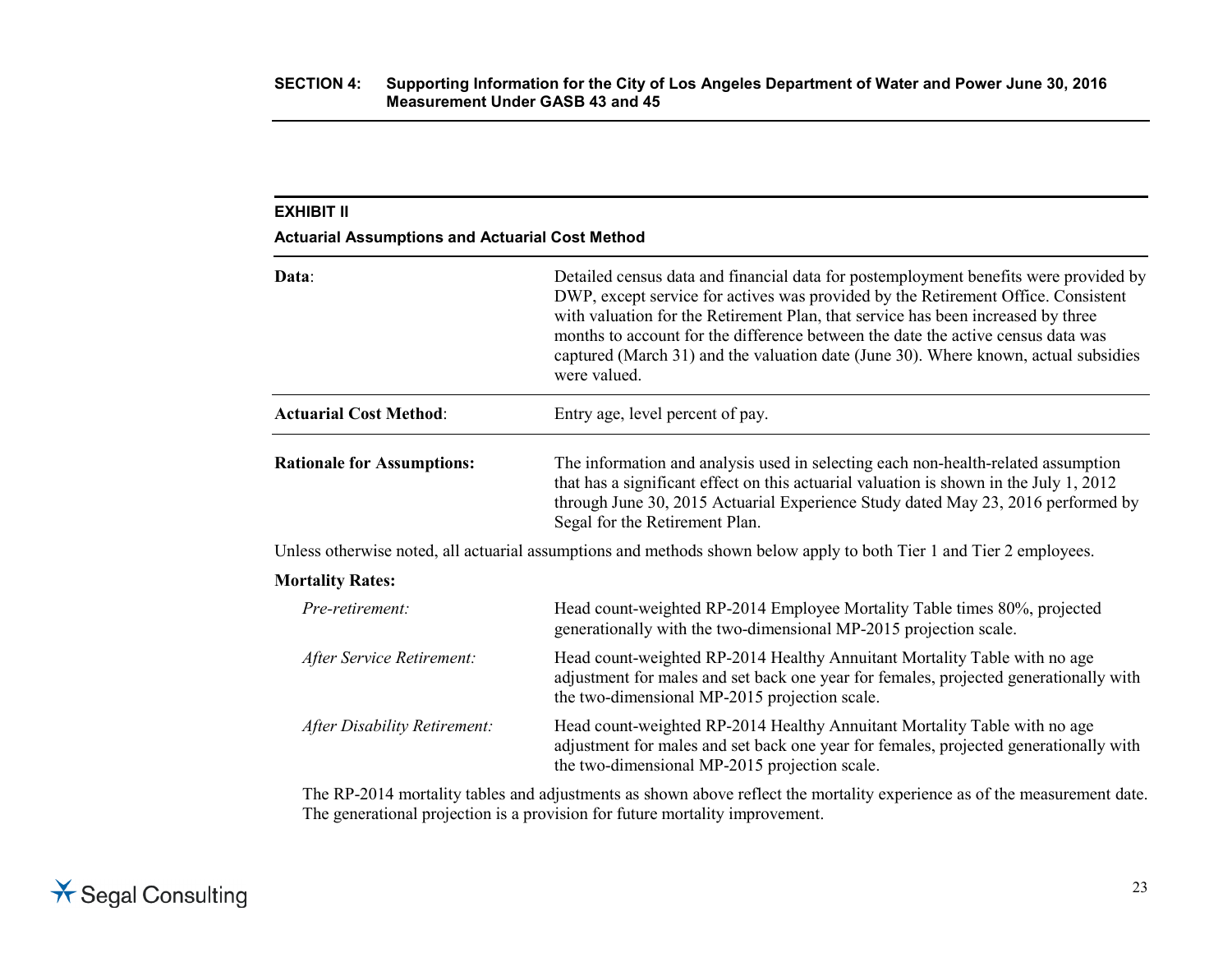### **SECTION 4: Supporting Information for the City of Los Angeles Department of Water and Power June 30, 2016 Measurement Under GASB 43 and 45**

# **EXHIBIT II**

**Actuarial Assumptions and Actuarial Cost Method (continued)**

**Termination Rates Before Retirement:**

|     | <b>Rate (%)</b>           |                   |
|-----|---------------------------|-------------------|
| Age | <b>Male</b><br>Mortality* | <b>Disability</b> |
| 25  | 0.049                     | 0.006             |
| 30  | 0.048                     | 0.012             |
| 35  | 0.053                     | 0.012             |
| 40  | 0.064                     | 0.018             |
| 45  | 0.098                     | 0.030             |
| 50  | 0.167                     | 0.054             |
| 55  | 0.273                     | 0.126             |
| 60  | 0.452                     | 0.240             |
| 65  | 0.779                     | 0.000             |
|     | <b>Female</b>             |                   |
| Age | Mortality*                | <b>Disability</b> |
| 25  | 0.017                     | 0.000             |
| 30  | 0.022                     | 0.006             |
| 35  | 0.029                     | 0.036             |
| 40  | 0.039                     | 0.072             |
| 45  | 0.058                     | 0.102             |
| 50  | 0.100                     | 0.138             |
| 55  | 0.168                     | 0.168             |
| 60  | 0.241                     | 0.000             |
| 65  | 0.356                     | 0.000             |

\* *Note that generational projections beyond the base year (2014) are not reflected in the above mortality rates.*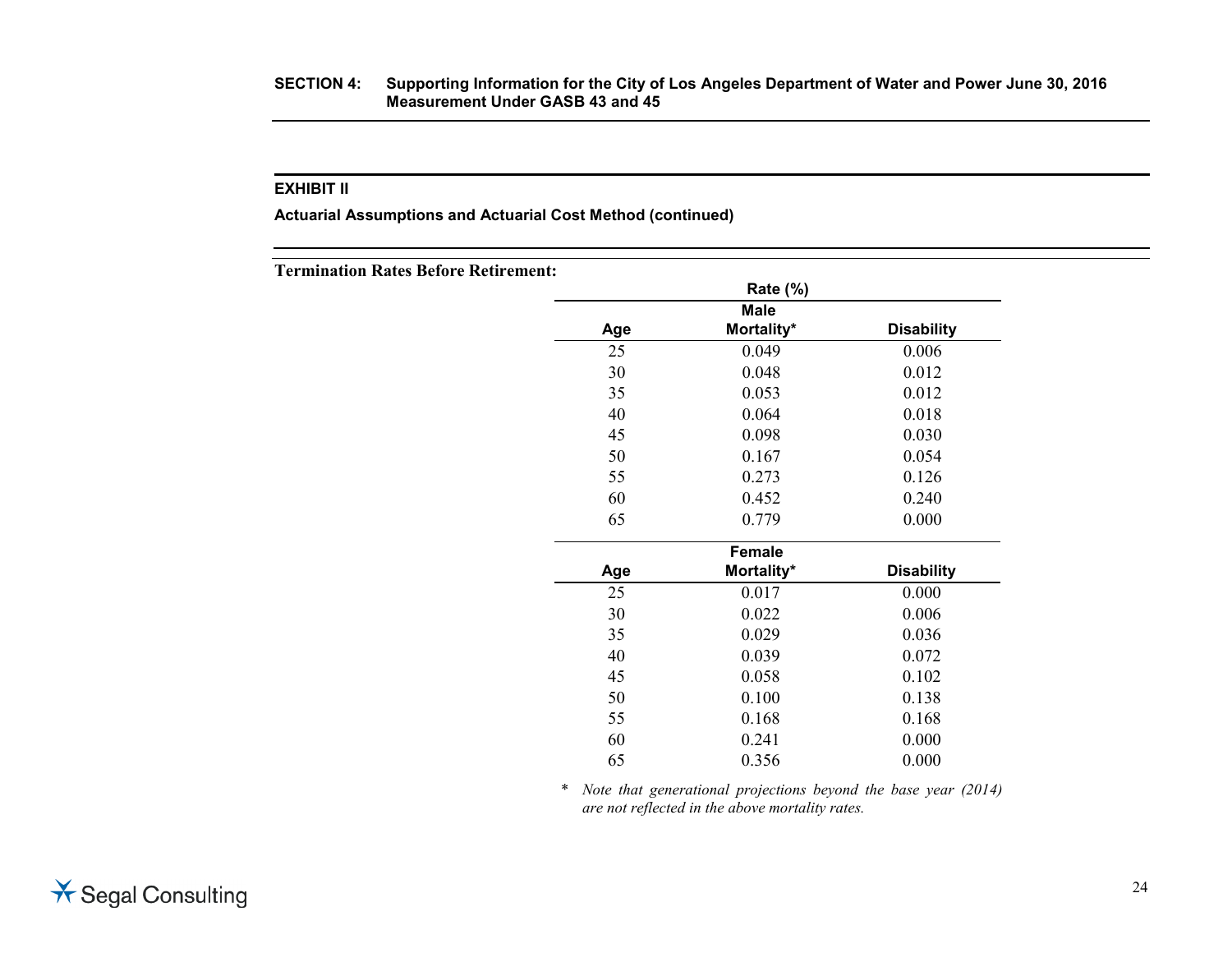# **SECTION 4: Supporting Information for the City of Los Angeles Department of Water and Power June 30, 2016 Measurement Under GASB 43 and 45**

**Withdrawal Rates:**

| <b>Years of Service</b> | <b>Total Withdrawal*</b> |
|-------------------------|--------------------------|
| Less than 1             | 12.00%                   |
| 1                       | $6.00\%$                 |
| 2                       | 4.00%                    |
| 3                       | 2.50%                    |
| 4                       | 2.00%                    |
| 5                       | 2.00%                    |
| 6                       | 1.75%                    |
| 7                       | 1.50%                    |
| 8                       | 1.25%                    |
| 9                       | 1.00%                    |
| $10 \& over$            | 0.75%                    |

\**No withdrawal is assumed after a member is first eligible to retire*

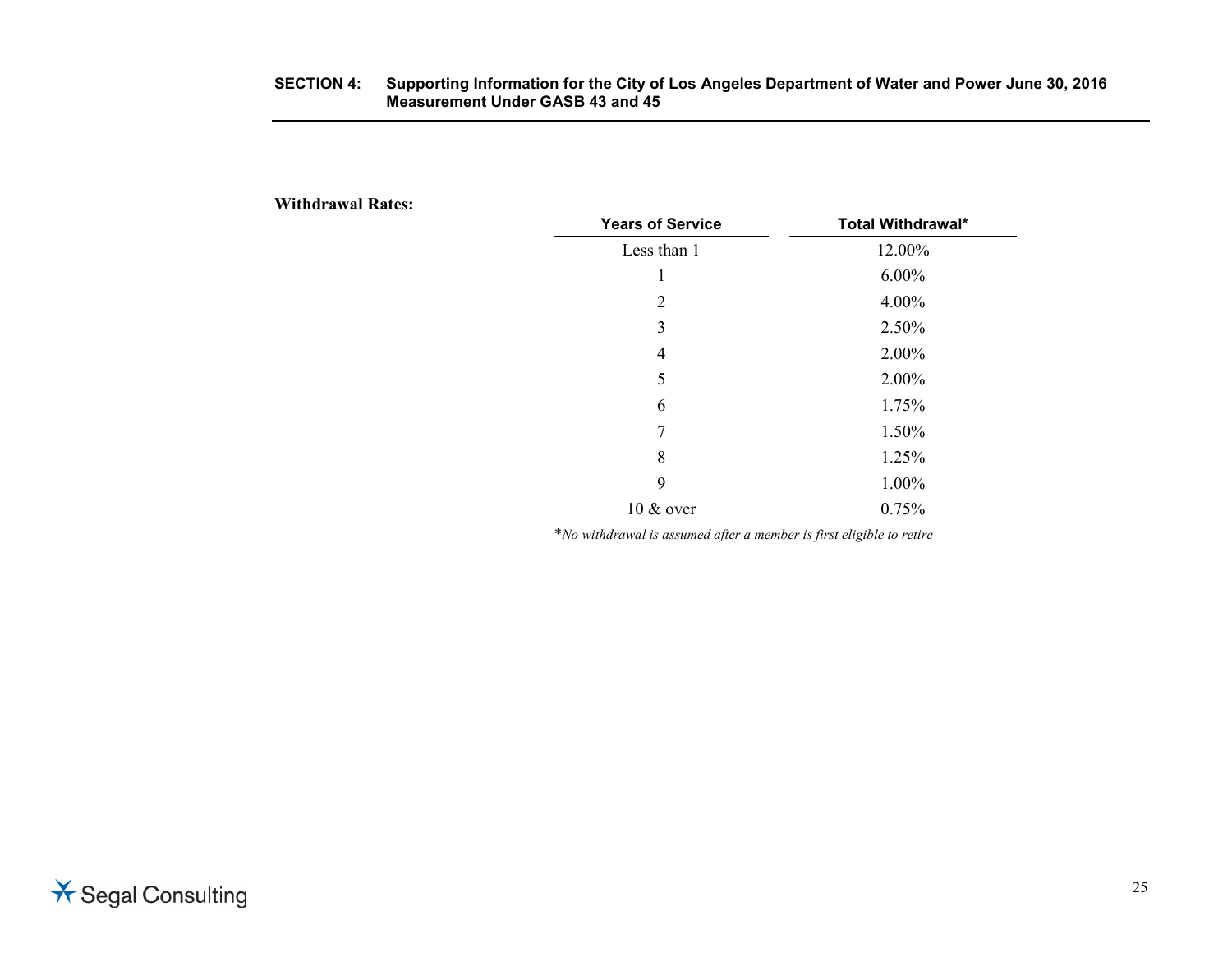**Actuarial Assumptions and Actuarial Cost Method (continued)**

**Retirement Rates:**

|     |                                     | Rate (%)                              |                                     |                                |  |
|-----|-------------------------------------|---------------------------------------|-------------------------------------|--------------------------------|--|
|     |                                     | Tier 1                                | Tier <sub>2</sub>                   |                                |  |
| Age | <b>Under 30 Years</b><br>of Service | 30 or More<br><b>Years of Service</b> | <b>Under 30 Years</b><br>of Service | 30 or More Years<br>of Service |  |
| 55  | 4.50%                               | 25.00%                                | $0.0\%$                             | 25.0%                          |  |
| 56  | 2.00                                | 20.00                                 | 0.0                                 | 14.0                           |  |
| 57  | 2.50                                | 17.00                                 | 0.0                                 | 12.0                           |  |
| 58  | 3.00                                | 17.00                                 | 0.0                                 | 12.0                           |  |
| 59  | 3.00                                | 17.00                                 | 0.0                                 | 12.0                           |  |
| 60  | 5.00                                | 20.00                                 | 5.0                                 | 17.5                           |  |
| 61  | 6.00                                | 20.00                                 | 2.5                                 | 5.0                            |  |
| 62  | 6.00                                | 20.00                                 | 0.0                                 | 5.0                            |  |
| 63  | 6.00                                | 25.00                                 | 20.0                                | 25.0                           |  |
| 64  | 7.00                                | 25.00                                 | 15.0                                | 25.0                           |  |
| 65  | 11.00                               | 28.00                                 | 14.0                                | 28.0                           |  |
| 66  | 11.00                               | 28.00                                 | 14.0                                | 28.0                           |  |
| 67  | 11.00                               | 28.00                                 | 14.0                                | 28.0                           |  |
| 68  | 11.00                               | 28.00                                 | 14.0                                | 28.0                           |  |
| 69  | 13.00                               | 28.00                                 | 13.0                                | 28.0                           |  |
| 70  | 25.00                               | 25.00                                 | 100.0                               | 100.0                          |  |
| 71  | 25.00                               | 25.00                                 | 100.0                               | 100.0                          |  |
| 72  | 25.00                               | 25.00                                 | 100.0                               | 100.0                          |  |
| 73  | 25.00                               | 25.00                                 | 100.0                               | 100.0                          |  |
| 74  | 25.00                               | 25.00                                 | 100.0                               | 100.0                          |  |
| 75  | 100.00                              | 100.00                                | 100.0                               | 100.0                          |  |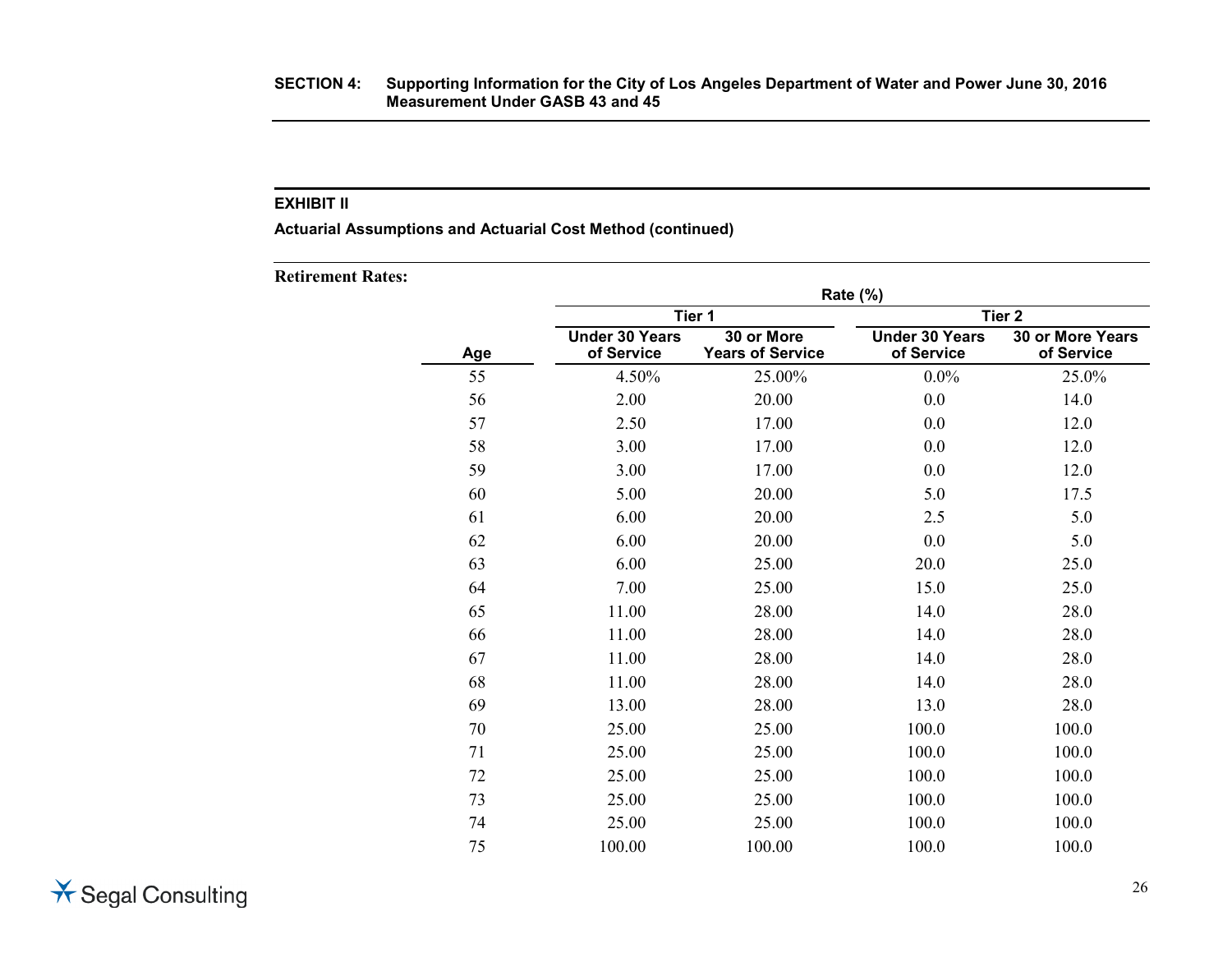**Actuarial Assumptions and Actuarial Cost Method (continued)**

| <b>Measurement Date:</b> | June 30, 2016                                                                                                                                 |
|--------------------------|-----------------------------------------------------------------------------------------------------------------------------------------------|
| <b>Discount Rate:</b>    | 7.25%, net of investment expenses.                                                                                                            |
| <b>Salary Increases:</b> | Annual Rate of Compensation Increase                                                                                                          |
|                          | Inflation: 3.00% per year, plus "across the board" salary increases of 0.50% per year,<br>plus the following merit and promotional increases. |

| Years of Service | Increase |
|------------------|----------|
| Less than 1      | 6.50%    |
| 1                | $6.00\%$ |
| 2                | 5.50%    |
| 3                | 4.50%    |
| 4                | 3.00%    |
| 5                | 2.00%    |
| 6                | 1.50%    |
| 7                | 1.40%    |
| 8                | 1.30%    |
| 9                | 1.20%    |
| $10 \&$ over     | 1.00%    |

The merit and promotional increases are added to the sum of the inflationary and "across the board" salary increases.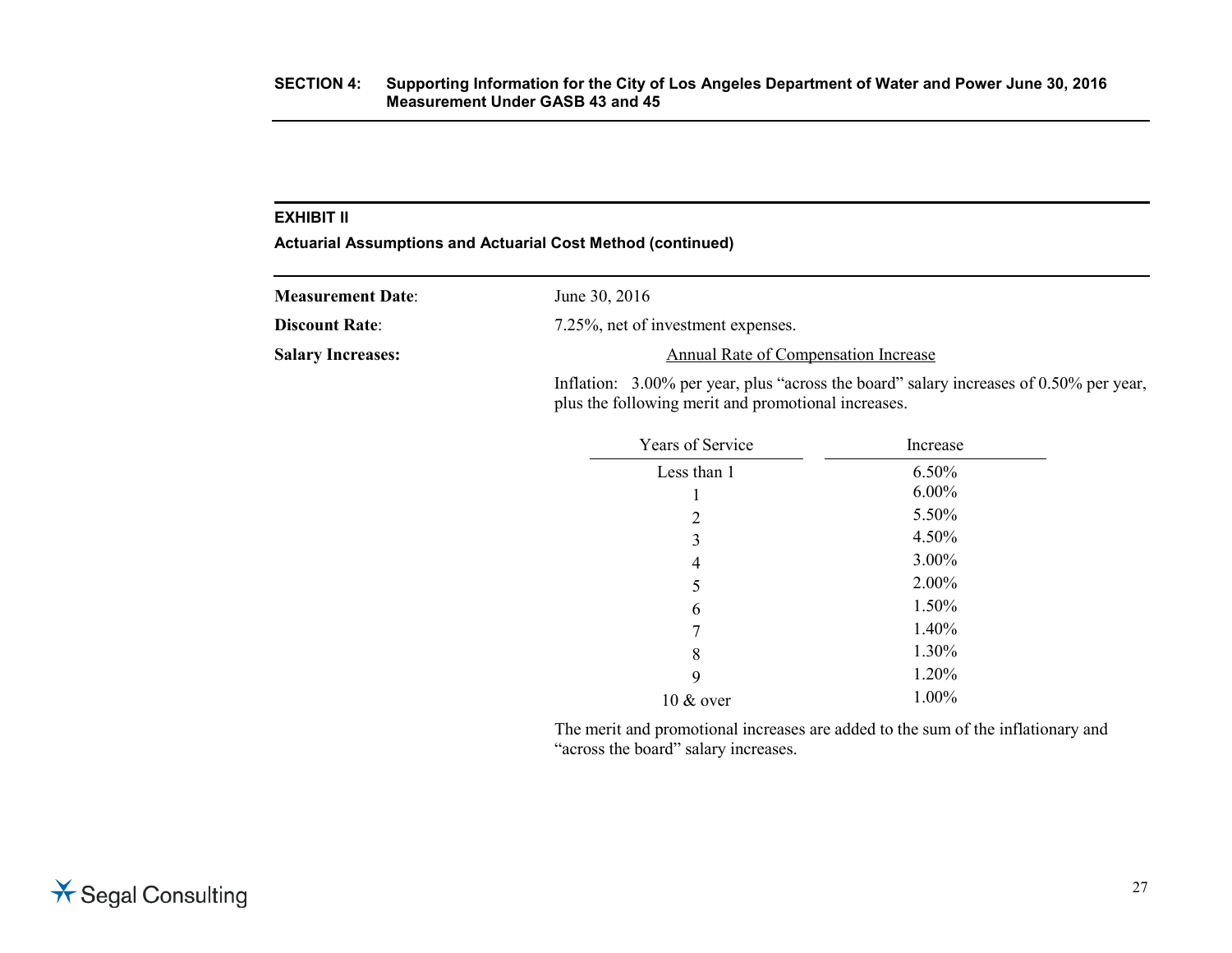**Actuarial Assumptions and Actuarial Cost Method (continued)**

**Per Capita Cost Development:**

The assumed per capita claims cost by age (and other demographic factors such as sex and family status) is the future per capita cost of providing postretirement health care benefits at each age. To determine the assumed per capita claims cost, historical premiums are reviewed, and adjusted for increases in the cost of health care services.

*Medical and Dental Annual Meacal and Dental Annual* Where known, actual subsidies provided in the data were used. For periods where Subsidy<br>Subsidy<br>2016 subsidy is unknown, the average monthly retiree subsidies effective July 1, 2016 were assumed as shown below:

|                       |                         | Premium             |
|-----------------------|-------------------------|---------------------|
| Carrier               | <b>Election Percent</b> | <b>Single Party</b> |
| United Concordia DHMO | 20%                     | \$18.35             |
| United Concordia PPO  | 70%                     | \$36.61             |
| <b>IBEW</b> Local 18  | 10%                     | \$126.77            |

### **Dental Premiums (For Single and Multi-Party)**

The maximum monthly dental subsidy for Tier 1: \$36.61, except for Local 18 with a maximum of \$126.77.

The maximum monthly dental subsidy for Tier 2: \$43.47

Eligible spouses and survivors are not eligible for DWP dental subsidy.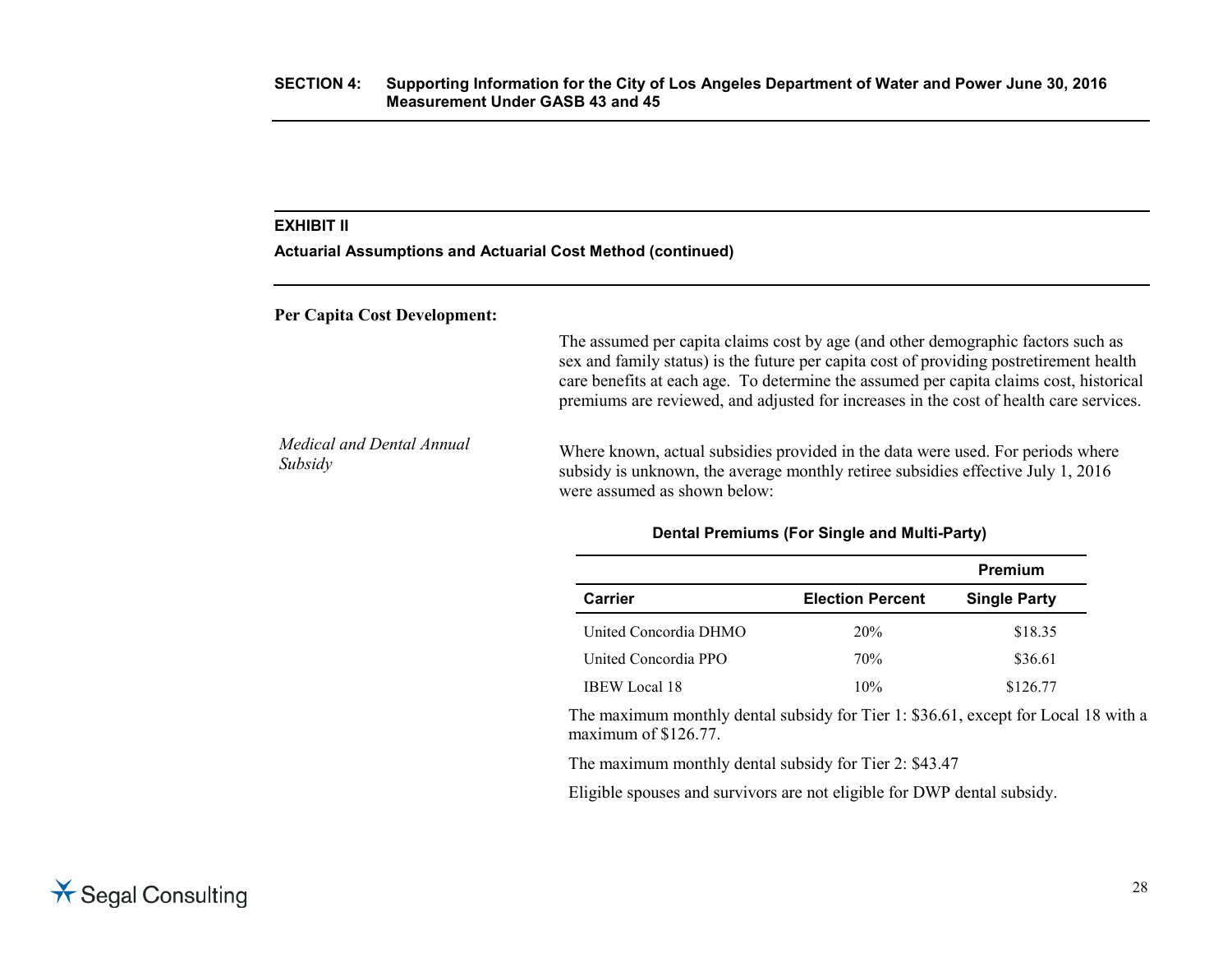### **Actuarial Assumptions and Actuarial Cost Method (continued)**

For retirees in pay status, we use the relevant premiums provided on participant records. In cases where the carrier elections are unknown, we will assume the participant elects a carrier in the same proportion as current retirees in that group. The table below shows the assumed distribution of medical insurance carriers for retirees and the monthly premiums as of July 1, 2016.

| Under Age 65                |                                            |                                |                                               |
|-----------------------------|--------------------------------------------|--------------------------------|-----------------------------------------------|
| Carrier                     | <b>Assumed</b><br><b>Election Percent*</b> | <b>Single Party</b><br>Premium | <b>Participant +1</b><br><b>Both Under 65</b> |
| Kaiser                      | 60.0                                       | \$742.84                       | \$1,485.68                                    |
| United Health Care Option A | 5.0                                        | 1,387.58                       | 2,775.23                                      |
| Blue Cross HMO              | 15.0                                       | 1,485.60                       | 1,758.81                                      |
| United Health Care HMO      | 5.0                                        | 1,307.16                       | 2,697.54                                      |
| United Health Care Option B | 5.0                                        | 1,204.28                       | 2,408.61                                      |
| <b>Blue Cross PPO</b>       | 5.0                                        | 1,678.73                       | 2,133.89                                      |
| United Health Care Option C | 5.0                                        | 937.29                         | 1,874.61                                      |

 *\* No members assumed to elect Health Plan of Nevada or Blue Cross Owens Valley.*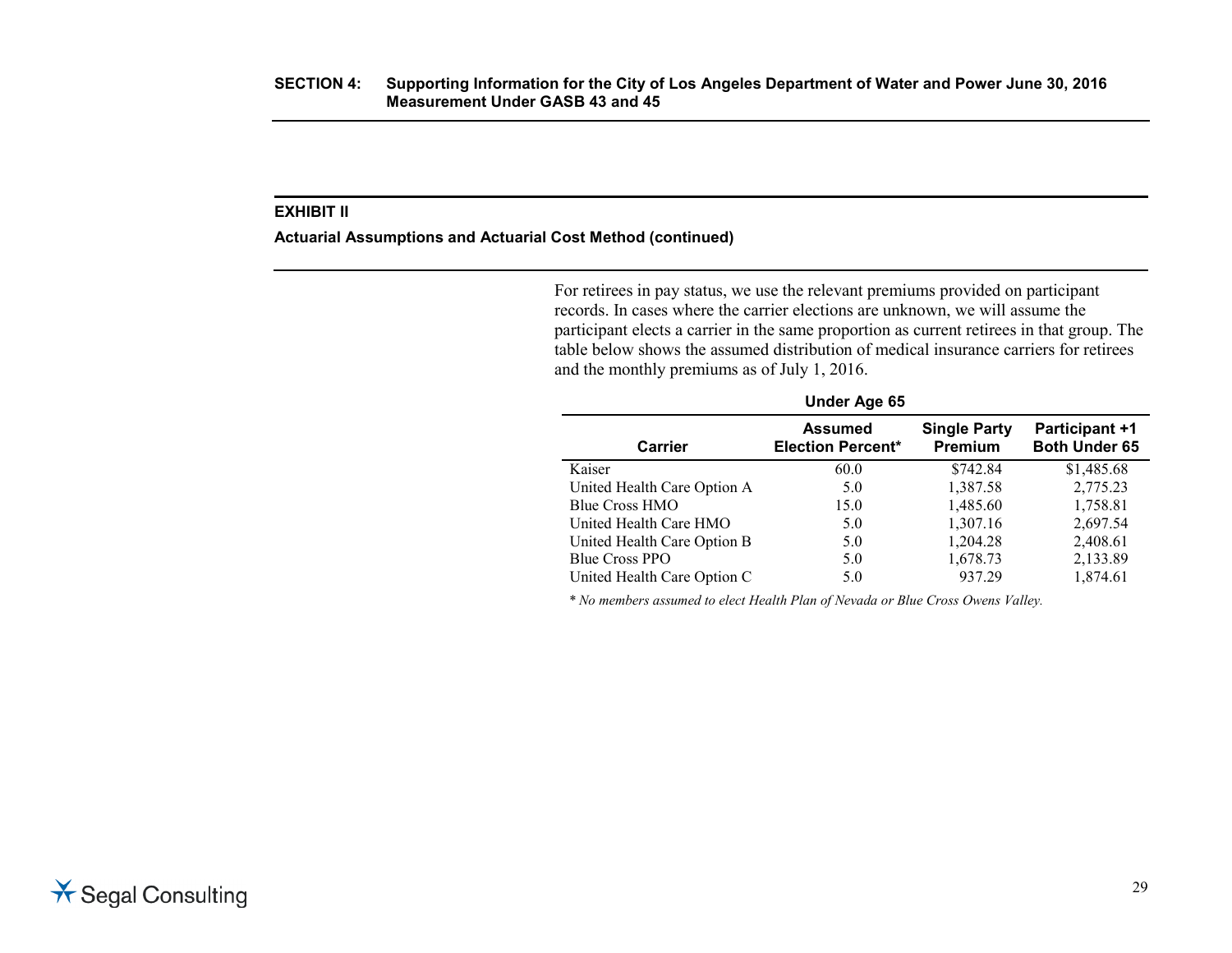**Actuarial Assumptions and Actuarial Cost Method (continued)**

| Age 65 and Older                         |                                     |                                |                                       |
|------------------------------------------|-------------------------------------|--------------------------------|---------------------------------------|
| Carrier                                  | Assumed<br><b>Election Percent*</b> | <b>Single Party</b><br>Premium | <b>Participant +1</b><br>Both Age 65+ |
| Kaiser Senior Advantage                  | 55.0                                | \$330.82                       | \$661.64                              |
| United Health Care Option A              | 25.0                                | 580.66                         | 1,162.72                              |
| United Health Care Medicare<br>Advantage | 10.0                                | 462.91                         | 925.82                                |
| <b>Senior Dimensions</b>                 | 2.5                                 | 267.75                         | 530.56                                |
| United Health Care Option B              | 2.5                                 | 429.13                         | 858.26                                |
| Blue Cross HMO                           | 5.0                                 | 939.98                         | 1,523.03                              |
| Medicare Part B                          | 100                                 | \$121.80                       | \$243.60                              |

 *\* No members assumed to elect Blue Cross PPO or United Health Care Option C.*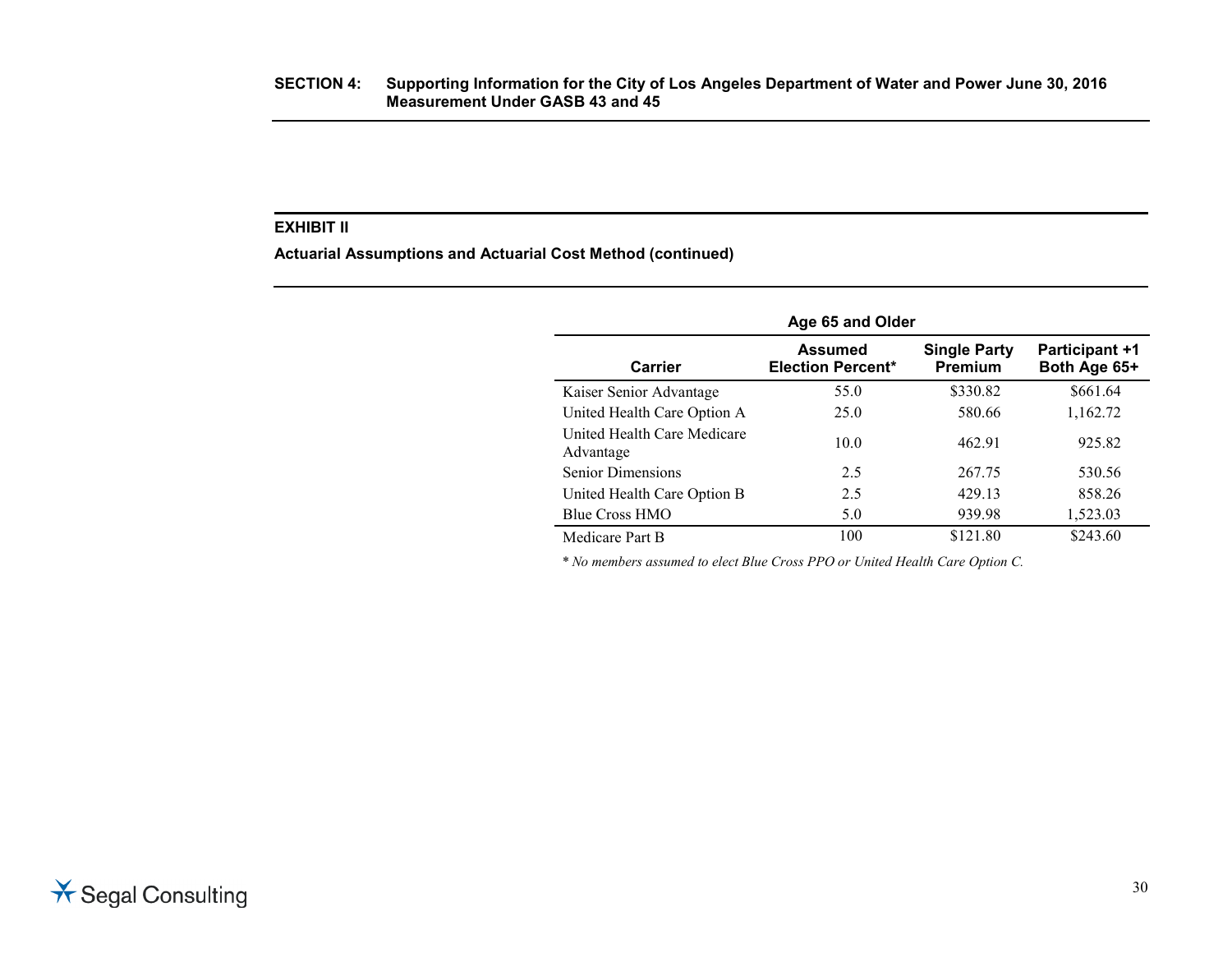**Actuarial Assumptions and Actuarial Cost Method (continued)**

|     |        | The per capita costs were then adjusted for age and gender using the below factors:<br>Applied to Per Capita Costs for under age 65 |             |               |
|-----|--------|-------------------------------------------------------------------------------------------------------------------------------------|-------------|---------------|
|     |        | <b>Retiree</b>                                                                                                                      |             | <b>Spouse</b> |
| Age | Male   | <b>Female</b>                                                                                                                       | <b>Male</b> | Female        |
| 55  | 0.9050 | 0.9343                                                                                                                              | 0.7122      | 0.8067        |
| 60  | 1.0747 | 1.0071                                                                                                                              | 0.9535      | 0.9356        |
| 64  | 1.2330 | 1.0684                                                                                                                              | 1.2037      | 1.0530        |

Applied to Per Capita Costs for age 65 and older

|       | <b>Retiree</b> |               |             | <b>Spouse</b> |
|-------|----------------|---------------|-------------|---------------|
| Age   | <b>Male</b>    | <b>Female</b> | <b>Male</b> | Female        |
| 65    | 0.9126         | 0.7757        | 0.9126      | 0.7757        |
| 70    | 1.0577         | 0.8359        | 1.0577      | 0.8359        |
| 75    | 1.1398         | 0.8998        | 1.1398      | 0.8998        |
| $80+$ | 1.2274         | 0.9701        | 1.2274      | 0.9701        |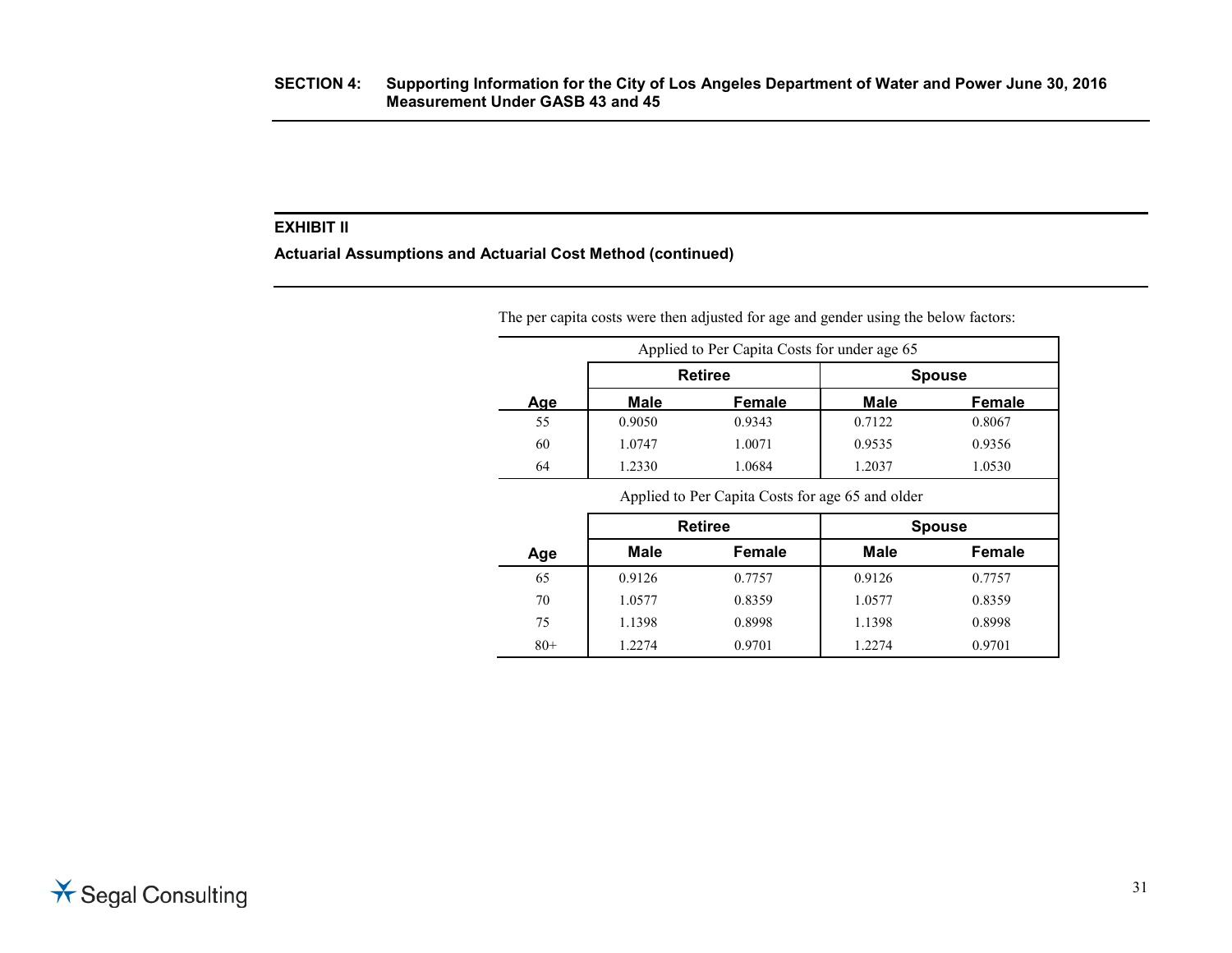**Actuarial Assumptions and Actuarial Cost Method (continued)**

**Health Care Cost Subsidy Trend Rates:**

Health care trend measures the anticipated overall rate at which health plan costs are expected to increase in future years. Trend rates are used to increase the premiums and the stated subsidies into the future. For example, the expected maximum monthly medical subsidy for a Tier 1 retiree with 30 years of service in the year July 1, 2017 through June 30, 2018 (set equal to the two-party, under-65 Kaiser premium) would be determined with the following formula:

 $[$1,486 \times (1 + 6.50\%)] = $1,583$ 

**Medical**

|                            | megical      |                 |                        |               |  |
|----------------------------|--------------|-----------------|------------------------|---------------|--|
| <b>Year Ending June 30</b> | Non-Medicare | <b>Medicare</b> | <b>Medicare Part B</b> | <b>Dental</b> |  |
| 2017                       | 6.50%        | $6.50\%$        | $5.0\%$                | 5.0%          |  |
| 2018                       | 6.25         | 6.25            | 5.0                    | 5.0           |  |
| 2019                       | 6.00         | 6.00            | 5.0                    | 5.0           |  |
| 2020                       | 5.75         | 5.75            | 5.0                    | 5.0           |  |
| 2021                       | 5.50         | 5.50            | 5.0                    | 5.0           |  |
| 2022                       | 5.25         | 5.25            | 5.0                    | 5.0           |  |
| 2023 & Later               | 5.00         | 5.00            | 5.0                    | 5.0           |  |
|                            |              |                 |                        |               |  |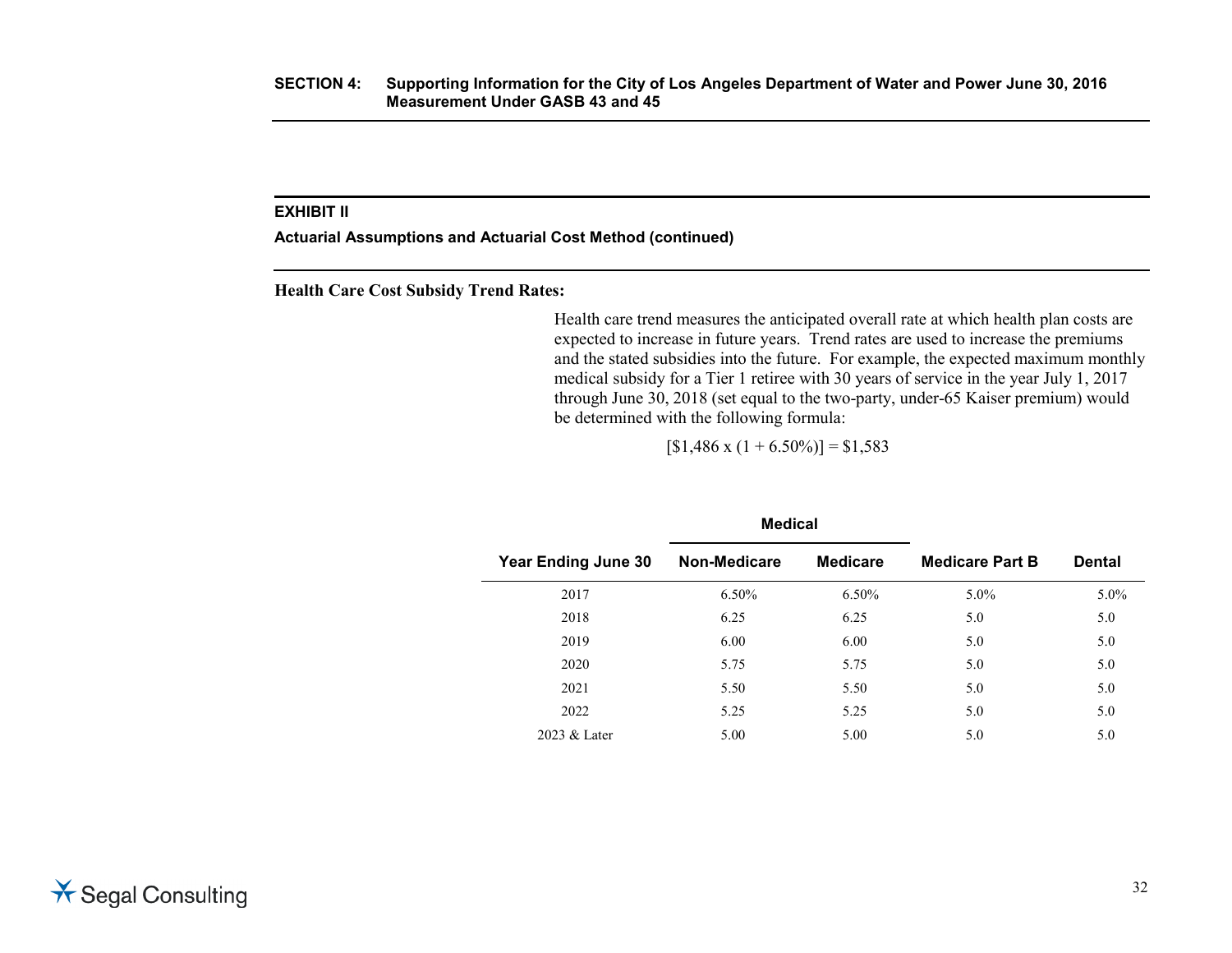**Actuarial Assumptions and Actuarial Cost Method (continued)**

| <b>Marital Status</b>            | Actives at the time of retirement: 75% of male employees and 40% of female<br>employees assumed to be married with coverage for spouse.                                                                                                              |
|----------------------------------|------------------------------------------------------------------------------------------------------------------------------------------------------------------------------------------------------------------------------------------------------|
|                                  | Retirees at the time of retirement: Actual data included in census.                                                                                                                                                                                  |
| <b>Spouse Age Difference</b>     | Husbands are assumed to be 3 years older than wives.                                                                                                                                                                                                 |
| <b>Future Benefit Accruals:</b>  | 1.0 year of service per year.                                                                                                                                                                                                                        |
| <b>Other Government Service:</b> | Tier 1 members are assumed to purchase an additional 0.10 years of service per year.<br>Tier 2 members are assumed to purchase an additional 0.03 years of service per year.<br>These service purchases exclude those priced at full actuarial cost. |
| Participation                    | 97% of the current actives are assumed to continue medical coverage at retirement.                                                                                                                                                                   |
|                                  | 95% of the current actives are assumed to continue dental coverage at retirement.                                                                                                                                                                    |
| <b>Asset Valuation Method</b>    | Any actual investment gains and losses that are above or below the annual return<br>assumed in the valuation are recognized over 5-year periods.                                                                                                     |
| <b>Plan Design:</b>              | Development of plan liabilities was based on the substantive plan of benefits in effect<br>as described in Exhibit III.                                                                                                                              |
| <b>Administrative Expenses:</b>  | No administrative expenses were valued separately from the claim costs.                                                                                                                                                                              |
| <b>Implicit Subsidy:</b>         | None. Premiums paid by the retirees reflect rates underwritten for retirees only.                                                                                                                                                                    |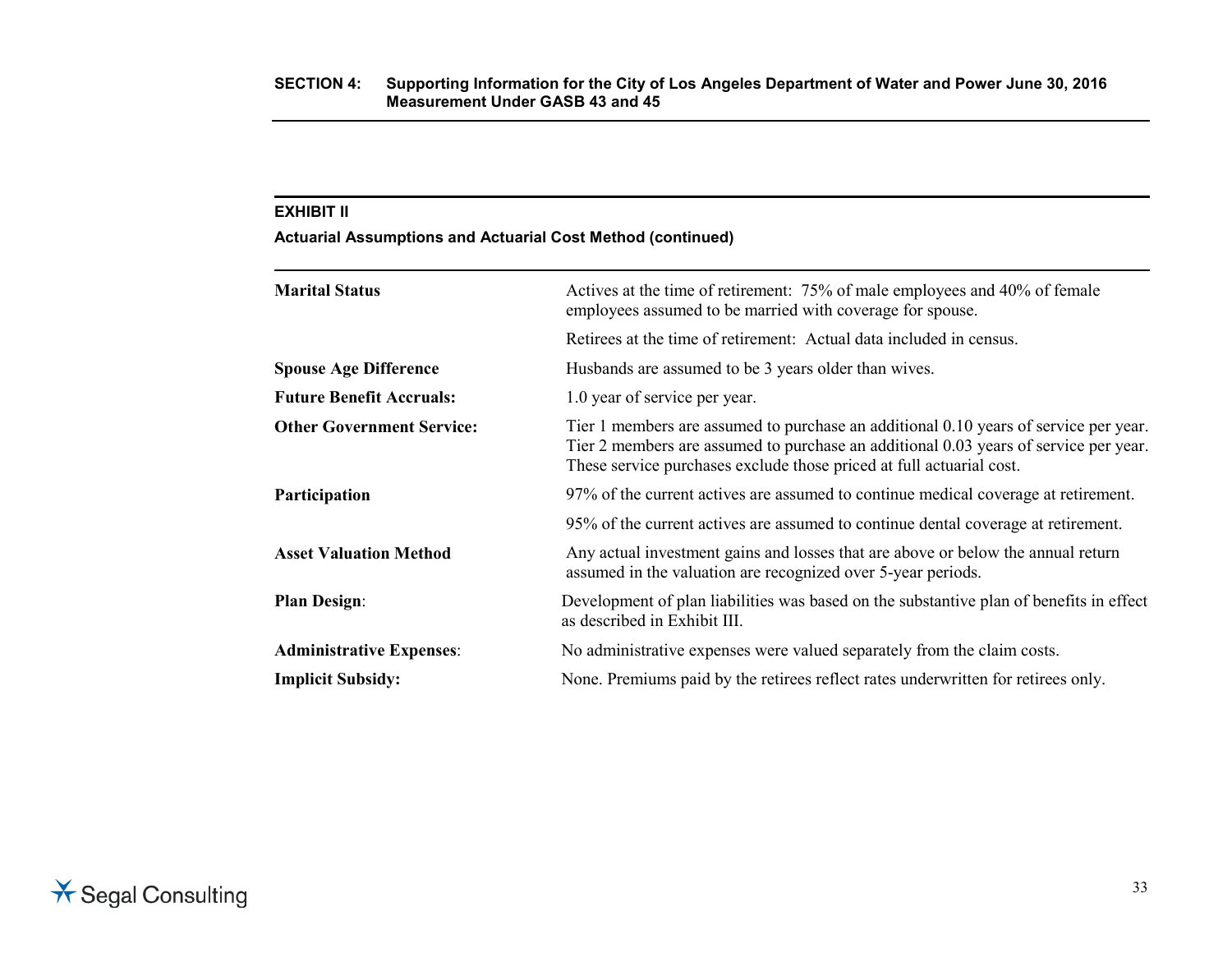| <b>Impact of Affordable Care Act:</b> | As directed by DWP, we have reflected in the current valuation the impact of potential<br>excise tax imposed by the Affordable Care Act (ACA), and related statutes.                                                                                                                                                                                                                                                                                                                                                                                                                                                                                                                                                                                                                                                                                                                                                                                                                                                                                                                                                                                                                                                                                                            |
|---------------------------------------|---------------------------------------------------------------------------------------------------------------------------------------------------------------------------------------------------------------------------------------------------------------------------------------------------------------------------------------------------------------------------------------------------------------------------------------------------------------------------------------------------------------------------------------------------------------------------------------------------------------------------------------------------------------------------------------------------------------------------------------------------------------------------------------------------------------------------------------------------------------------------------------------------------------------------------------------------------------------------------------------------------------------------------------------------------------------------------------------------------------------------------------------------------------------------------------------------------------------------------------------------------------------------------|
|                                       | In particular, it is our understanding that beginning in 2020 (deferred from 2018 when<br>thresholds begin), the legislation will impose a 40 percent excise tax on the cost of<br>health plans above a certain threshold. It is our further understanding that the<br>thresholds in 2018 for non-Medicare retirees aged 55 through 64 are \$11,850 for<br>single coverage and \$30,950 for family coverage as specified in the Health Care<br>Reform. For all other retirees the thresholds in 2018 are \$10,200 for single coverage<br>and \$27,500 for family coverage. ACA allows the higher thresholds also to be used<br>for any member "who participates in a plan sponsored by an employer the majority of<br>whose employees covered by the plan are engaged in a high-risk profession or<br>employed to repair or install electrical or telecommunication lines." We did not have<br>the data available to identify such members in the current valuation, and so have not<br>applied these higher thresholds except for members aged 55 through 64 (to whom the<br>higher thresholds apply regardless of risk-type profession classification). If such data<br>is provided by DWP, we can reflect this lower the excise tax calculation in our future<br>valuations. |
|                                       | The thresholds in 2019 are indexed and for the purpose of this valuation, they are<br>assumed to increase by 4.00% (i.e., 1% over the assumed 3.00% CPI assumption used<br>in the retirement valuation) over those in 2018. After 2019, the thresholds are assumed<br>to increase by 3.00% (assumed CPI inflation) per year. In this valuation, we have                                                                                                                                                                                                                                                                                                                                                                                                                                                                                                                                                                                                                                                                                                                                                                                                                                                                                                                         |

the health care cost expected to be paid by each party.

allocated the excise tax between the Plan and the retiree, based on the proportion of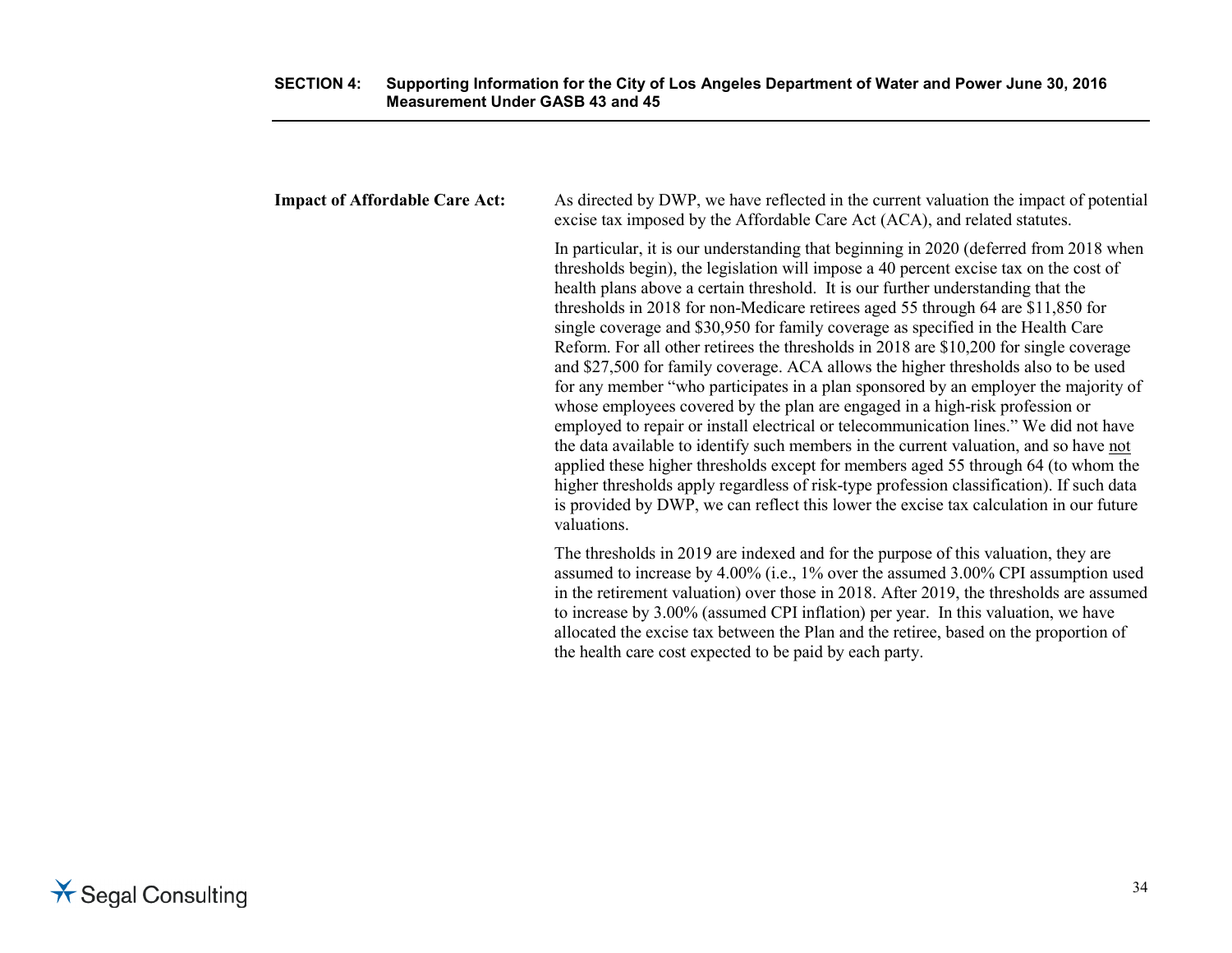| <b>Assumption Changes Since Prior</b><br><b>Valuation:</b> | The following assumptions were changed since the prior valuation:                                          |
|------------------------------------------------------------|------------------------------------------------------------------------------------------------------------|
|                                                            | Updated decrement assumptions, including mortality, termination, withdrawal,<br>≻<br>and retirement rates. |
|                                                            | Updated salary increase assumptions.<br>≻                                                                  |
|                                                            | Updated discount and inflation rates.                                                                      |
|                                                            | Updated per capita costs.                                                                                  |
|                                                            | Service for active participants is now provided by the Retirement Office.                                  |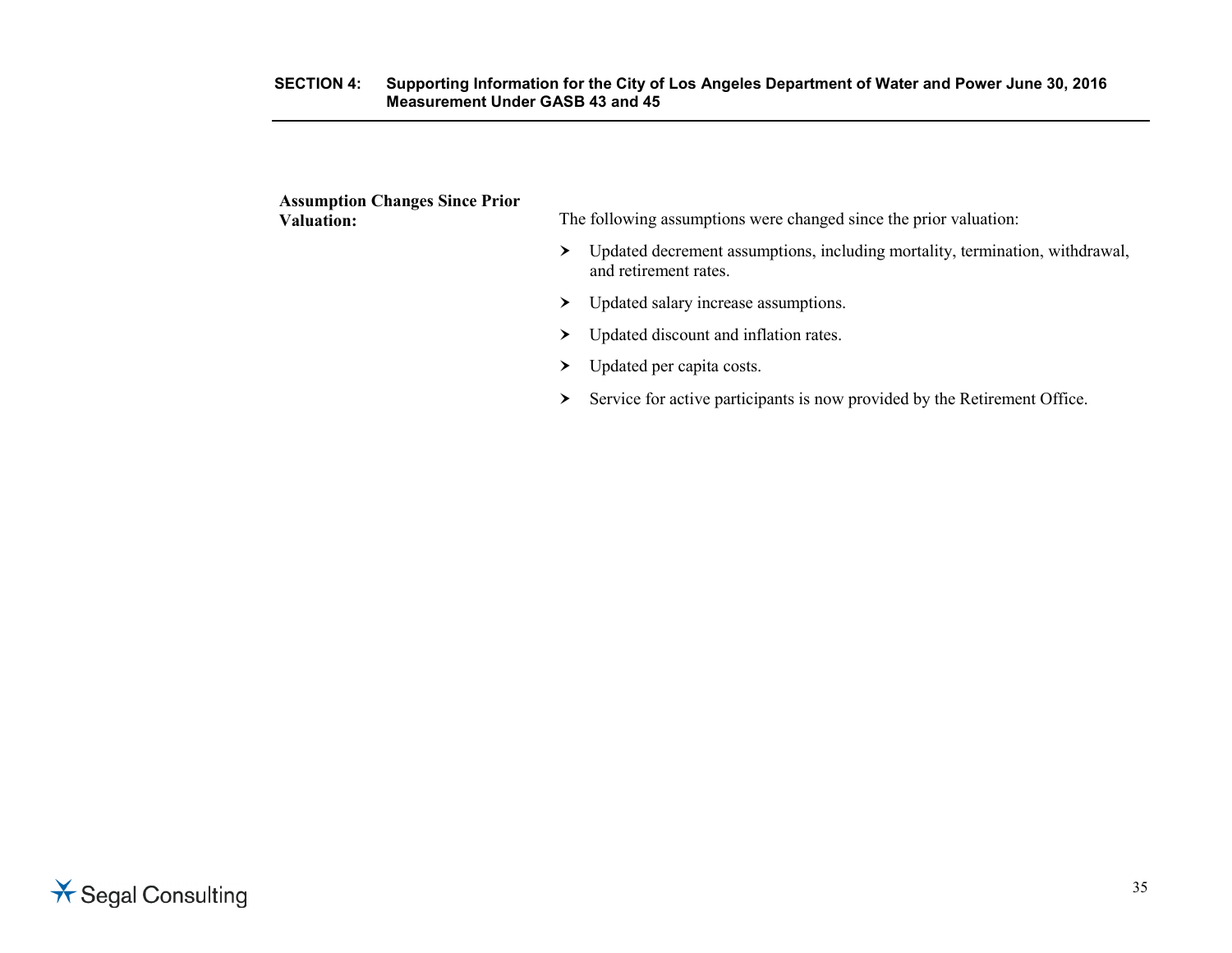# **Summary of Plan**

This exhibit summarizes the major benefit provisions as included in the valuation. To the best of our knowledge, the summary represents the substantive plans as of the measurement date. It is not intended to be, nor should it be interpreted as, a complete statement of all benefit provisions.

| Eligibility:               | A retiree who was an employee of DWP immediately prior to retirement and is<br>receiving a monthly allowance under DWP's retirement plan is eligible for the<br>subsidy.                   |
|----------------------------|--------------------------------------------------------------------------------------------------------------------------------------------------------------------------------------------|
| Tier 1                     | All members hired before January 1, 2014.                                                                                                                                                  |
| Tier 2                     | All members hired on or after January 1, 2014.                                                                                                                                             |
| Age & Service Requirement: | Eligible for minimum pension from the Retirement Plan as follows:                                                                                                                          |
| Tier 1                     | Age 60 with 5 years of Department service; or                                                                                                                                              |
|                            | Age 55 with 10 years of Department service in the last 12 years; or                                                                                                                        |
|                            | Any age with 30 years of Department service; or                                                                                                                                            |
|                            | Receiving permanent total disability benefits from the Plan.                                                                                                                               |
|                            | To be eligible, the employee must have worked or been paid disability four of<br>Note:<br>the last five years immediately preceding eligibility to retire, or while eligible<br>to retire. |
| Tier 2                     | Age 60 with 10 years of Qualifying service; or                                                                                                                                             |
|                            | Age 55 with 30 years of Qualifying service; or                                                                                                                                             |
|                            | Any age with 30 years of Qualifying service.                                                                                                                                               |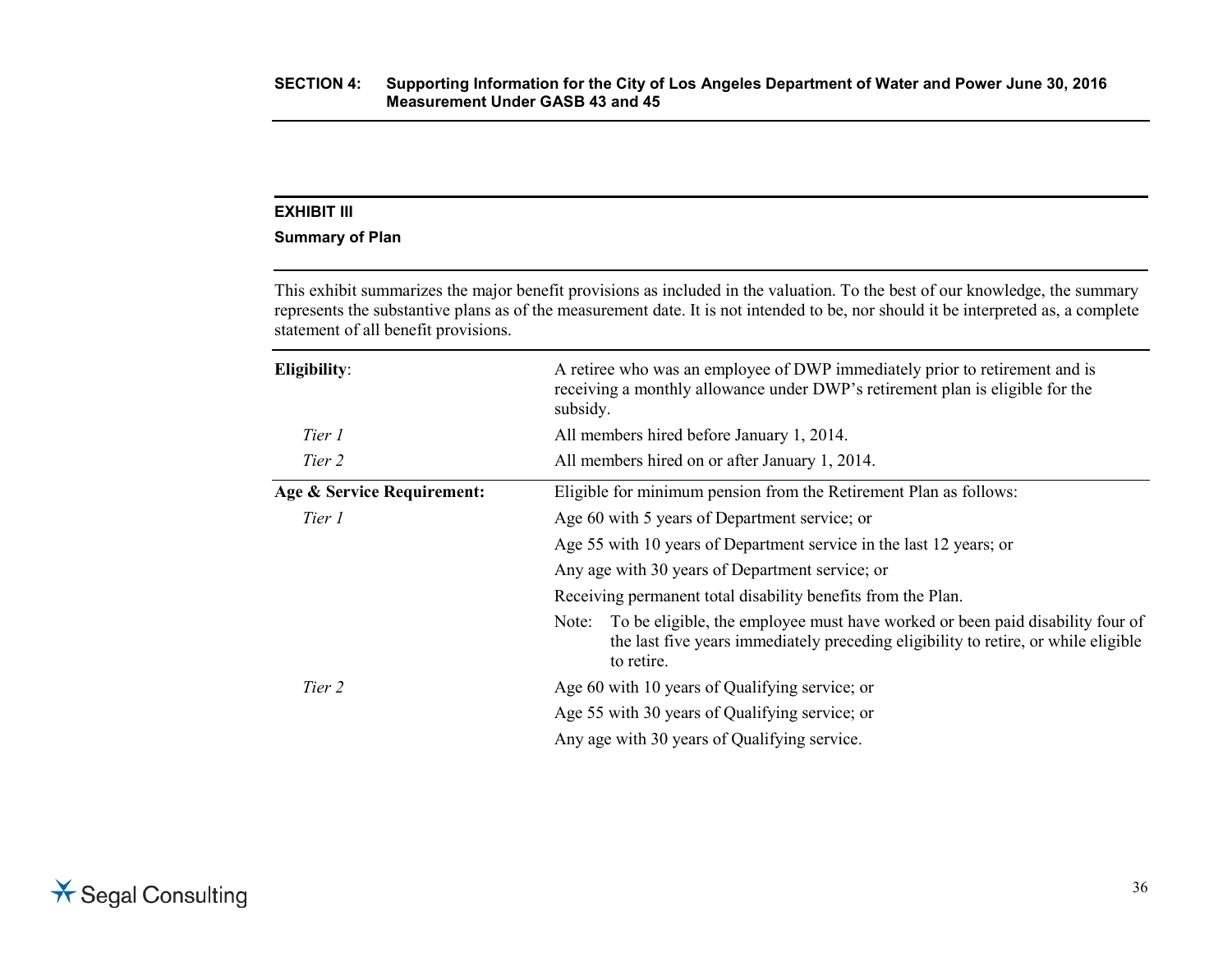| <b>Benefit Types:</b> | The DWP subsidy is computed by a formula related to years of service and attained<br>age at retirement. The actual years of service are rounded either up or down to the<br>nearest integer value. |
|-----------------------|----------------------------------------------------------------------------------------------------------------------------------------------------------------------------------------------------|
|                       | The subsidy limit is applied to the combined medical carrier and Medicare Part B<br>premium, but not the dental premium.                                                                           |

# *Tier 1*

|                          | <b>Years of Service</b> |       |       |         |         |  |
|--------------------------|-------------------------|-------|-------|---------|---------|--|
| <b>Age at Retirement</b> | 10                      | 15    | 20    | 25      | 30      |  |
| 55                       | \$297                   | \$594 | \$891 | \$1,189 | \$1,486 |  |
| 56                       | 302                     | 605   | 908   | 1,210   | 1,486   |  |
| 57                       | 308                     | 616   | 924   | 1,232   | 1,486   |  |
| 58                       | 313                     | 627   | 940   | 1,253   | 1,486   |  |
| 59                       | 319                     | 638   | 956   | 1.275   | 1,486   |  |
| 60                       | 324                     | 648   | 972   | 1,297   | 1,486   |  |
| 61                       | 330                     | 659   | 989   | 1,318   | 1,486   |  |
| 62                       | 335                     | 670   | 1,005 | 1,340   | 1,486   |  |
| 63                       | 340                     | 681   | 1,021 | 1,361   | 1,486   |  |
| 64                       | 346                     | 691   | 1,037 | 1,383   | 1,486   |  |
| 65                       | 351                     | 702   | 1.054 | 1.405   | 1,486   |  |

*Tier 2*

| <b>Age at Retirement</b><br>55 | Years of Service |       |       |       |       |  |
|--------------------------------|------------------|-------|-------|-------|-------|--|
|                                | 10               | 15    | 20    | 25    | 30    |  |
|                                | \$149            | \$297 | \$446 | \$594 | \$743 |  |
| 56                             | 151              | 303   | 454   | 605   | 743   |  |
| 57                             | 154              | 308   | 462   | 616   | 743   |  |
| 58                             | 157              | 313   | 470   | 627   | 743   |  |
| 59                             | 159              | 319   | 478   | 638   | 743   |  |
| 60                             | 62               | 324   | 486   | 648   | 743   |  |
| 61                             | 165              | 330   | 494   | 659   | 743   |  |
| 62                             | 168              | 335   | 502   | 670   | 743   |  |
| 63                             | 170              | 340   | 511   | 681   | 743   |  |
| 64                             | 173              | 346   | 519   | 692   | 743   |  |
| 65                             | 176              | 351   | 527   | 702   | 743   |  |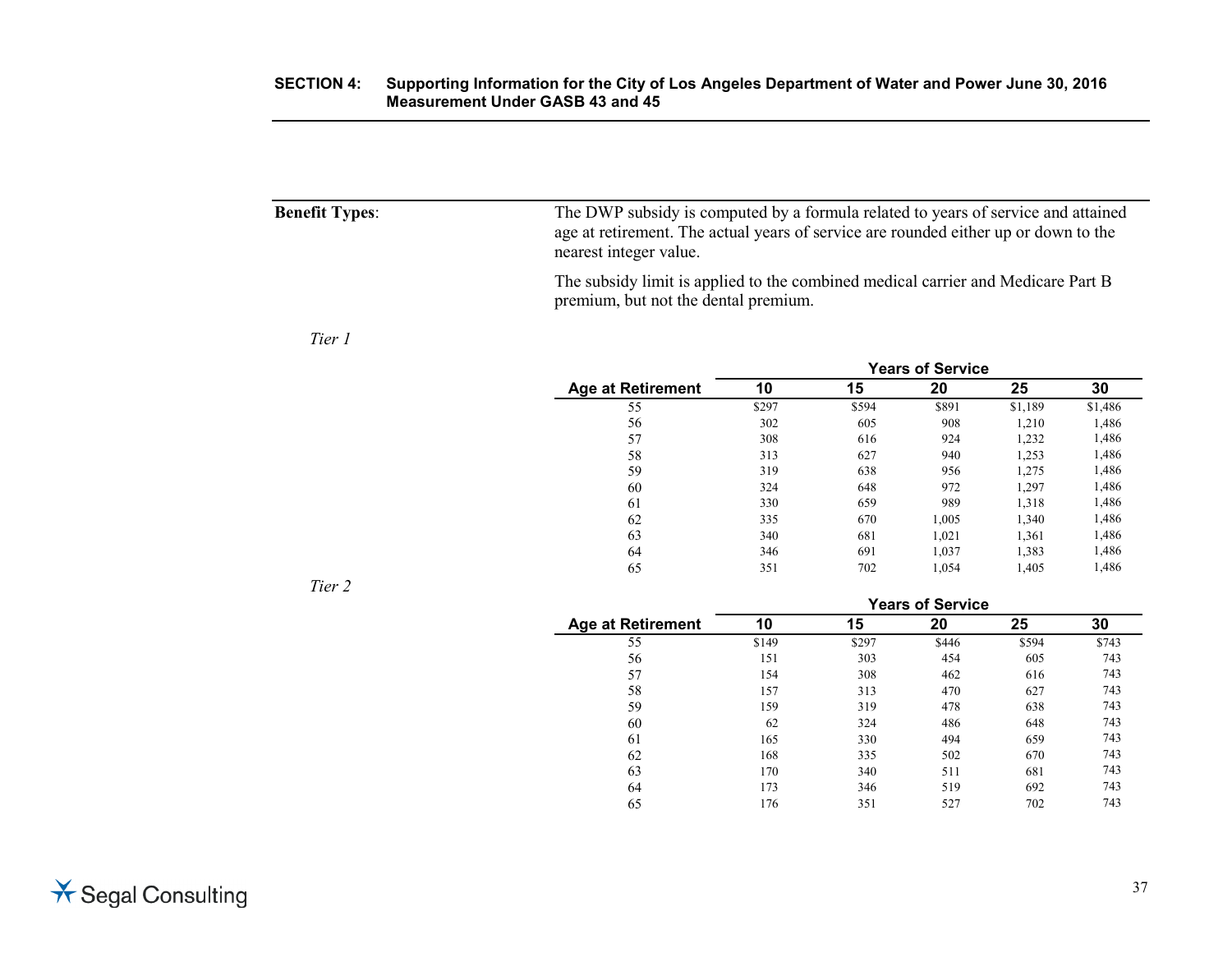# **SECTION 4: Supporting Information for the City of Los Angeles Department of Water and Power June 30, 2016 Measurement Under GASB 43 and 45**

|                               | As shown, the maximum possible subsidy is \$1,486 and \$743 for Tier 1 and 2,<br>respectively. Subsidies may increase until age at retirement reaches 69.                                                                                                                                                                                                                                                                             |
|-------------------------------|---------------------------------------------------------------------------------------------------------------------------------------------------------------------------------------------------------------------------------------------------------------------------------------------------------------------------------------------------------------------------------------------------------------------------------------|
| <b>Dependent Coverage:</b>    | Dependent spouses are eligible for the DWP medical subsidy coverage.<br>Surviving spouses are eligible to receive the DWP medical subsidy that would<br>have been given to the deceased employee or retiree if still living, and only if<br>the surviving spouse was enrolled in the deceased members' plan at the time of<br>the members' death. Surviving spouses and dependent spouses are not eligible<br>for the dental subsidy. |
| <b>Retiree Contributions:</b> | To the extent the DWP subsidies are less than the medical or dental premiums, the<br>retiree contributes the cost difference.                                                                                                                                                                                                                                                                                                         |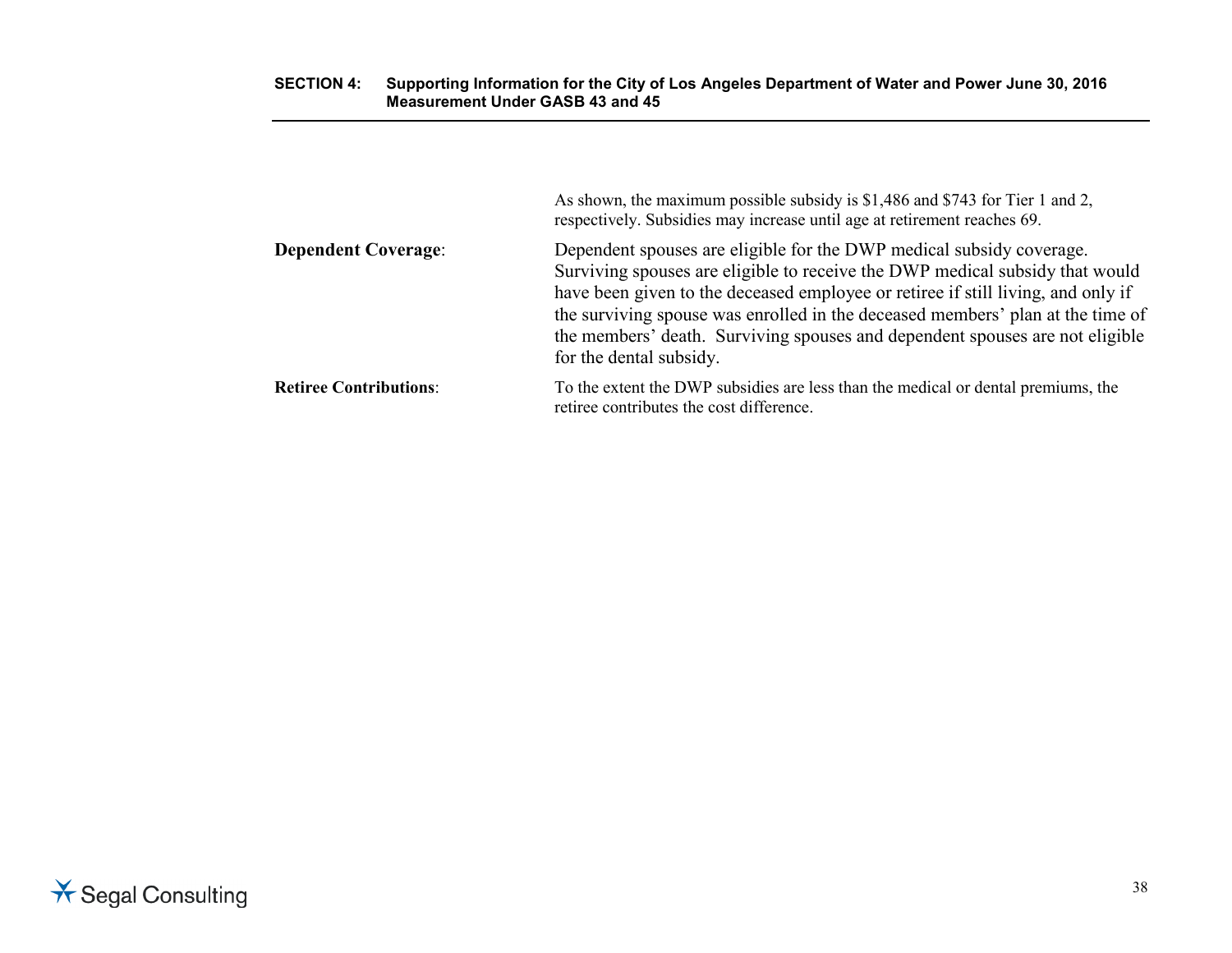# **EXHIBIT IV**

# **Definitions of Terms**

The following list defines certain technical terms for the convenience of the reader:

| <b>Assumptions or Actuarial</b><br><b>Assumptions:</b>                      | The estimates on which the cost of the Plan is calculated including: |                                                                                                                                                                                                                                                             |  |
|-----------------------------------------------------------------------------|----------------------------------------------------------------------|-------------------------------------------------------------------------------------------------------------------------------------------------------------------------------------------------------------------------------------------------------------|--|
|                                                                             | (a)                                                                  | Investment return — the rate of investment yield that the Plan will earn over<br>the long-term future;                                                                                                                                                      |  |
|                                                                             | (b)                                                                  | Mortality rates — the death rates of employees and pensioners; life<br>expectancy is based on these rates;                                                                                                                                                  |  |
|                                                                             | (c)                                                                  | Retirement rates — the rate or probability of retirement at a given age;                                                                                                                                                                                    |  |
|                                                                             | (d)                                                                  | <u>Turnover rates</u> — the rates at which employees of various ages are expected<br>to leave employment for reasons other than death, disability, or retirement.                                                                                           |  |
| <b>Actuarial Present Value of Total</b><br><b>Projected Benefits (APB):</b> |                                                                      | Present value of all future benefit payments for current retirees and active employees<br>taking into account assumptions about demographics, turnover, mortality, disability,<br>retirement, health care trends, and other actuarial assumptions.          |  |
| <b>Normal Cost:</b>                                                         | of service.                                                          | The amount of contributions required to fund the benefit allocated to the current year                                                                                                                                                                      |  |
| <b>Actuarial Accrued Liability</b><br><b>For Actives:</b>                   |                                                                      | The equivalent of the accumulated normal costs allocated to the years before the<br>valuation date.                                                                                                                                                         |  |
| <b>Actuarial Accrued Liability</b><br><b>For Retirees:</b>                  |                                                                      | The single sum value of lifetime benefits to existing retirees. This sum takes account<br>of life expectancies appropriate to the ages of the retirees and of the interest which the<br>sum is expected to earn before it is entirely paid out in benefits. |  |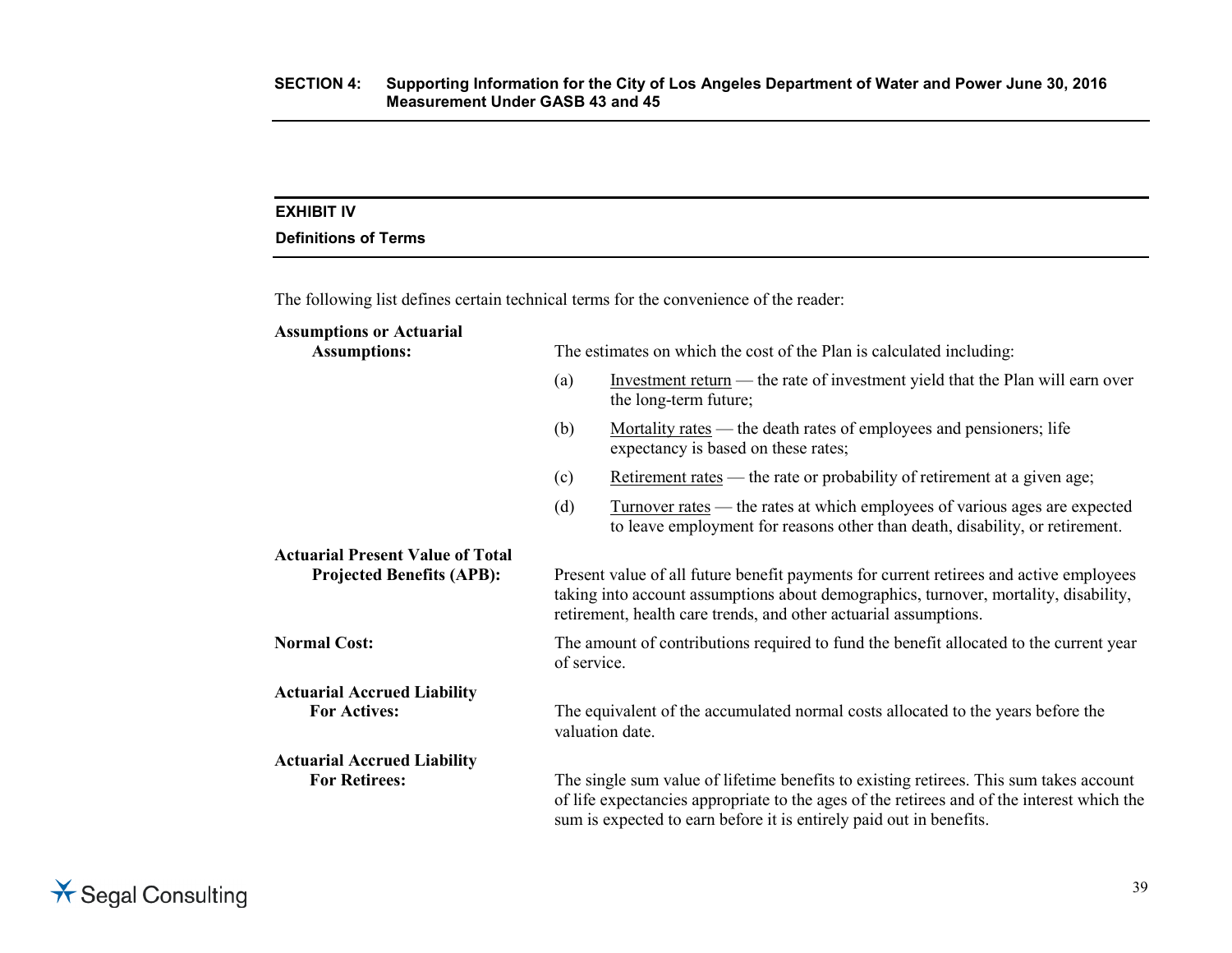| <b>Actuarial Value of Assets (AVA):</b>                                    | The value of assets used by the actuary in the valuation. These may be at market value<br>or some other method used to smooth variations in market value from one valuation to<br>the next.                                                                                                                                                                                                                                                                                                                                         |
|----------------------------------------------------------------------------|-------------------------------------------------------------------------------------------------------------------------------------------------------------------------------------------------------------------------------------------------------------------------------------------------------------------------------------------------------------------------------------------------------------------------------------------------------------------------------------------------------------------------------------|
| <b>Funded Ratio:</b>                                                       | The ratio AVA/AAL.                                                                                                                                                                                                                                                                                                                                                                                                                                                                                                                  |
| <b>Unfunded Actuarial Accrued</b><br>Liability (UAAL):                     | The extent to which the actuarial accrued liability of the Plan exceeds the assets of the<br>Plan. There is a wide range of approaches to paying off the unfunded actuarial accrued<br>liability, from meeting the interest accrual only to amortizing it over a specific period<br>of time.                                                                                                                                                                                                                                        |
| <b>Amortization of the Unfunded</b><br><b>Actuarial Accrued Liability:</b> | Payments made over a period of years equal in value to the Plan's unfunded actuarial<br>accrued liability.                                                                                                                                                                                                                                                                                                                                                                                                                          |
| <b>Investment Return (discount rate):</b>                                  | The rate of earnings of the Plan from its investments, including interest, dividends and<br>capital gain and loss adjustments, computed as a percentage of the average value of<br>the fund. For actuarial purposes, the investment return often reflects a smoothing of<br>the capital gains and losses to avoid significant swings in the value of assets from one<br>year to the next. If the plan is funded on a pay-as-you-go basis, the discount rate is<br>tied to the expected rate of return on day-to-day employer funds. |
| <b>Covered Payroll:</b>                                                    | Annual reported salaries for all active participants on the valuation date.                                                                                                                                                                                                                                                                                                                                                                                                                                                         |
| <b>ARC</b> as a Percentage of Covered<br>Payroll:                          | The ratio of the annual required contribution to covered payroll.                                                                                                                                                                                                                                                                                                                                                                                                                                                                   |
| <b>Health Care Cost Trend Rates:</b>                                       | The annual rate of increase in net claims costs per individual benefiting from the Plan.                                                                                                                                                                                                                                                                                                                                                                                                                                            |
| <b>Annual Required</b><br><b>Contribution (ARC):</b>                       | The ARC is equal to the sum of the normal cost and the amortization of the unfunded<br>actuarial accrued liability.                                                                                                                                                                                                                                                                                                                                                                                                                 |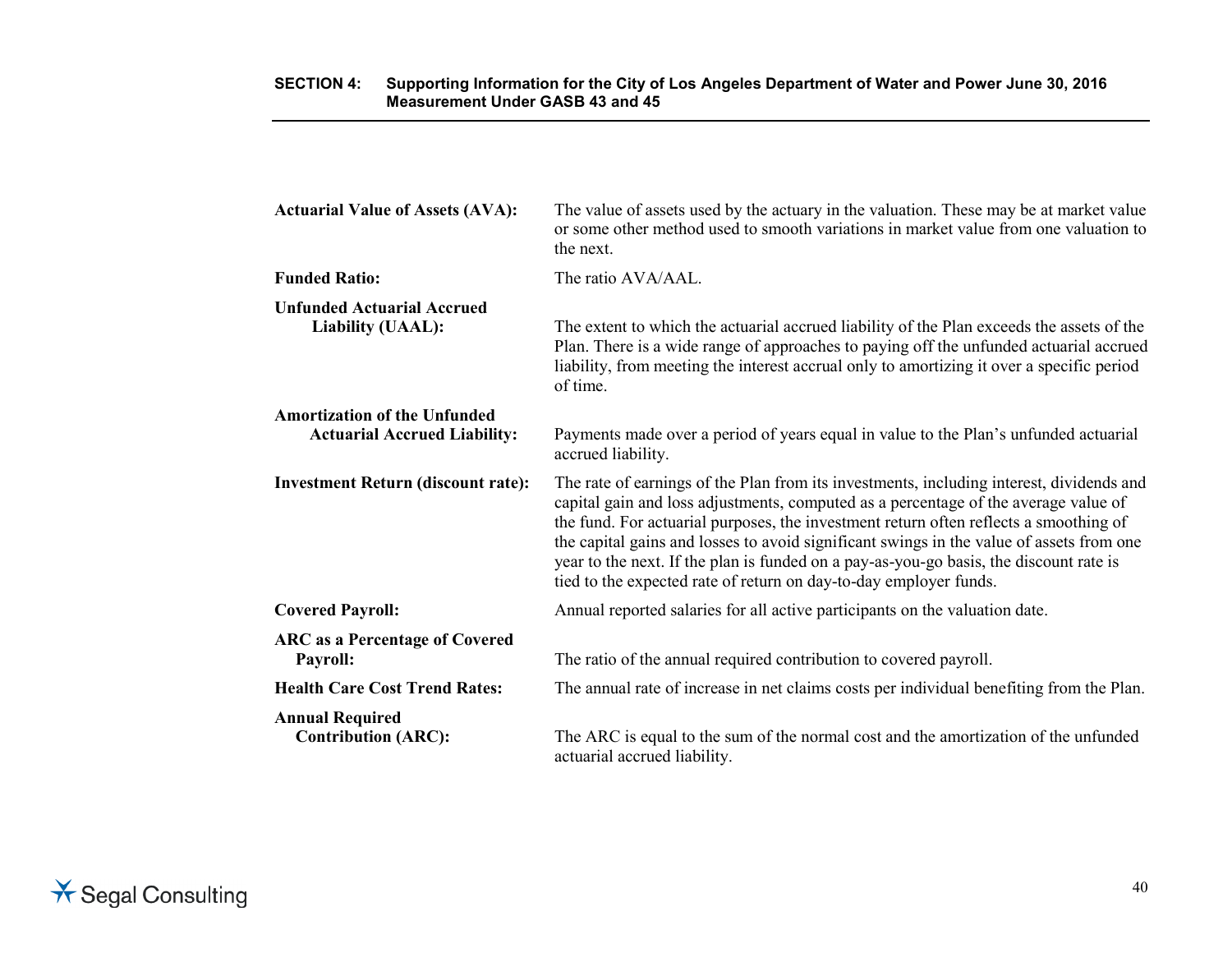## **SECTION 4: Supporting Information for the City of Los Angeles Department of Water and Power June 30, 2016 Measurement Under GASB 43 and 45**

**Net OPEB Obligation (NOO):** The NOO is the cumulative difference between the ARC and actual contributions made. If the plan is not pre-funded, the actual contribution would be equal to the annual benefit payments less retiree contributions. There are additional adjustments in the NOO calculations to adjust for timing differences between cash and accrual accounting, and to prevent double counting of OPEB plan costs.

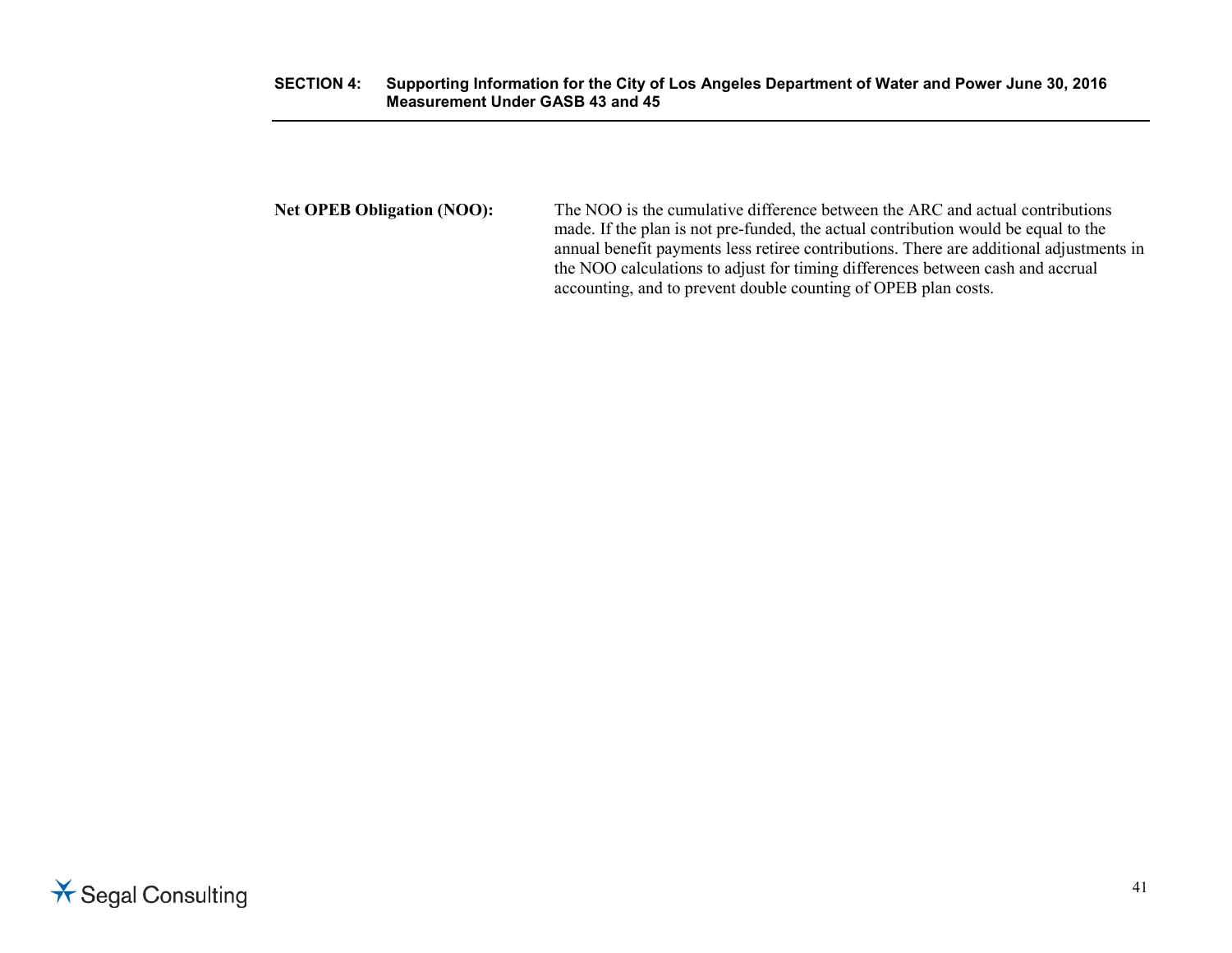# **EXHIBIT V**

## **Accounting Requirements**

The Governmental Accounting Standards Board (GASB) issued Statement Number 43 – *Financial Reporting for Postemployment Benefit Plans Other Than Pension Plans,*  and Statement Number 45 *– Accounting and Financial Reporting by Employers for Postemployment Benefits Other Than Pensions.* Under these statements, all state and local government entities that provide other post employment benefits (OPEB) are required to report the cost of these benefits on their financial statements. The accounting standards supplement cash accounting, under which the expense for postemployment benefits is equal to benefit and administrative costs paid on behalf of retirees and their dependents (*i.e.*, a pay-as-you-go basis).

The statements cover postemployment benefits of health, prescription drug, dental, vision and life insurance coverage for retirees; long-term care coverage, life insurance and death benefits that are *not* offered as part of a pension plan; and long-term disability insurance for employees. The benefits valued in this report are limited to those described in Exhibit III of Section 4, which are based on those provided under the terms of the substantive plan in effect at the time of the valuation and on the pattern of sharing costs between the employer and plan members. The projection of benefits is not limited by legal or contractual limits on funding the plan unless those limits clearly translate into benefit limits on the substantive plan being valued.

The new standards introduce an accrual-basis accounting requirement, thereby recognizing the employer cost of postemployment benefits over an employee's career. The standards also introduce a consistent accounting requirement for both pension and non-pension benefits.

The total cost of providing postemployment benefits is projected, taking into account assumptions about demographics, turnover, mortality, disability, retirement, health care trends, and other actuarial assumptions. These assumptions are summarized in Exhibit II of Section 4. This amount is then discounted to determine the actuarial present value of the total projected benefits (APB). The actuarial accrued liability (AAL) is the portion of the present value of the total projected benefits allocated to years of employment prior to the measurement date. The unfunded actuarial accrued liability (UAAL) is the difference between the AAL and actuarial value of assets in the Plan.

Once the UAAL is determined, the Annual Required Contribution (ARC) is determined as the normal cost (the APB allocated to the current year of service) and the amortization of the UAAL. This ARC is compared to actual contributions made and any difference is reported as the Net OPEB Obligation (NOO). In addition, Required Supplementary Information (RSI) must be reported, including historical information about the UAAL and the progress in funding the Plan. Exhibit IV of Section 4